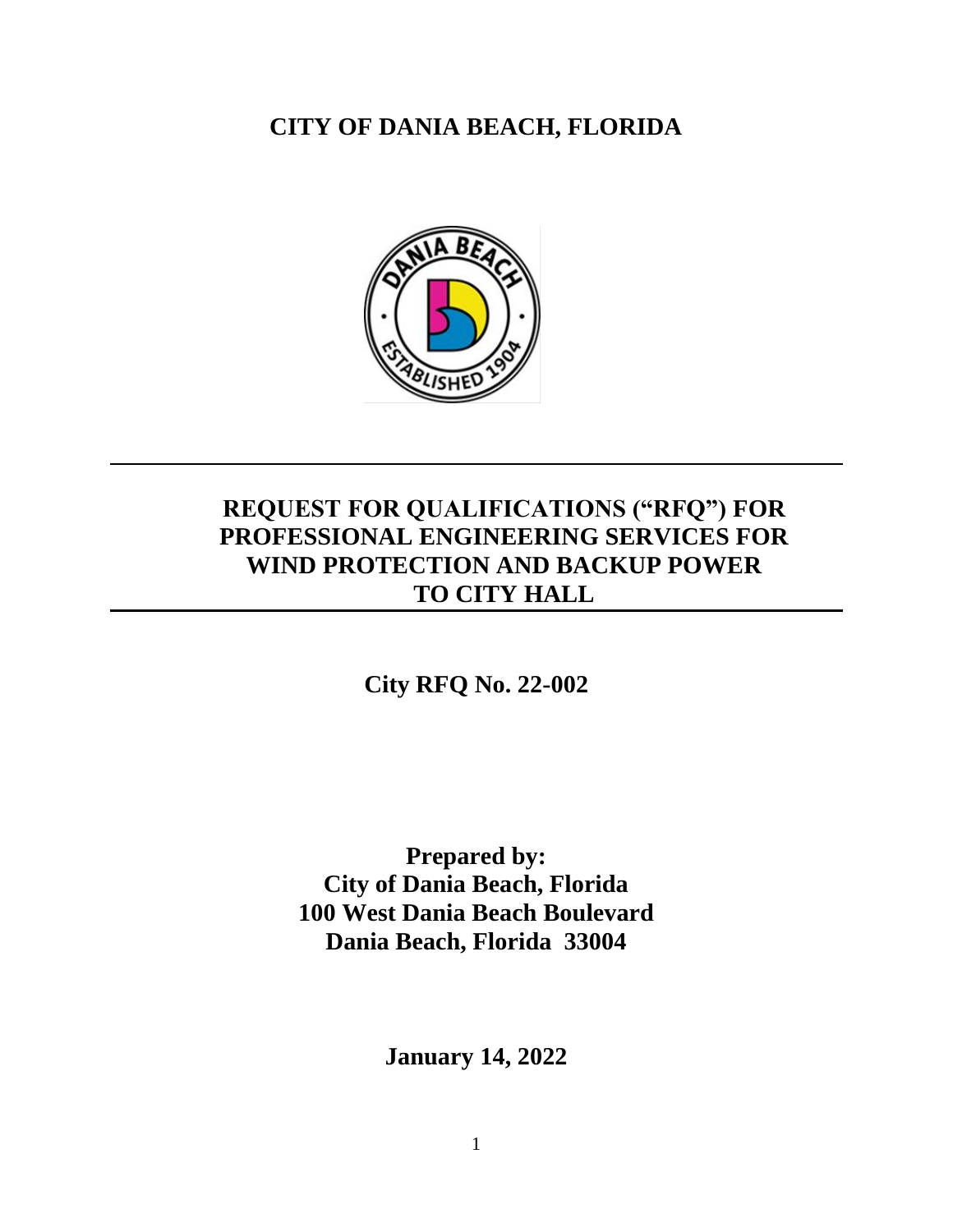#### **CITY OF DANIA BEACH, FLORIDA REQUEST FOR QUALIFICATIONS ("RFQ") FOR "PROFESSIONAL ENGINEERING SERVICES FOR WIND PROTECTION AND BACKUP POWER TO CITY HALL" RFQ NO. 22-002**

#### **NOTICE TO PROPOSERS**

**NOTICE IS GIVEN** that the City of Dania Beach, Florida (the "City") will be accepting sealed Proposals for its "**Professional Engineering Services for Wind Protection and Backup Power to City Hall",** RFQ NO. 22-002".

Proposals will be accepted on DemandStar until Friday, February 11, 2022 at 10:00 a.m. EST.

Proposals received after this time will be rejected.

All electronic submissions will remain confidential and exempt from public record requirements until the response opening is conducted.

### PROJECT DOCUMENTS

Documents may be obtained from [www.demandstar.com](http://www.demandstar.com/) or from the City Website at [www.daniabeachfl.gov.](http://www.daniabeachfl.gov/)

#### MANDATORY PRE-PROPOSAL MEETING

A MANDATORY Pre-Proposal meeting will be held on Friday, January 21, 2022 at 11:00 A.M. using RingCentral meeting software. All Proposers and interested persons are required to attend the meeting, which will outline the Project as described in the Proposal, and provide an opportunity for questions and answers for all interested persons. Any interpretations, clarifications or additional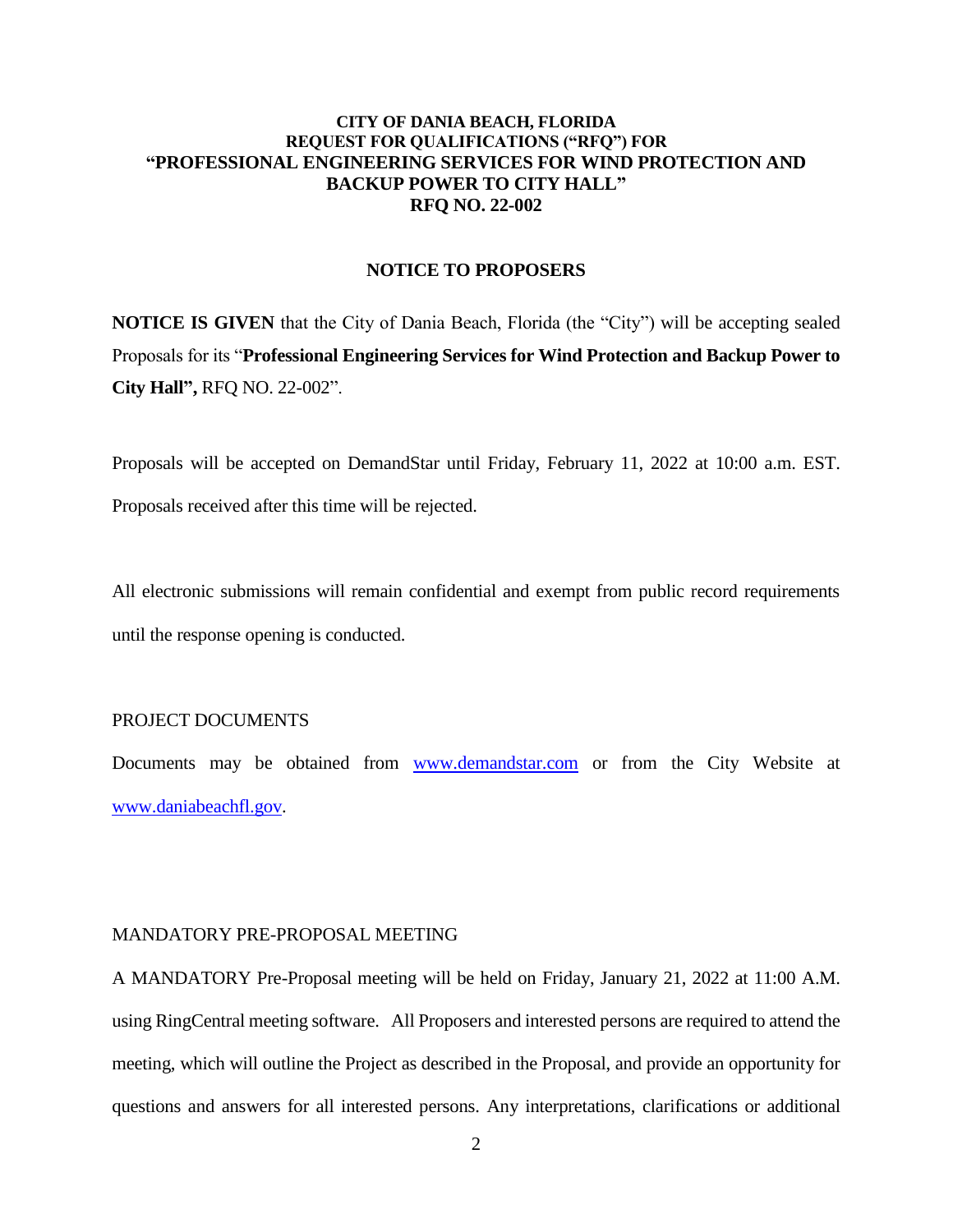information not disclosed in this Proposal and determined to be necessary by the Owner in response to questions, will be issued by means of addendum or addenda, which addendum or addenda will be posted to the City website, www.daniabeachfl.gov, and www.demandstar.com, for all interested persons identified by the Owner as having received the Proposal Documents. The Proposer is required to check these sites to see if there has been any addendum or addenda posted for this Proposal. Only questions answered and information supplied by means of such addendum or addenda will be considered as binding. Oral interpretations, clarifications or other information will have no legal and binding effect. Proposals from those who have failed to attend will not be opened. Proposers arriving past the indicated time will not be eligible to submit a Proposal.

Interested proposers may join this meeting by using this link:

<https://meetings.ringcentral.com/j/1496133049>

#### PROPOSAL SUBMISSION

Proposals must be submitted electronically on DemandStar, the City's designated electronic bidding system. All bid document files must be clearly labeled **"RFQ No. 21-032, Professional Engineering Services for Wind Protection and Backup Power to City Hall".**

Pursuant to Florida law, all Proposals to this RFP are exempt public records until thirty (30) days after opening, or award of Proposal, whichever is sooner. In the event presentations are necessary, all responders will be required to exit the room during the presentations of the other responders as portions of selection committee meetings at which presentations are made are exempt from Florida's public meeting laws.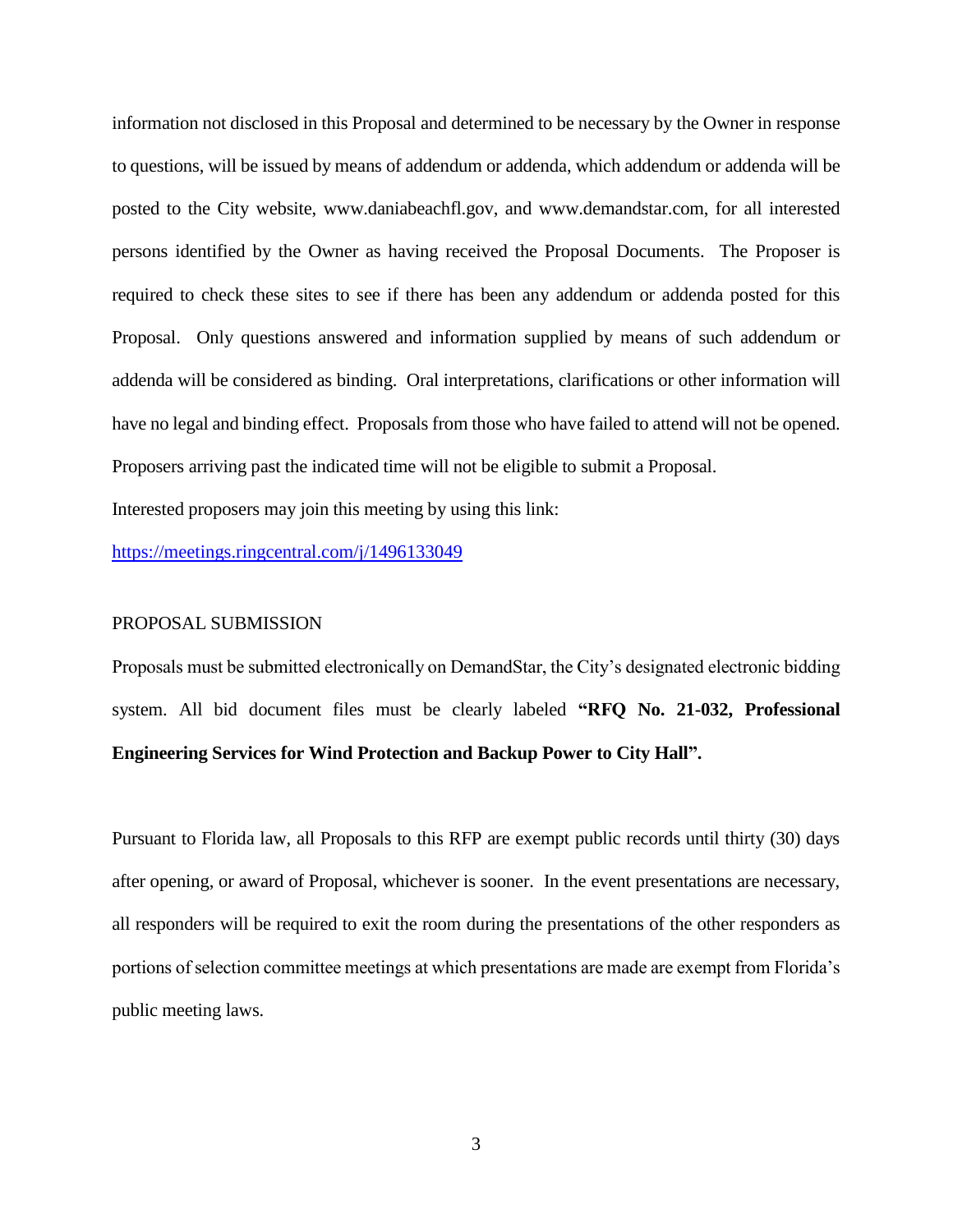Proposals will be publicly opened and read aloud at 10:00 A. M., on the Proposal due date referenced above using RingCentral meeting software, in the presence of the City Clerk or designee on the above stated date. Award of Contracts for the Proposals will be made at a subsequent City Commission meeting.

All Proposers are advised that the City has not authorized the use of the City seal by individuals or entities responding to City Proposals.

The City Commission of the City of Dania Beach reserves the right to reject any and all Proposals, to waive any informality in a Proposal and to make an award in the best interests of the City.

Published on: January 15, 2022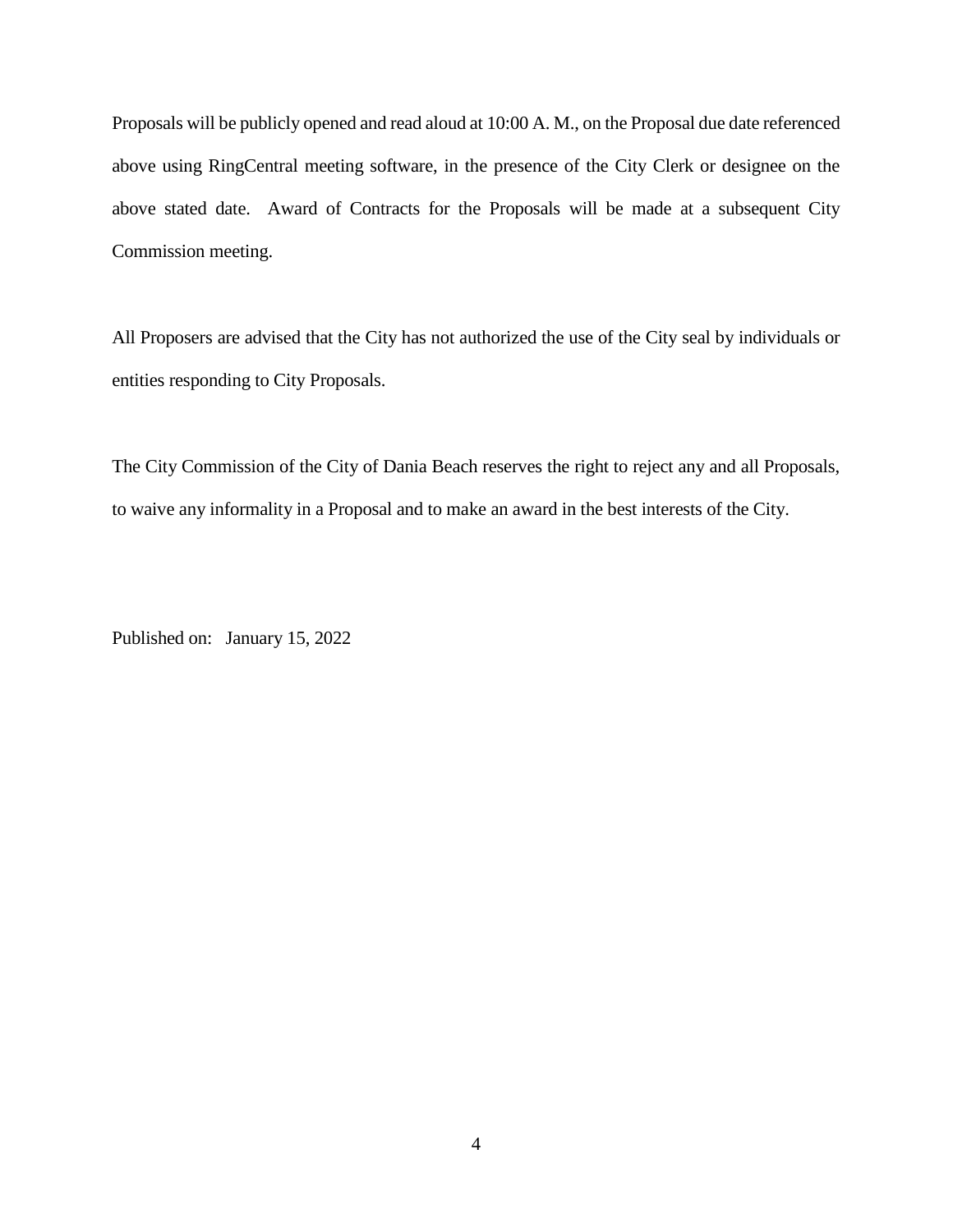#### **OVERVIEW**

The City of Dania Beach ("City") is soliciting Proposals from interested persons, firms or both for the provision of the services described in this RFQ. Through a Request for Qualification process described in this document, persons and firms interested in assisting the City, the provision of such services must prepare and submit a qualifications packet in accordance with the procedure and schedule in this RFQ. The City will review submittals only from those persons and firms that submit a Request for Qualifications packet which includes all the information required to be included as described in the RFQ.

The scope of services include, but are not limited to, working with the City to create a bid package, identify all documents to include in the package, modifications to any drawings or documents to include in the package including special FEMA conditions, photos, and other pertinent information and to provide overall project management for the project as well as assistance with construction management of the Generator and Utility Mitigation Project.

In order to be considered, persons, consulting firms or team joint ventures must demonstrate specific experience and capabilities in all related areas for which they seek to perform work as described above and be particularly familiar with practices of the State of Florida Department of Transportation, Broward County Public Works Department, Broward County Department of Environmental Resources Management and Broward County Water and Sewer Department, the State of Florida Department of Health, the State of Florida Department of Environmental Protection and the South Florida Water Management District as well as applicable building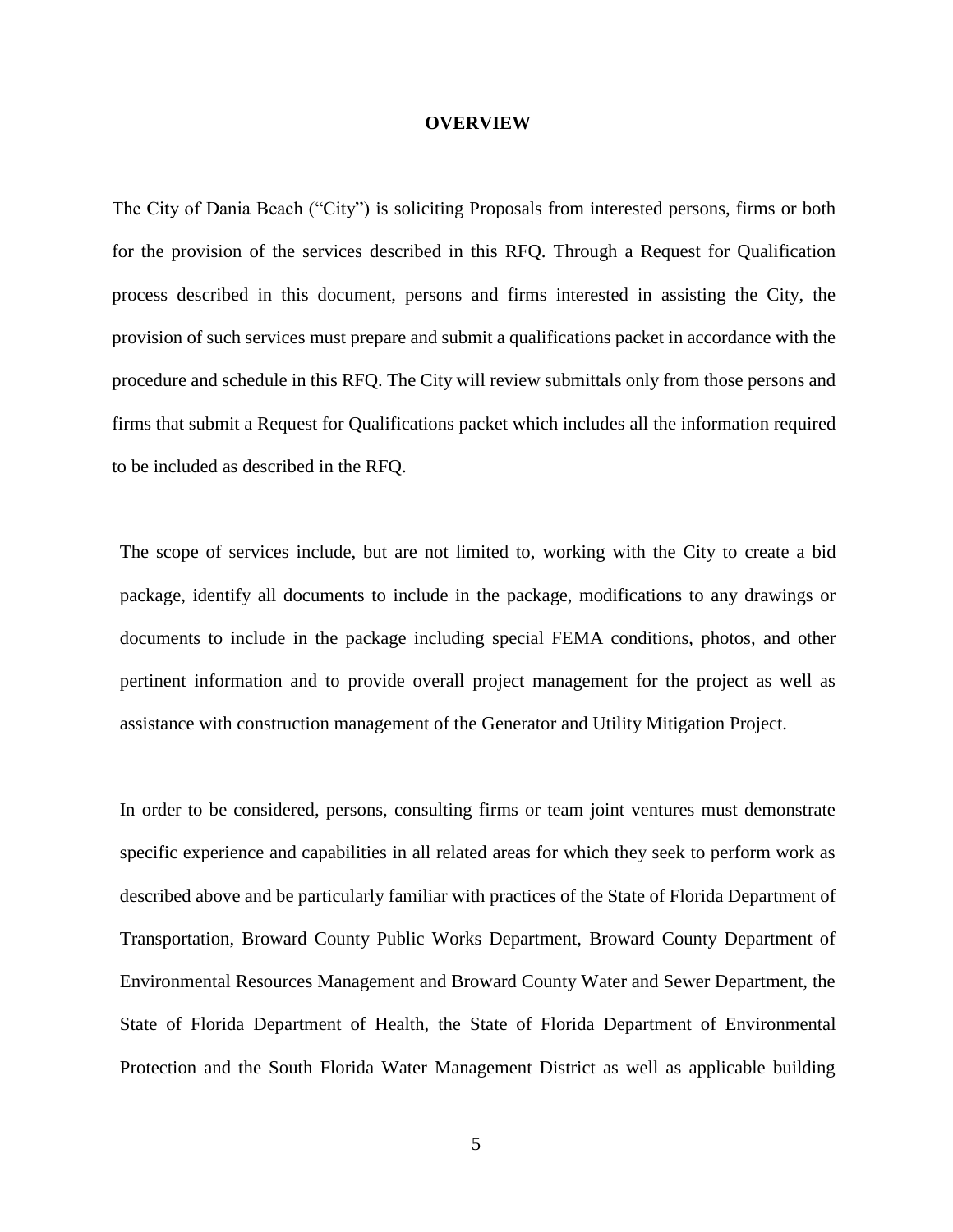codes. Consultants should also be familiar with the standards, practices, requirements and applicable ordinances of the City of Dania Beach.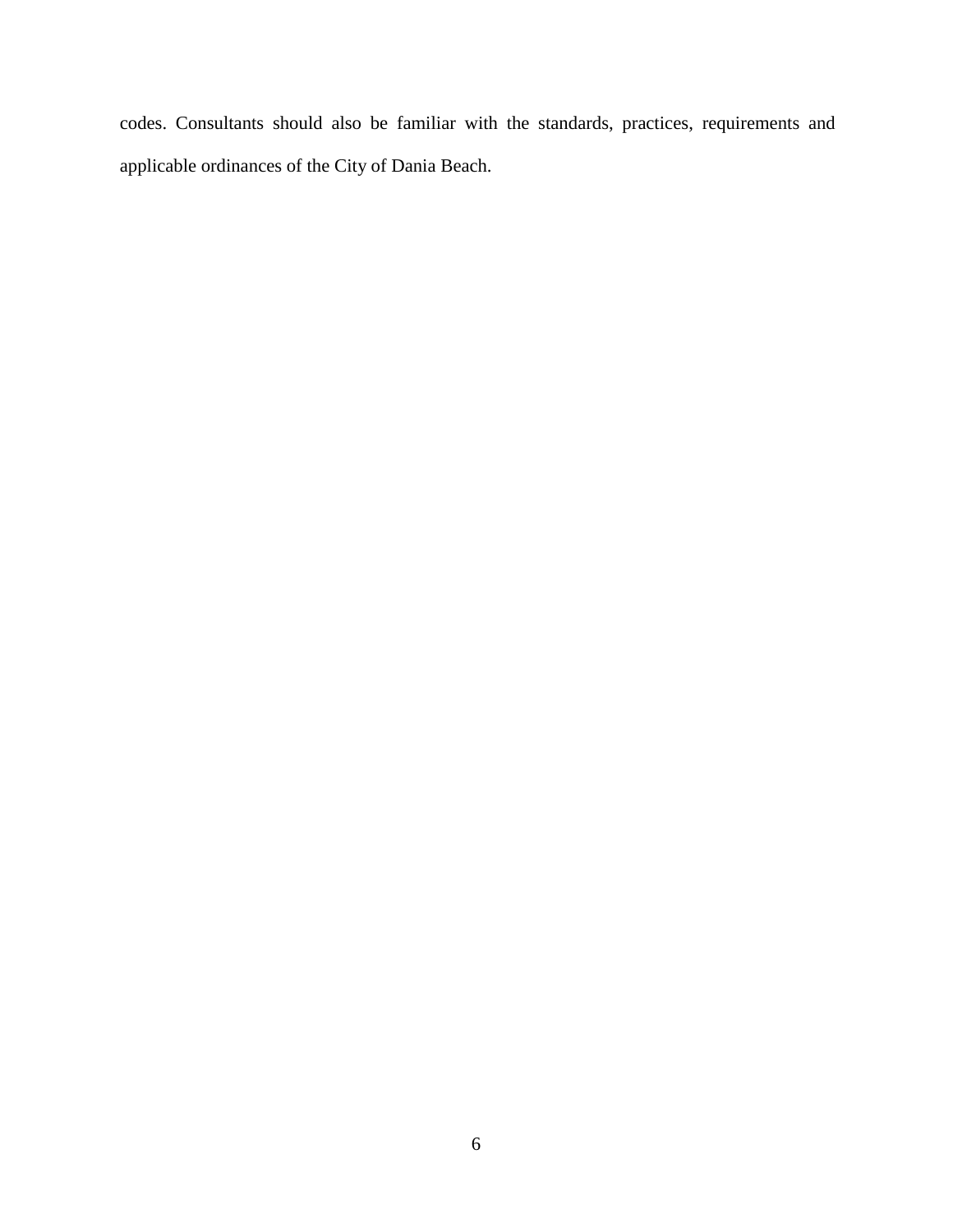#### **INSTRUCTIONS TO PROPOSERS**

#### **1. GENERAL**

The following instructions are given as guidance to Proposers in properly preparing their Proposals to this Request for Qualifications for Consultant Services are to be provided to the City of Dania Beach, Florida (the "City").

#### **2. SCOPE OF SERVICES**

The scope of work is a general guide to the work the City expects to be performed by the Consultant and is not a complete listing of all services that may be required or desired. The engineering services include designing, permitting, bidding assistance and providing construction phase services associated with wind retrofit and generator. The project will include the evaluation of the current structure of City Hall to determine the best overall options for the City.

#### I. Description of Proposed Project

This Hazard Mitigation Grant Program (HMGP) project shall provide protection to the facility by hardening the structural integrity of the building by reinforcing walls, columns and tie beams as needed, replacing windows and doors, and replacement of the roof. The project also includes installation of a 350 kW diesel permanent generator including auxiliary electrical work required for generator installation. This project intends to protect the integrity of the building envelope and to ensure the functionality of the building during a storm event. Wind protections shall be provided on any other opening such as vents, louvers and exhaust fans.

The project shall provide protection against 187 MPH winds or the wind speed protection and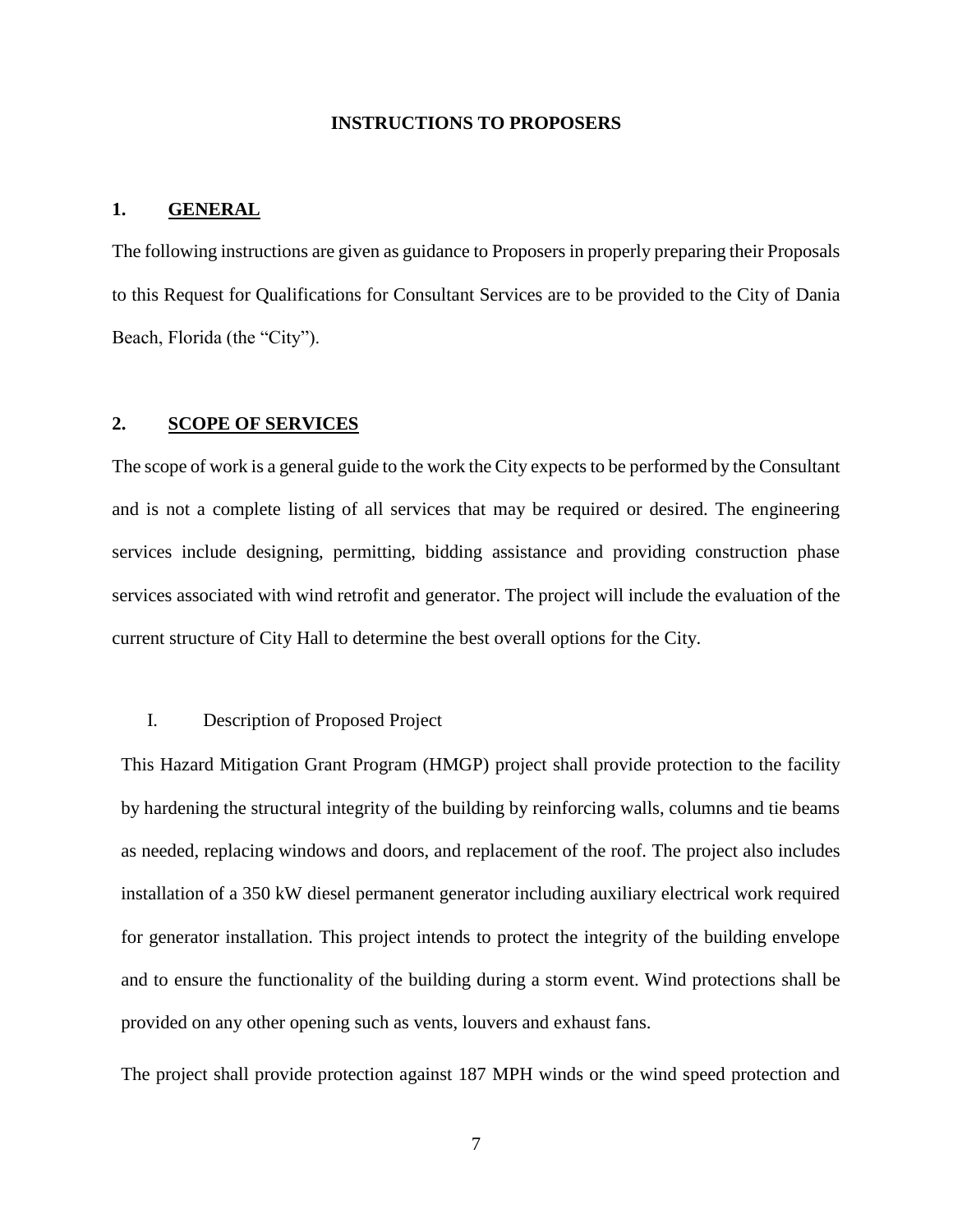impact requirements indicated by the effective Florida Building Code at the time permits are issued.

The generator(s) shall be protected against a 500-year flood event by implementing specific activities or by locating the generator(s) outside the Special Flood Hazard Area (SFHA) and shall be protected against wind with a rated enclosure based on its location requirements. Activities shall be completed in strict compliance with Federal, State and Local Rules and Regulations.

#### II. City's Priorities

Detailed construction documents are needed for bidding for this Generator and Utility Mitigation HMGP Project. The City's priorities for the Project include requiring the engineer to:

- Design the elements of the Project as described
- Ensure City Hall remains operational during regular business hours
- Ensure that all installations are in strict compliance with the Florida Building Code or Miami Dade Specifications and all materials are certified to meet wind and impact standards.

#### III. Project Locations

City of Dania Beach City Hall is located at 100 West Dania Beach Boulevard, Dania Beach, Florida 33004. Coordinates: (26.052688, -80.145199).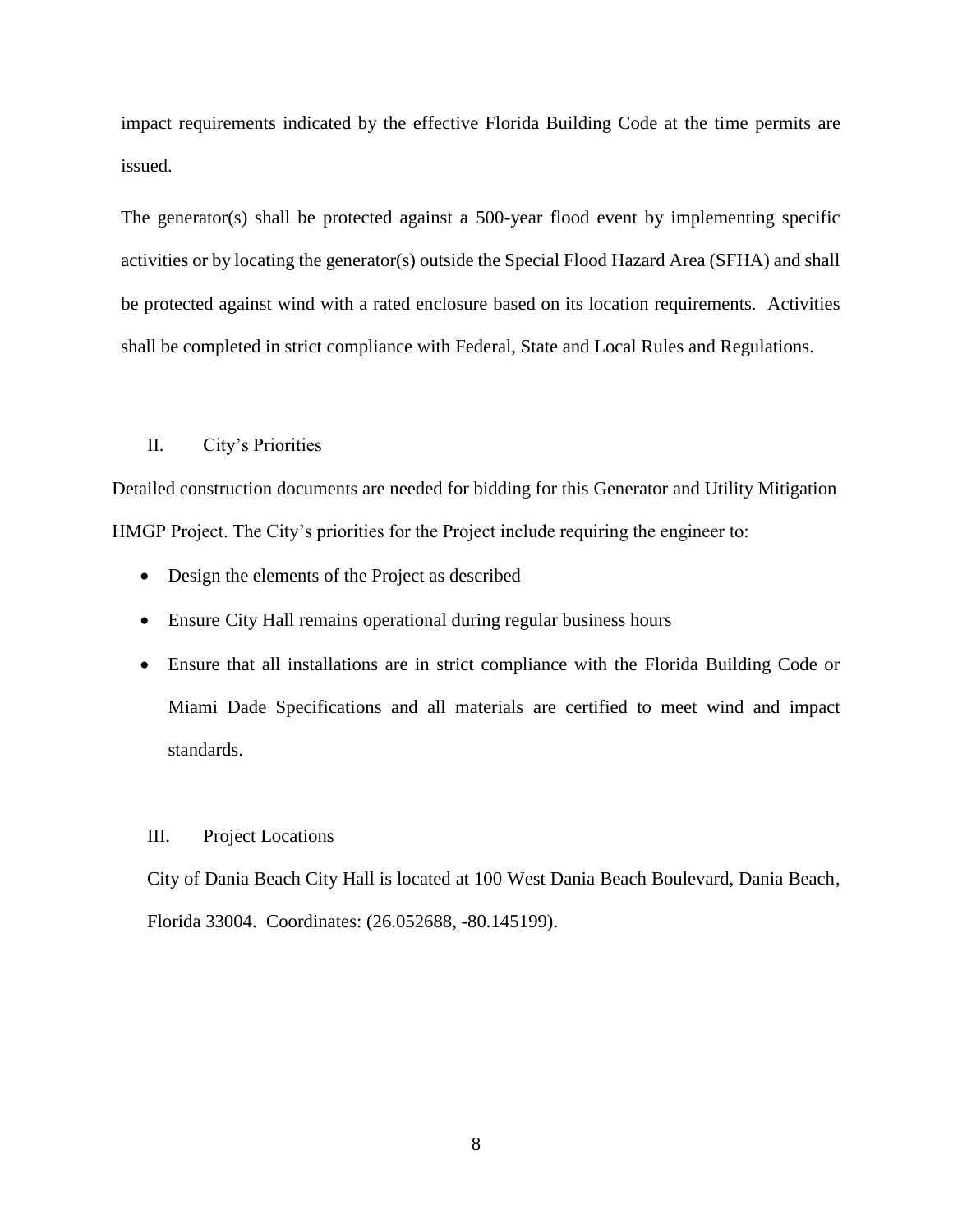This project will be partially funded by FEMA and as such Proposers should consider the compliance requirements contained in the Federally-Funded Subaward and Grant Agreement, Agreement Number H0327 between the City of Dania Beach and the Florida Division of Emergency Management, which is attached as Attachment 'A'. The Respondent must carefully review and become familiar with the Grant Agreement conditions that govern this contract. All state and federal requirements contained within the grant agreement are applicable to the respondent.

- IV. In accordance with Florida State Statute 287.055, known as the "Consultants' Competitive Negotiation Act" (the "CCNA"), the purpose of this solicitation is to invite Engineering firms (Consultants) to provide proposals for the design, surveying services, permitting, bidding assistance and construction phase services associated with Generator and Utility Mitigation Project identified in this RFQ. Work includes but is not limited to the following:
	- Evaluation of current backup generator and facility and recommendation to the City.
	- Design, analysis and permitting for competitive bid for the construction of the project.
	- Devise a bidding strategy to meet the project schedule that may include multiple contractors through multiple bids.
	- Project management and oversight.
	- Permit applications.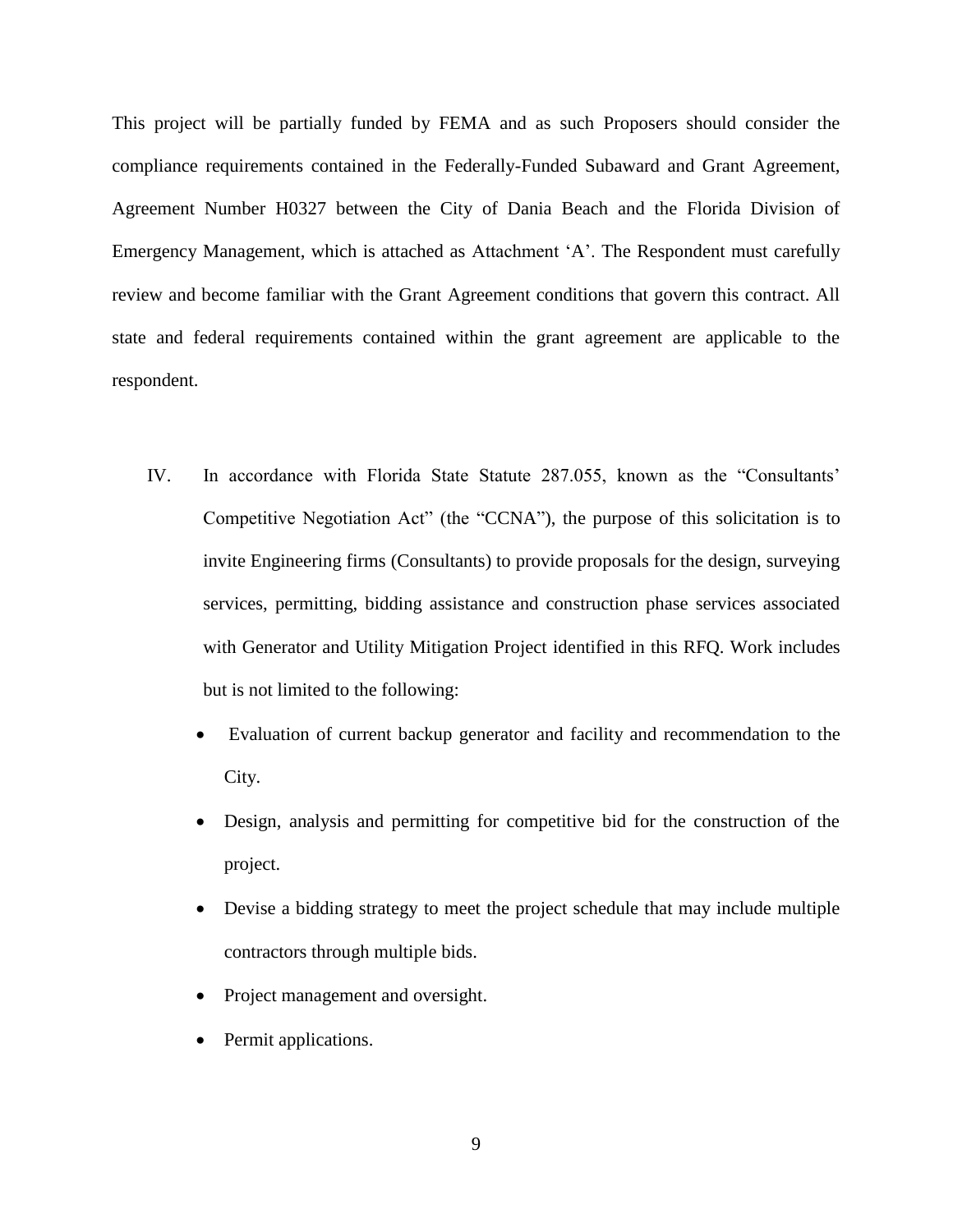- Final signed and sealed Plans, permits, detailed bid form, Technical Specifications and details.
- Complete and orderly maintenance of paperwork and records.
- Receipt and logging of correspondence.
- Review of Contractor(s) monthly invoices during construction phase and applications for payment.
- Project closeout inspection.

#### V. **SUBMISSION DEADLINE AND RESPONSE OPENING**

All Proposals must be received by no later than 10:00 a.m., on November 22, 2022. The list of Proposers will be opened and read aloud at 1:00 p.m., on that same day. Due to current COVID-19 health concerns, electronic proposals are required.

# VI. **POSTPONEMENT AND EXTENSION OF DATE FOR SUBMITTING PROPOSALS:**

The City reserves the right to postpone and extend the date for the receipt of Proposals and will give ample notice of any such postponement and extension to each known prospective Proposers.

#### **3. SUBMITTAL REQUIREMENTS:**

**3.1** Proposers shall, as a minimum, include the following information with the submittal of its Proposal: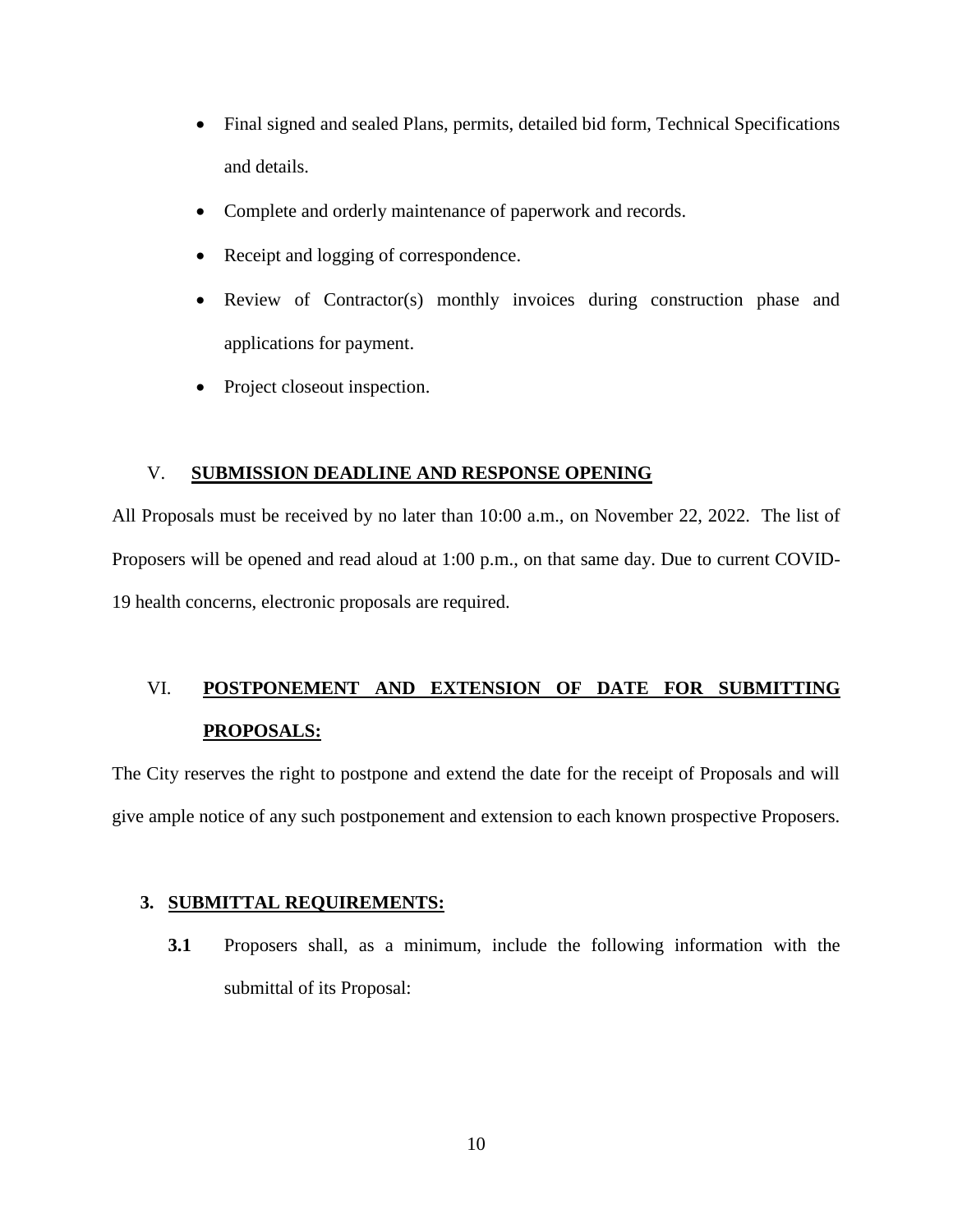#### **3.1.1. Business Structure:**

- 1. Provide description of the general capabilities of the Proposer, including information relating to the total size and staffing, professional staff, resources, and clerical support.
- 2. Provide résumés of all key personnel who may be assigned to perform the requested services.

#### **3.1.2 Relevant Experience:**

1. Provide a list of five (5) similar contracts for services within the last five (5) years provided to other municipalities, together with current contact names and telephone numbers with each municipality; contact persons must be able to speak about the performance of the Proposer. The form for the submission of the information is attached as Exhibit "A" and is made a part of and is incorporated into this RFQ by this reference.

## **3.1.3 Insurance Coverage:**

Proposers who or which are responding to the RFQ **MUST** comply with all of the insurance requirements specified in Section 8.5 ("Insurance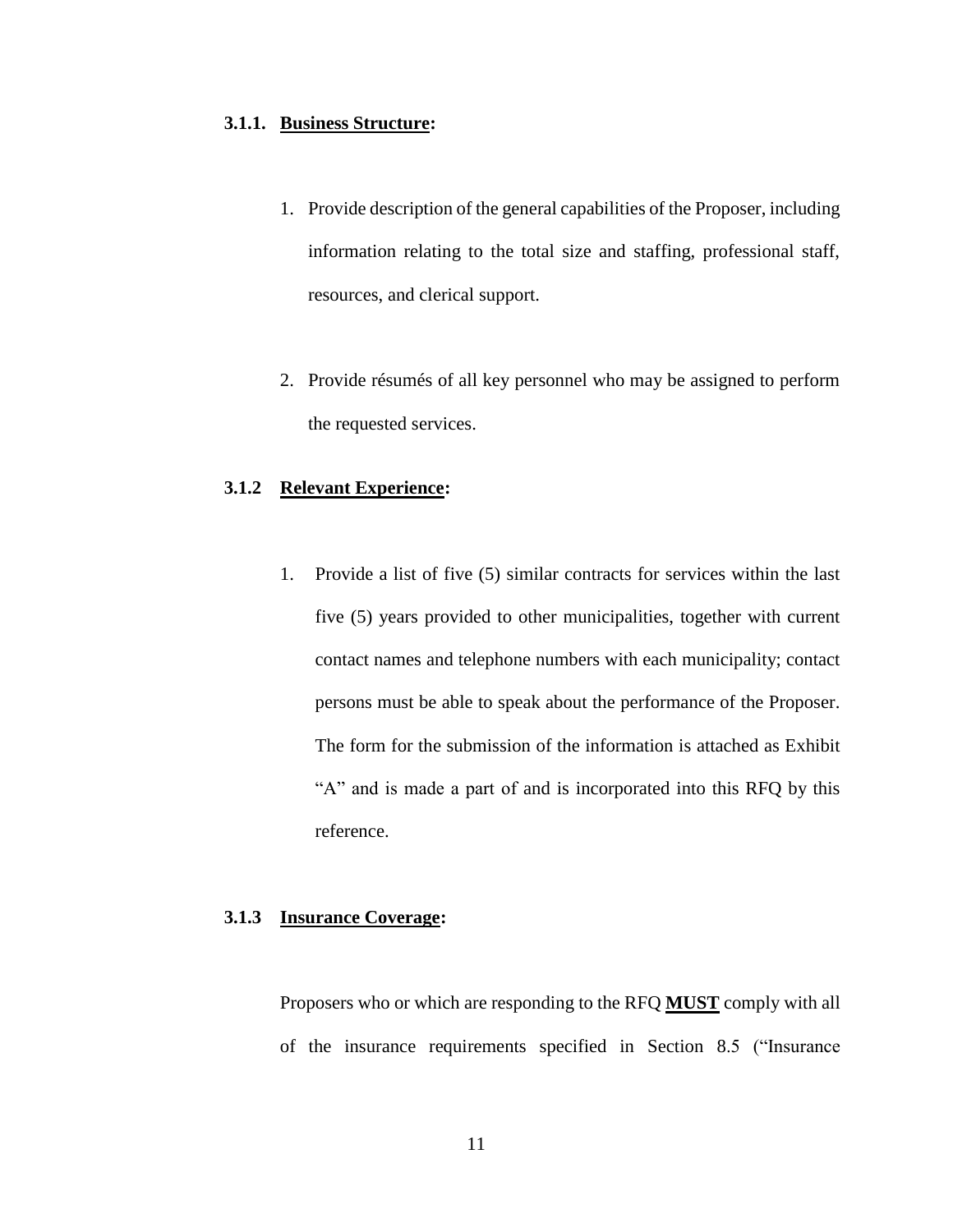Requirements") of the RFQ Documents and the Agreement upon award to the successful Proposer.

- **3.2 Litigation:** Provide a listing of all lawsuits or proceedings involving the Proposer within the past ten (10) years, including case names and numbers, courts, nature of the actions and disposition or status of each case.
- **3.3** A statement that the Proposer is an equal opportunity employer and that it does not and will not discriminate against any person, employee or applicant for employment on account of age, race, creed, religion, color, sex, sexual orientation, disability, national origin, marital status, or political affiliation.
- **3.4 Minority/Women's Participation:** The City of Dania Beach, in accordance with the requirements as stated in U.S. Code of Federal Regulations, 2 CFR 200.321, encourages the active participation of minority businesses, women's business enterprises and labor surplus area firms as a part of any agreement whenever possible. The Proposer must take affirmative steps and if subcontracts are to be let through a Proposer, the subcontractor is required to also take the affirmative steps listed below:

Qualified small and minority businesses and women's business enterprises and to be placed on solicitation lists;

a) Small and minority businesses and women's business enterprises are solicited whenever they are potential sources.

12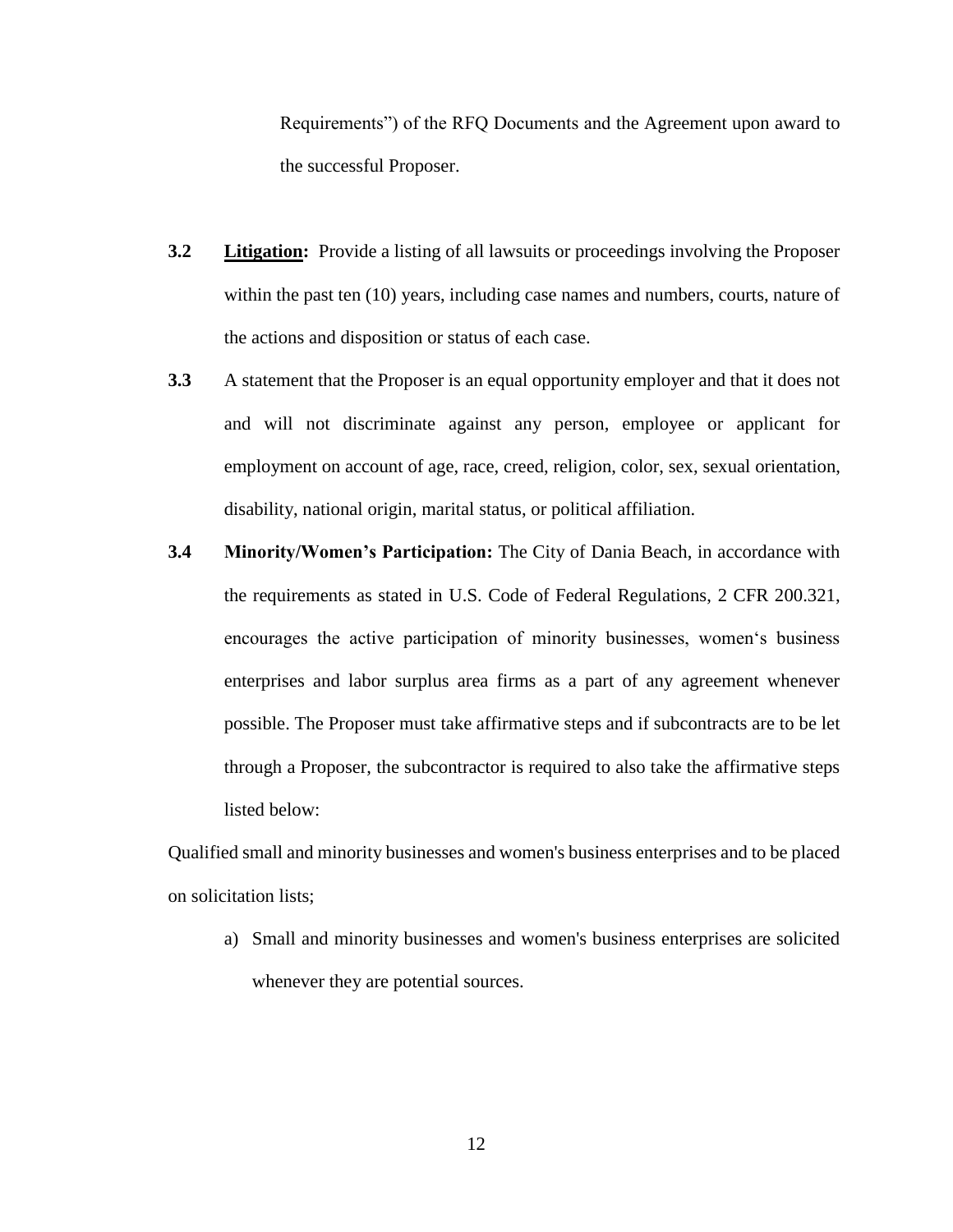- b) Total requirements are to be divided, when economically feasible, into smaller tasks or quantities to permit maximum participation by small and minority businesses, and women's business enterprises.
- c) Delivery schedules, where the requirement permits are to be established. which encourage participation by small and minority businesses, and women's business enterprises.
- d) Services and assistance, as appropriate, are to be used, which is provided by such organizations as the Small Business Administration and the Minority Business Development Agency of the Department of Commerce.
- 5.5 Copies of all licenses, certificates of competency or other documentation required by federal, state or local laws, statutes or regulations are required to be submitted as evidence of the authority to perform the services described in the RFQ.
- 5.6 The following is a list of items that are REQUIRED to be returned with the RFQ Proposal:

Exhibit "A" – References

Exhibit "B" – Public Entity Crimes Form

Exhibit "C" – Non-Collusion Affidavit

Exhibit "D" – Qualification Statement

Exhibit "E" – Questionnaire

Exhibit "F" – Certification

Exhibit "G" – Drug Free Work Place Certification

Exhibit "H" – Acknowledgement of Addenda

Exhibit "I" – Certification of Accuracy of Proposal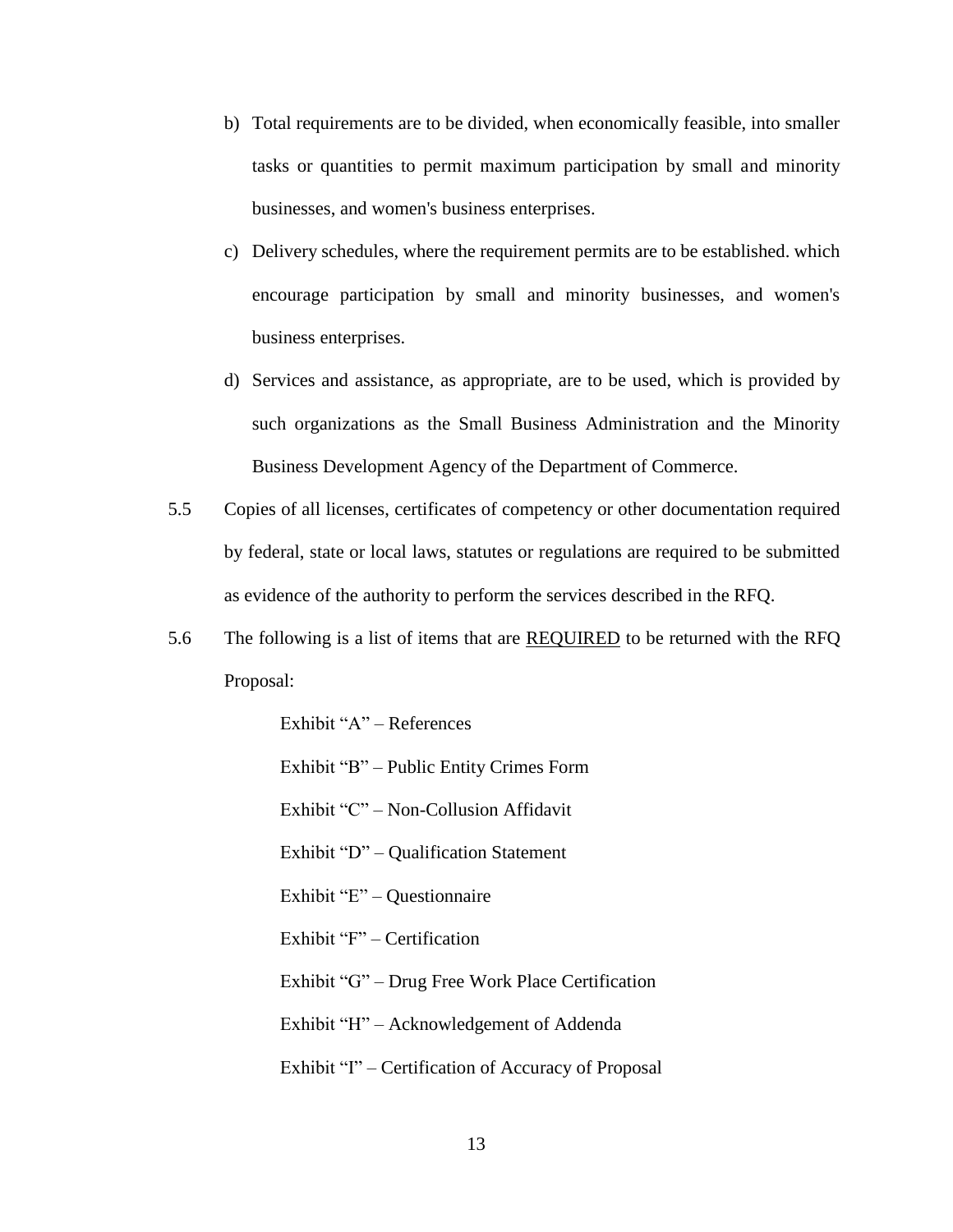- 5.7 All Proposals must include preliminary certificates of insurance verifying all general insurance requirements (as noted in Paragraph 8.5).
- 5.8 All Proposals must be signed by a representative who is authorized to contractually bind the Proposer.

## **4. MINIMUM QUALIFICATION REQUIREMENTS:**

In order for a Proposal to be considered by the City, Proposers shall demonstrate in their Proposals compliance with the following minimum requirements:

- **4.1** Proposers must be currently certified, licensed and authorized to work in the State of Florida to perform Engineering Consultant Services and with services as sought by this RFQ;
- **4.2** Experience working with government agencies;
- **4.3** Currently insured and meeting City insurance requirements with insurance certificates provided that state the name of the Proposer, current street address of the business and the type of work for which a Business Tax Receipt is issued as well as all additional insurance requirements, including required endorsements.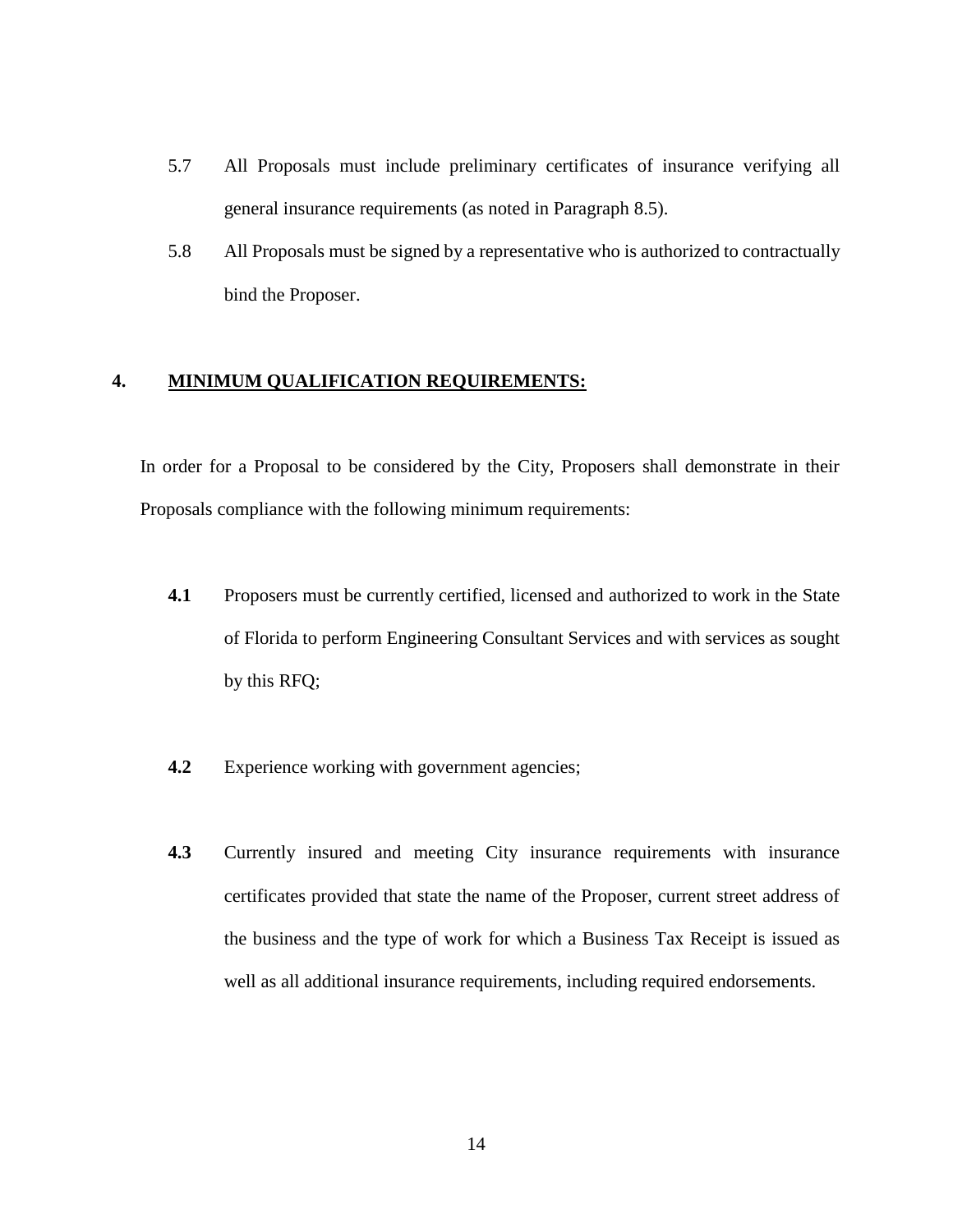**4.4** The City shall not consider Proposals that fail to demonstrate compliance with the above requirements. The selected Proposer(s) shall maintain and keep in force insurance throughout the life of any contract, and all renewals and extensions, if any, pertaining or related to the requirements specified in this Section. Failure of the Proposer to comply with these requirements will be sufficient grounds for the City to declare the Contract in default and subject the contract to possible termination by the City.

#### **5. EVALUATION CRITERIA AND PROCEDURES:**

The City will consider Proposers that are responsive and responsible by providing accurate information as delineated (see Section 5, "Submittal Requirements", in this RFQ).

All submitted Proposals will be evaluated based on the information provided that is responsive to this RFQ. Evaluation criteria shall be applied in compliance with Section 287.055, Florida Statutes, and will include, but not be limited to, the ability of professional personnel; whether a firm is a certified minority business enterprise; past performance; willingness to meet time and budget requirements; location; recent, current and projected workloads of the firms

5.1 Per Florida Statute 287.055, in determining whether a firm is qualified, the agency factors to be considered include experience and qualifications of the company,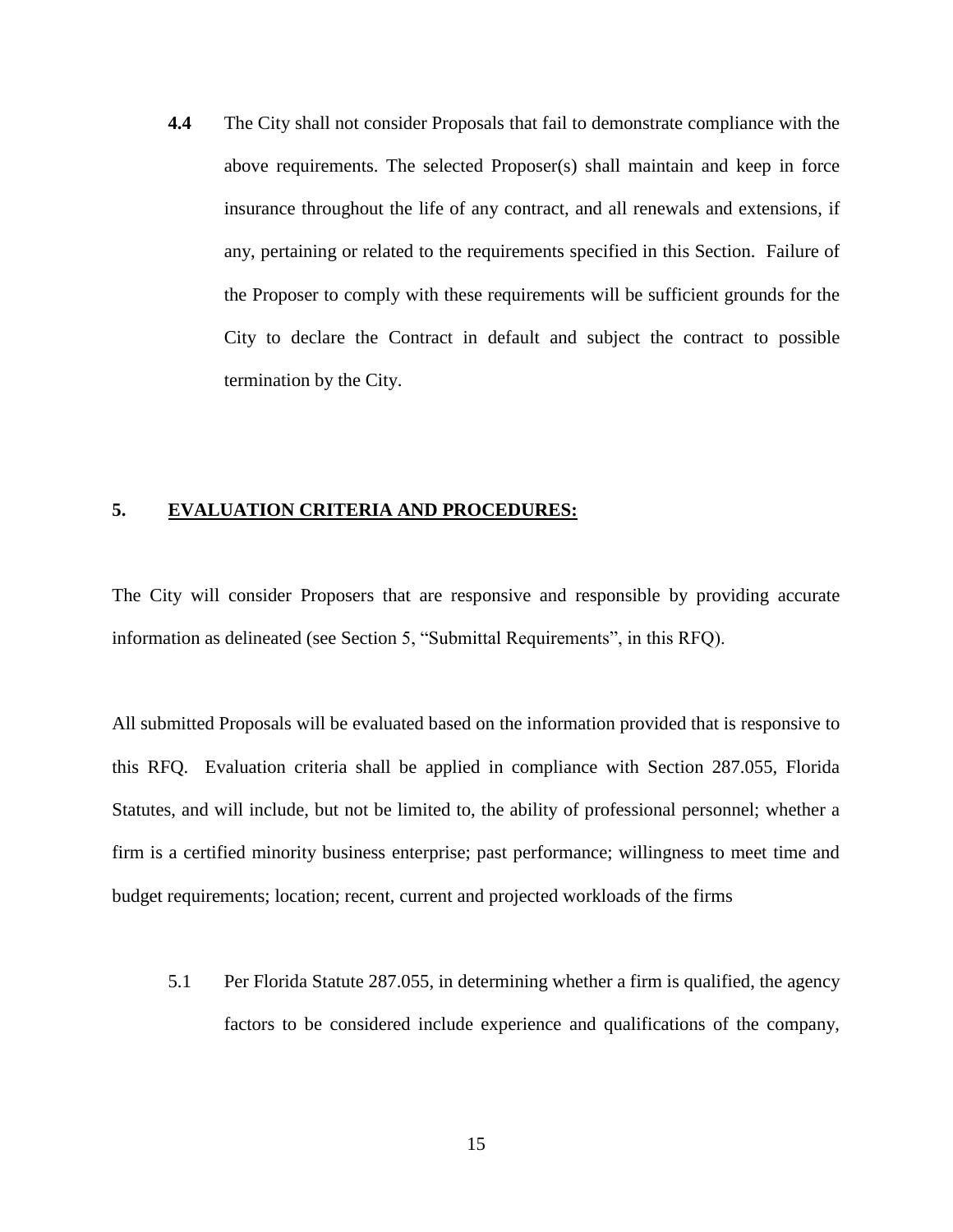experience and qualifications of assigned staff, approach and delivery of services, and whether the Proposer is a certified minority business enterprise.

The scoring of the Proposals by the Bid Review Committee will be based on a point total and not a percentage factor. The Bid Review Committee will evaluate and rank the Proposals received on the basis of the criteria and available points indicated below

| <b>CRITERIA</b>                                                 | <b>MAXIMUM POINTS</b> |
|-----------------------------------------------------------------|-----------------------|
| Firm Qualifications (Qualifications of the firm; number of      |                       |
| years firm has been in business; references/past performance;   | 40                    |
| recent, current and projected workloads                         |                       |
| <b>Experience and Qualification of Assigned Staff (Staff's</b>  | 30                    |
| experience, qualifications and technical capabilities)          |                       |
| <b>Approach and Delivery of Services (Understanding the</b>     | 25                    |
| scope of work, ability to comply with the full scope of work,   |                       |
| technical soundness of Proposal)                                |                       |
| <b>Minority Business Enterprise (Current certification must</b> | 5                     |
| be provided with response)                                      |                       |
| <b>TOTAL MAXIMUM POINTS</b>                                     | 100                   |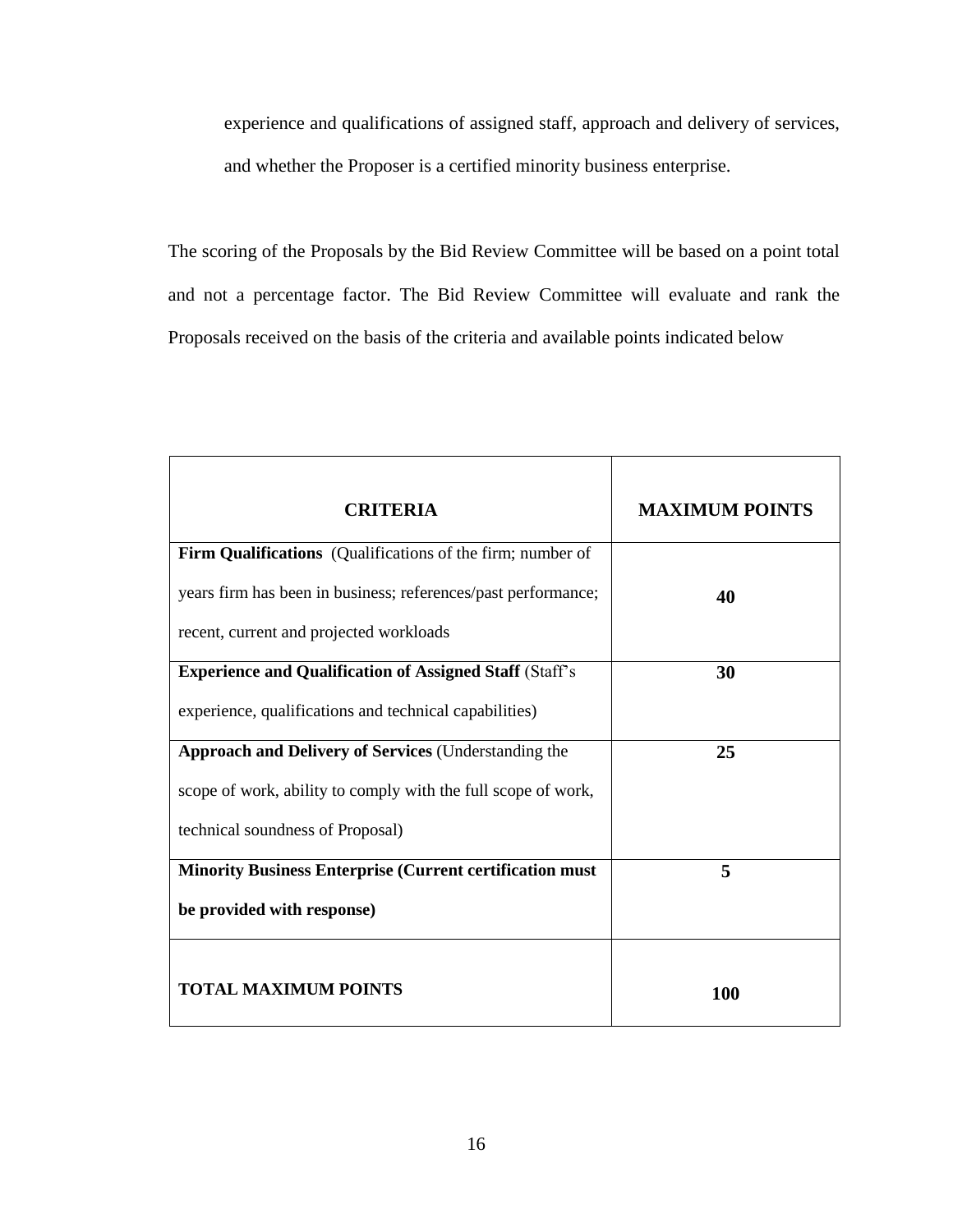- **5.2** Pursuant to Florida Statutes, Section 286.0113(2)(b)(1), "Any portion of a meeting at which a negotiation with a vendor is conducted pursuant to a competitive solicitation, at which a vendor makes an oral presentation as part of a competitive solicitation, or at which a vendor answers questions as part of a competitive solicitation is exempt from s. [286.011,](http://www.leg.state.fl.us/Statutes/index.cfm?App_mode=Display_Statute&Search_String=&URL=0200-0299/0286/Sections/0286.011.html) Florida Statutes, and s. 24(b), Article I of the State Constitution". Therefore, all Proposers will be required to exit the room during the presentations by the other Proposers when the Bid Review Committee addresses the foregoing matters.
- **5.3** The City reserve the right to accept or reject any or all Proposals, or parts of any Response, to waive any informalities, technicalities or irregularities, to re-advertise the RFQ, to request further Proposals or clarifications, or take any similar actions that may be deemed to be in the best interests of the City.

#### **6. INTERPRETATIONS:**

Any interpretations, clarifications or additional information not disclosed in this RFQ and determined to be necessary by the City in response to Proposer's questions will be issued by means of addendum or addenda, which addendum or addenda will be posted to the City website, [www.daniabeachfl.gov,](http://www.daniabeachfl.gov/) and to Demand Star, [www.demandstar.com,](http://www.demandstar.com/) for all interested persons identified by the City as having received the RFQ. The Proposers are required to check the site to see if there has been any addendum or addenda posted regarding this RFQ. Only questions answered and information supplied by means of such addendum or addenda will be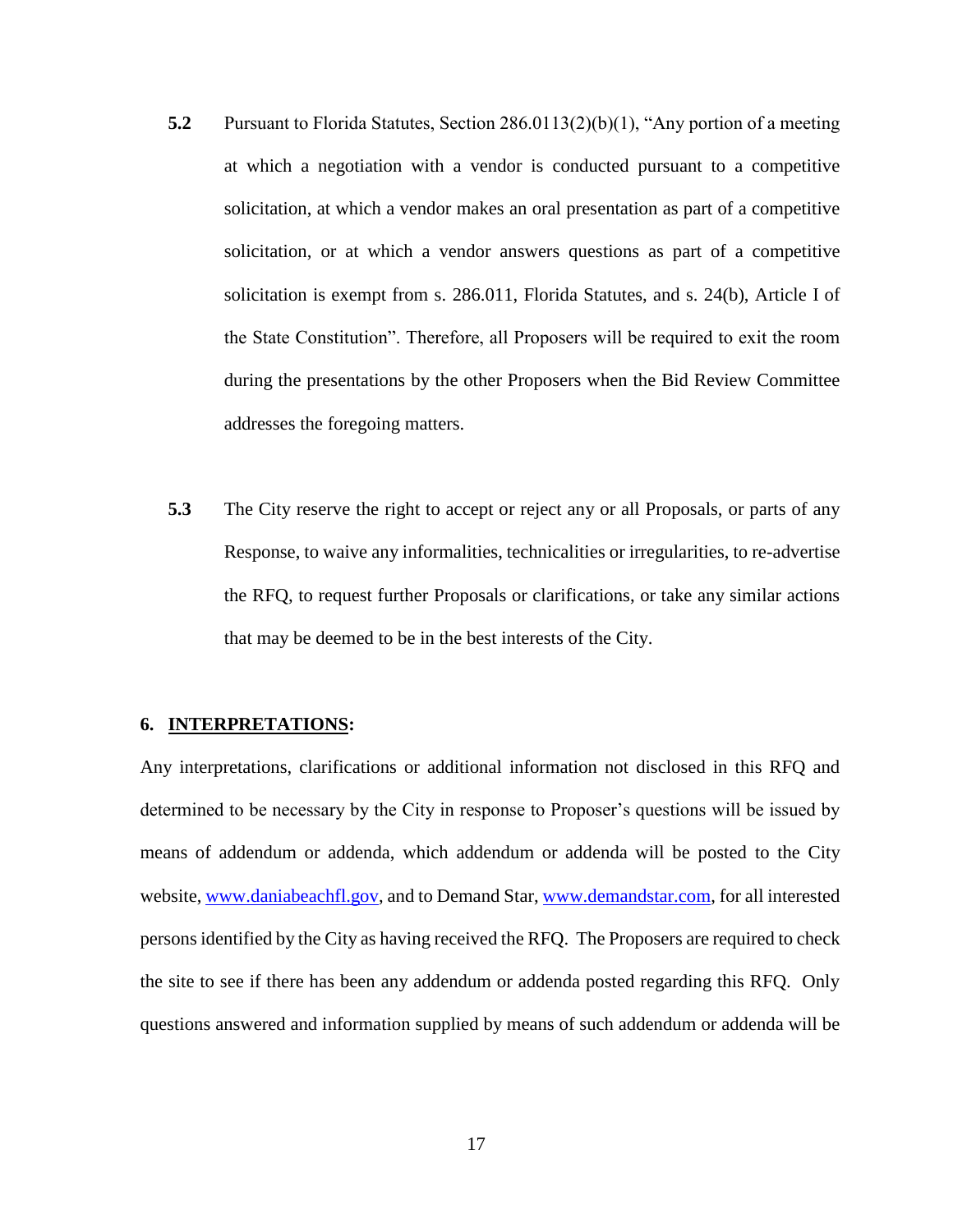considered as binding. Oral interpretations, clarifications or other information will have no legal and binding effect.

- **6.1** All questions requiring clarification or interpretation of the RFQ Documents shall be made in writing and shall be delivered to the City at least ten (10) days prior to the date and time for the receipt of Proposals. No questions shall be answered within the five (5) days prior to the date and time for the receipt of Proposals.
- **6.2** Questions regarding the RFQ documents shall be directed to the City of Dania Beach Procurement Division at [procurement@daniabeachfl.gov.](mailto:procurement@daniabeachfl.gov) Any modification or interpretation of the RFQ documents lies within the sole and exclusive judgment of the City or its Consultant, if so authorized by City, and shall be made in writing in the form of an Addendum or Addenda to all those who or which are recorded by the City, as having obtained a complete set of the RFQ Documents.
- **6.3** Interpretations or modifications of the RFQ Documents made in any manner other than an Addendum or Addenda issued by the City shall not be binding. All updates, clarifications, or modifications to the RFQ shall be issued via written Addendum or addenda and shall be provided to all Proposers.
- **6.4** A Proposer, prior to submitting its Response, shall ascertain in writing that it has received any Addendum or all Addenda issued for the services.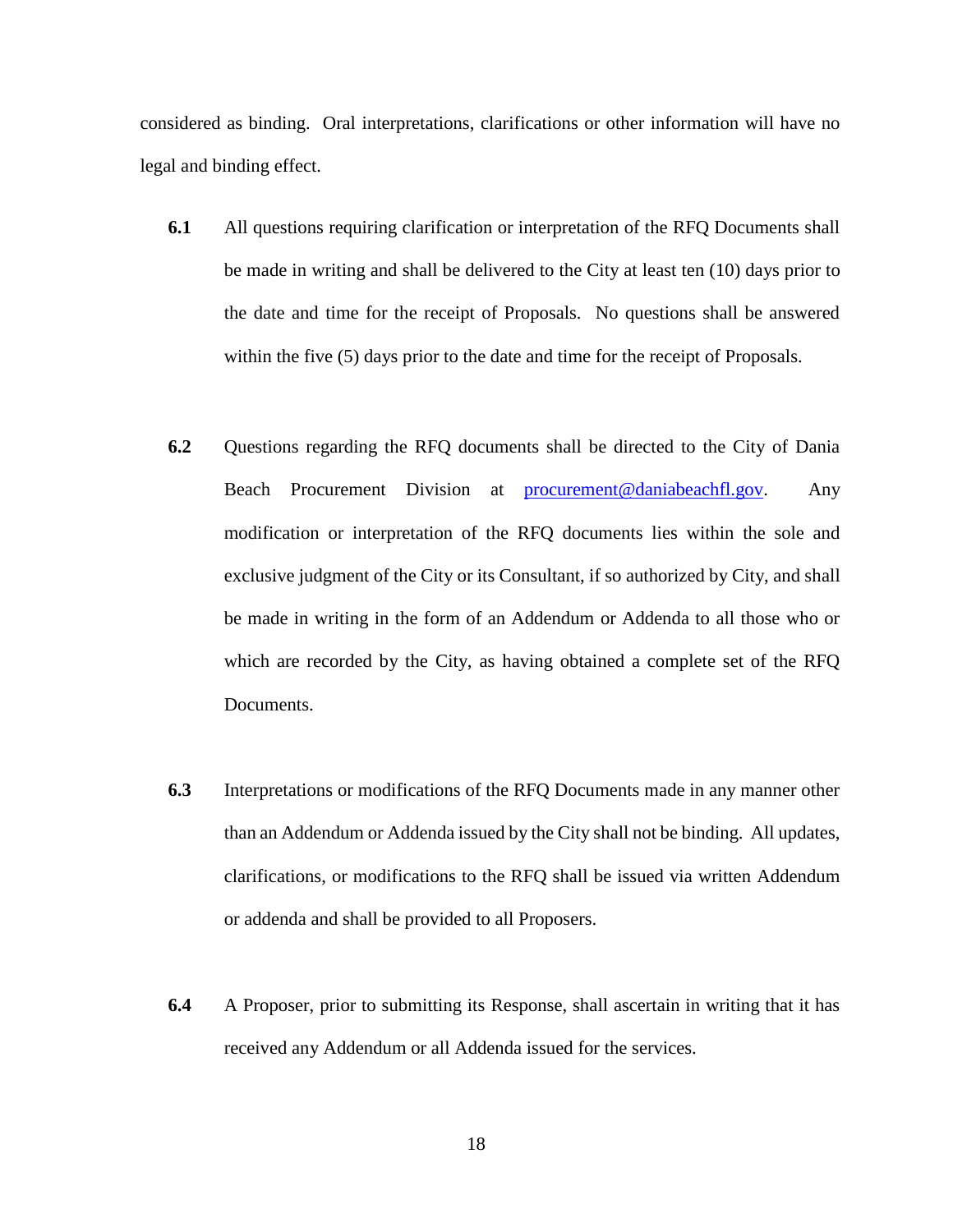**6.5** Costs for those matters not questioned and not addressed in an Addendum or Addenda shall be the responsibility of the Proposer, and Proposer shall be responsible to include such costs in the RFQ.

#### **7. PUBLIC RECORDS:**

If selected, the following will apply:

- 7**.**1 Proposer agrees to keep and maintain public records in Proposer's possession or control in connection with Proposer's performance under the Agreement. Proposer additionally agrees to comply specifically with the provisions of Section 119.0701, Florida Statutes. Proposer shall ensure that public records that are exempt or confidential and exempt from public records disclosure requirements are not disclosed, except as authorized by law, for the duration of the Agreement, and following completion of the Agreement until the records are transferred to the City.
- 7.2 Upon request from the City custodian of public records, Proposer shall provide the City with a copy of the requested records or allow the records to be inspected or copied within a reasonable time at a cost that does not exceed the cost provided by Chapter 119, Florida Statutes, or as otherwise provided by law.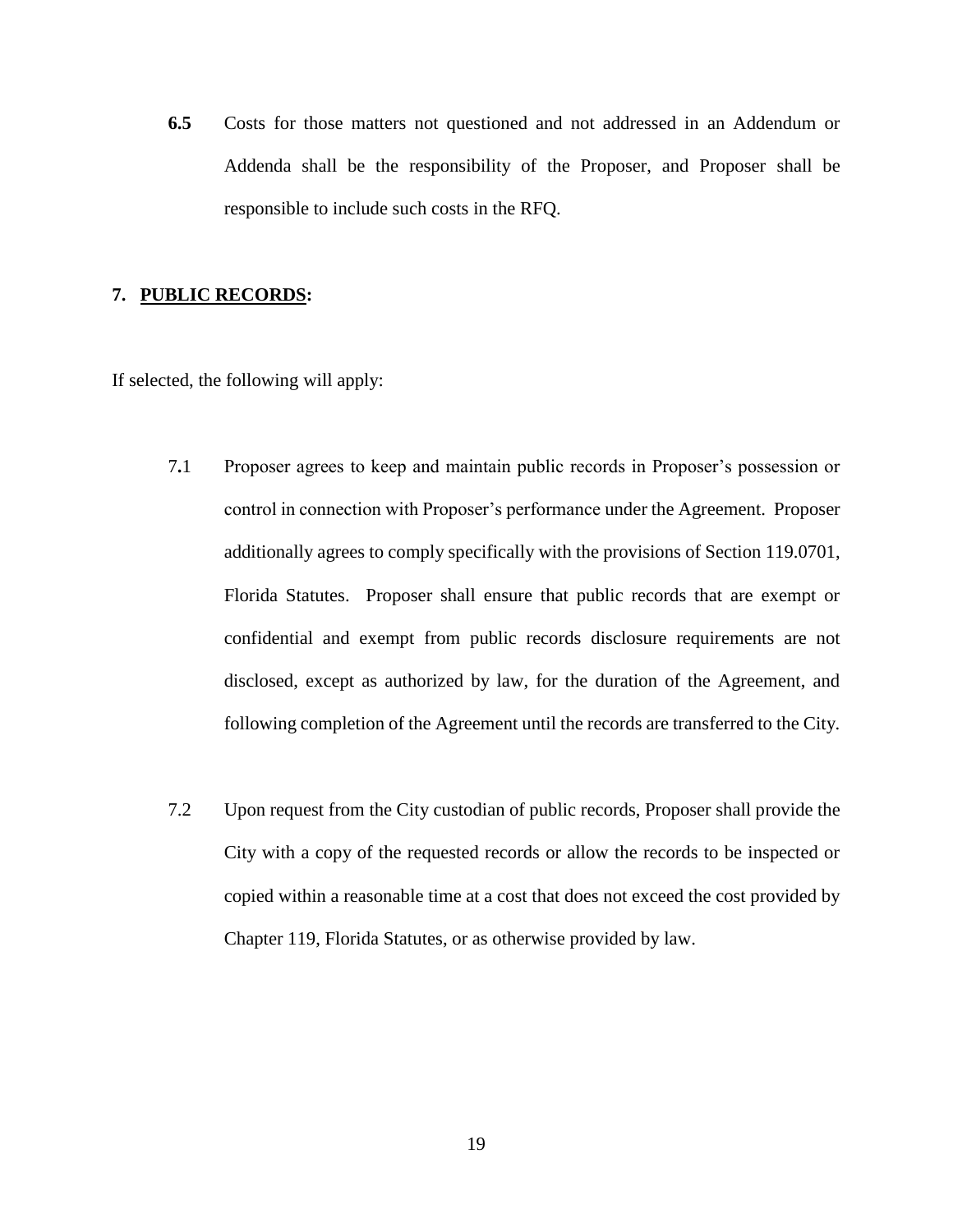- 7.3 Unless otherwise provided by law, any and all records, including but not limited to reports, surveys, and other data and documents provided or created in connection with the Agreement are and shall remain the property of the City.
- 7.4 Upon completion of the Agreement or in the event of termination by either party, any and all public records relating to the Agreement in the possession of the Proposer shall be delivered by the Proposer to the City Manager , at no cost to the City, within seven (7) days. All such records stored electronically by Proposer shall be delivered to the City in a format that is compatible with the City's information technology systems. Once the public records have been delivered upon completion or termination of the Agreement, the Proposer shall destroy any and all duplicate public records that are exempt or confidential and exempt from public records disclosure requirements.
- **7.5** Any compensation due to Proposer shall be withheld until all records are received as provided in this RFQ.
- **7.6** Proposer's failure or refusal to comply with the provisions of this section shall result in the immediate termination of the Agreement by the City.

## **7.7 Section 119.0701(2)(a), Florida Statutes**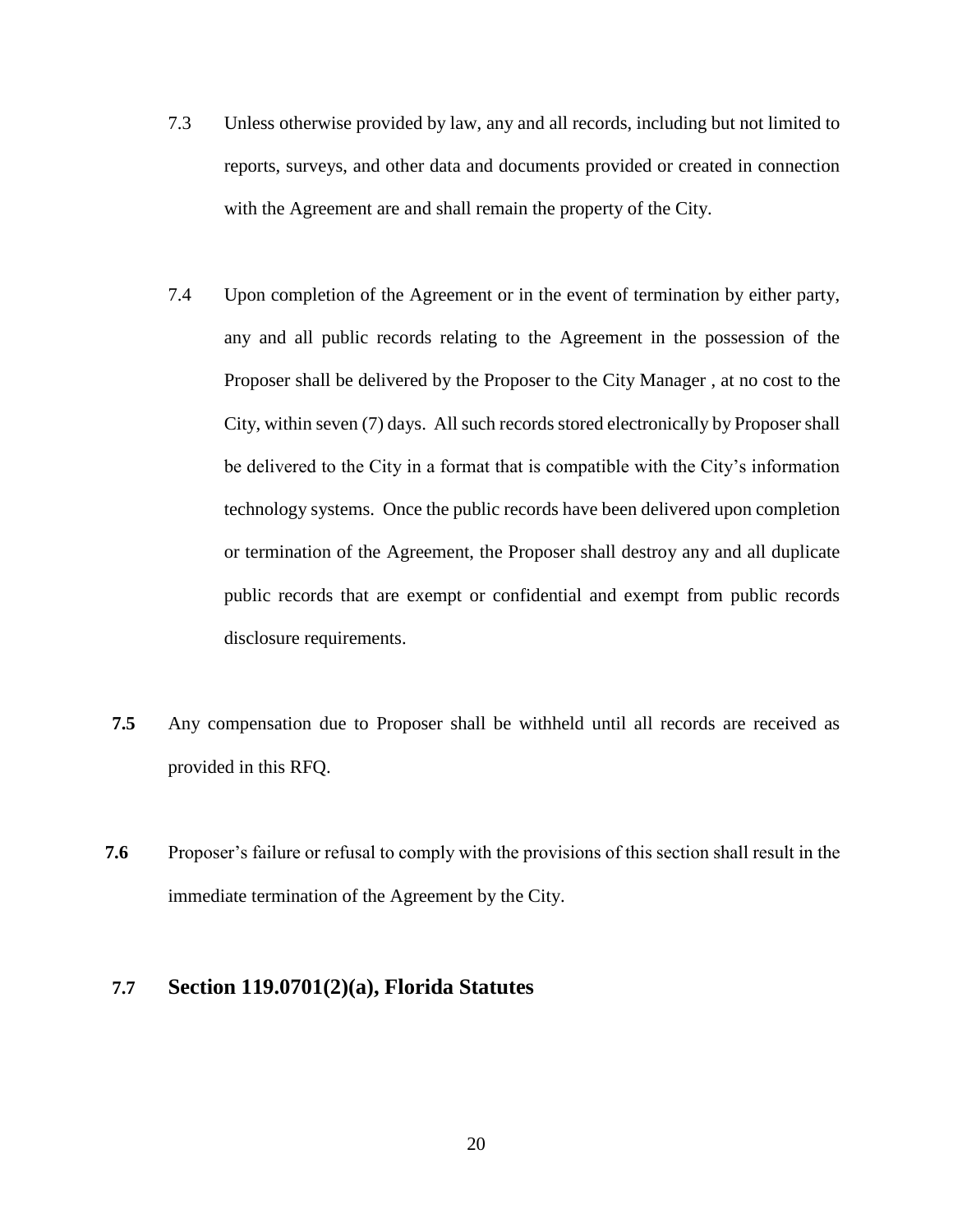**IF THE PROPOSER HAS QUESTIONS REGARDING THE APPLICATION OF CHAPTER 119, FLORIDA STATUTES, TO THE PROPOSER'S DUTY TO PROVIDE PUBLIC RECORDS RELATING TO THE CONTRACT, THE PROPOSER MUST CONTACT THE CITY CUSTODIAN OF PUBLIC RECORDS.**

**Custodian of Records: THOMAS SCHNEIDER, CITY CLERK Mailing Address: 100 W. Dania Beach Boulevard Dania Beach, Florida 33004**

**Telephone number: 954-924-9800, Ext. 3623**

**Email: [tschneider@daniabeachfl.gov](mailto:tschneider@daniabeachfl.gov)**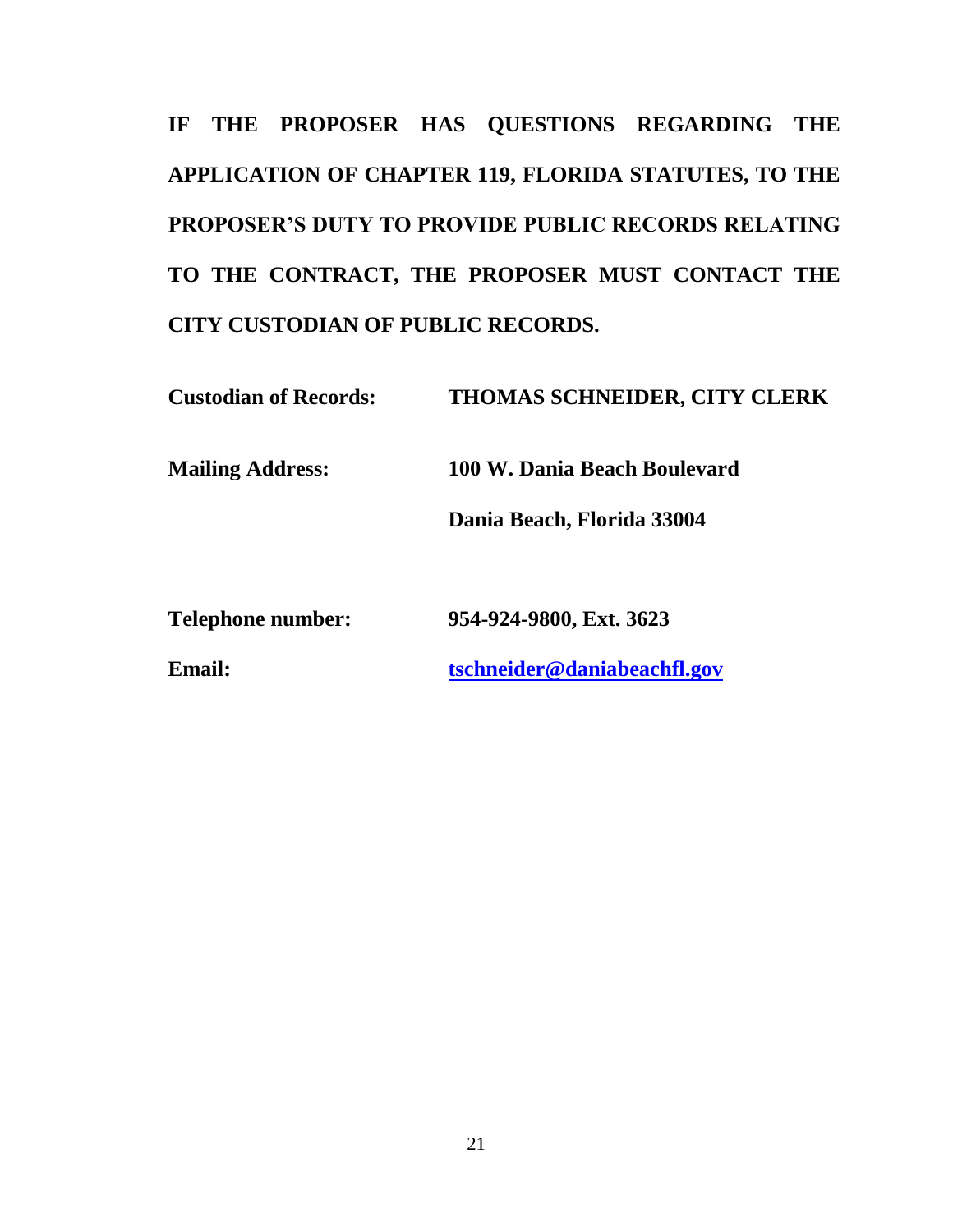#### **8. INSURANCE COVERAGE:**

A selected Proposer shall not commence services under an Agreement until it has obtained all insurance required under this paragraph and as required by the Agreement, and not until such time that the coverages are approved by the Risk Manager of the City. The Proposer shall not allow any employee of Proposer or any subcontractor to commence services on any subcontract until the subcontractor and all coverages required of any subcontractor have been obtained and approved by the Risk Manager of the City. In addition, the Proposer shall be responsible for any and all policy deductibles and self-insured retentions.

The following are requirements that must be met regarding the Proposer's delivery of Certificates of Insurance for all coverages required in the Agreement and Proposal Documents:

**8.1** "Preliminary" certificate means that certificates of insurance verifying all general insurance requirements (as noted below) must be included with your Proposals submittal on the date and time of the opening of Proposals.

If the "preliminary" certificates are not included with a submittal, then the City has the right to consider the submitted response as non-responsive on the date and time of the response opening. "Preliminary" Certificates may be issued without documentation of all "Special Provisions". However, Proposers must understand that all provisions, including "Special Provisions" noted below, are expected to be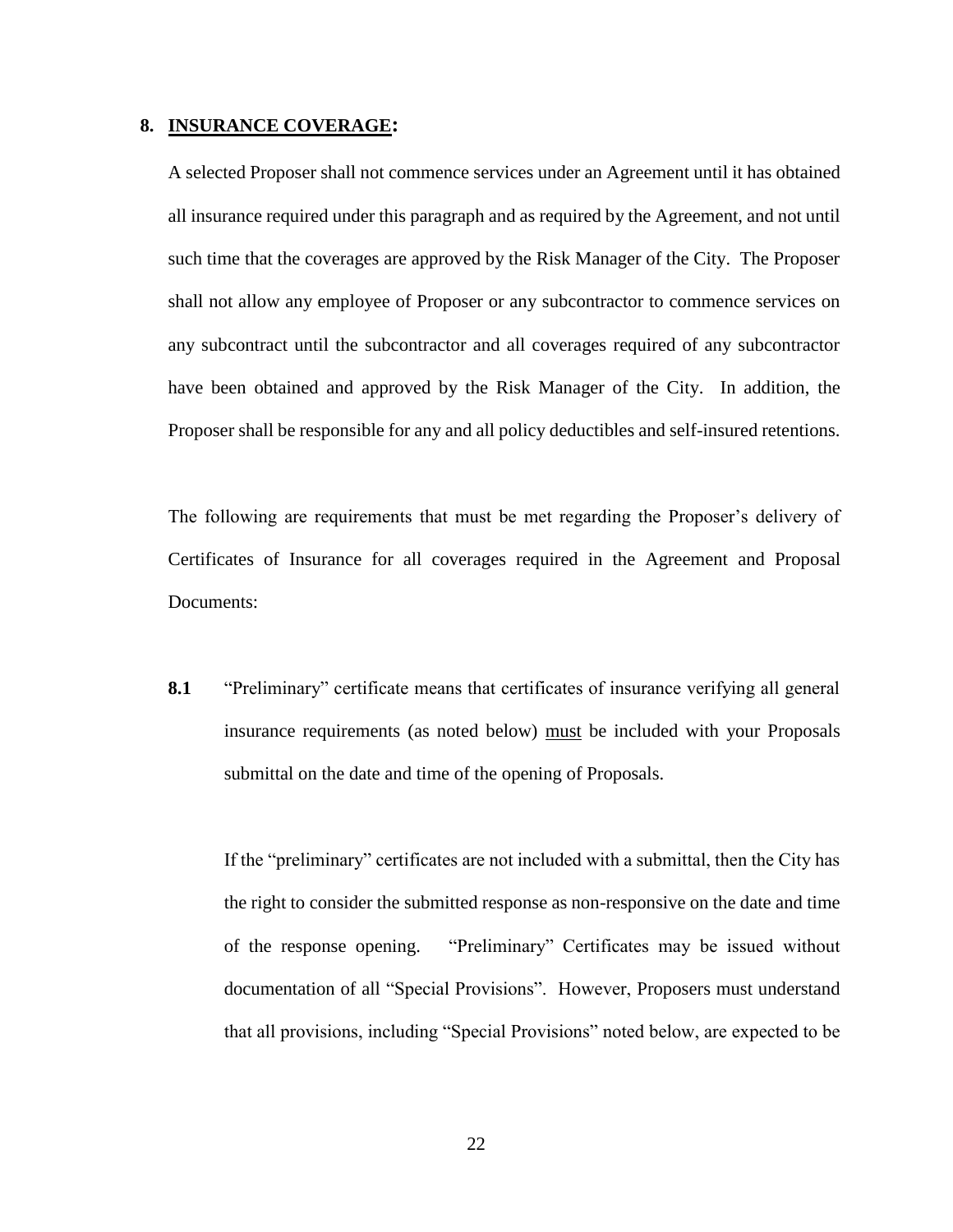fully documented on or attached to the "Official" Certificates of Insurance as described below.

- **8.2** "Official" Certificates of Insurance must be delivered to the City Clerk's office and Risk Manager of the City. If the "Official" certificates are not delivered before or on the fourteenth  $(14<sup>th</sup>)$  Business Day after the issuance by the City of the "Notice" of Selected Proposer", then the City has the right to consider the awarded Agreement to the successful Proposer as void and to negotiate a contract with the next best qualified Proposer. "Special Provisions", as referenced below under each type of insurance requirement shall be fully confirmed on or attached to the "Official" certificates.
- **8.3** All Certificates of Insurance must clearly identify the contract to which they pertain, including a brief description of the subject matter of the contract. The certificates shall contain a provision that coverage afforded under the policies will not be canceled until at least thirty (30) days' prior written notice has been given to City. If this coverage is not provided, then the Proposer is responsible for such notice to City. Insurance policies for required coverages shall be issued by companies authorized to do business under the laws of the State of Florida and any such companies' financial ratings must be no less than A-VII in the latest edition of the "BEST'S KEY RATING GUIDE", published by A.M. Best Guide. In the event that the insurance carrier's rating shall drop, the insurance carrier shall immediately notify the City in writing.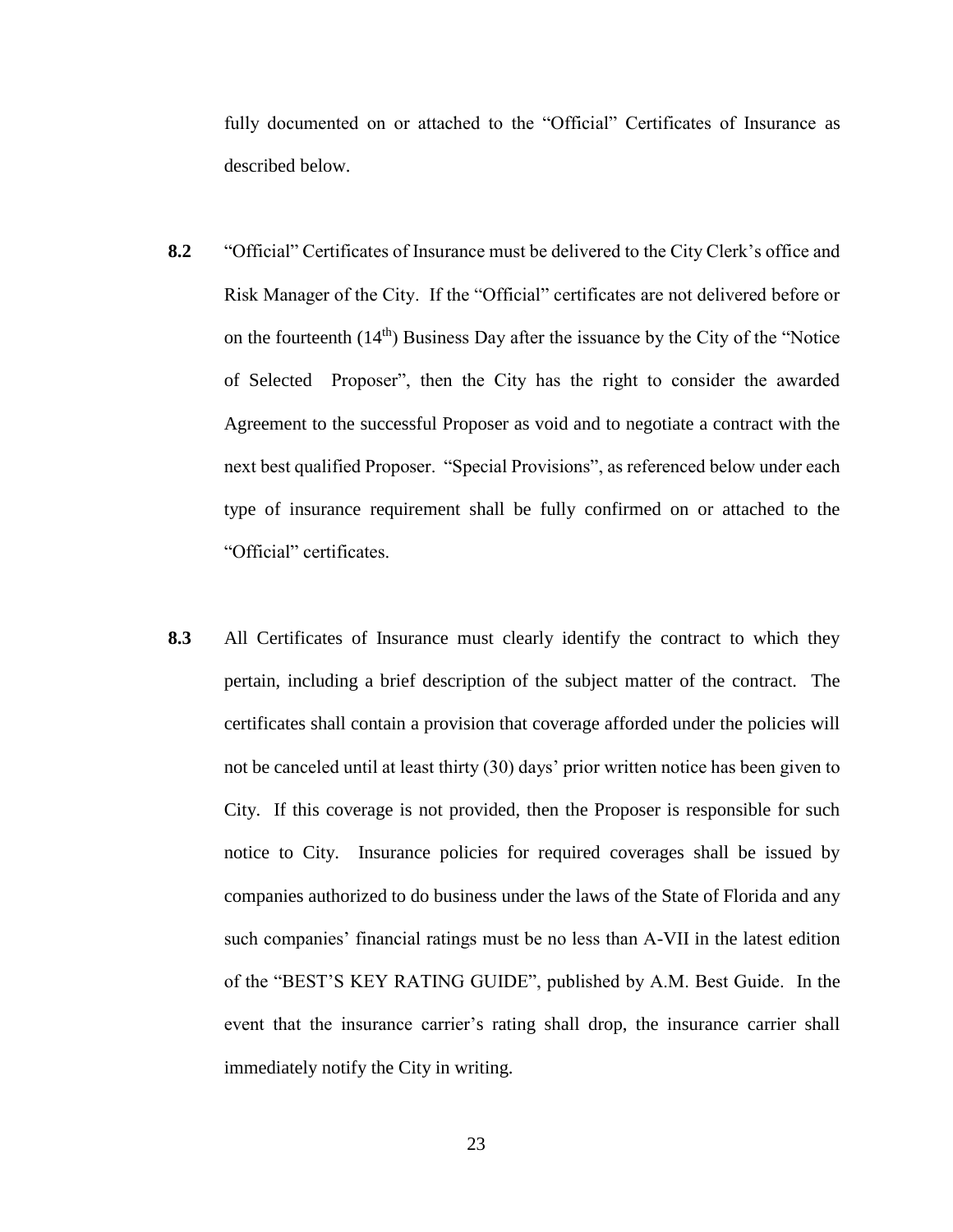**8.4** Coverages shall be in force until all services required to be performed under the terms of the Agreement, including any applicable warranty period, is satisfactorily completed as evidenced by the formal written acceptance by the City. In the event insurance certificates provided to City indicate that the insurance shall terminate and lapse during the period of the Agreement, including any applicable warranty period, then in that event, the Proposer shall furnish, at least thirty (30) days prior to the expiration of the date of such insurance, a renewed Certificate of Insurance as proof that equal and like coverages for the balance of the period of the Agreement, including any extension of it, and including any applicable warranty period, is in effect. **THE PROPOSER AND ANY APPROVED SUBCONTRACTOR SHALL NOT PERFORM OR CONTINUE SERVICES PURSUANT TO THE AGREEMENT, UNLESS ALL COVERAGES REMAIN IN FULL FORCE AND EFFECT. ANY DELAY IN THE WORK CAUSED BY A LAPSE IN COVERAGE SHALL BE NON-EXCUSABLE, SHALL NOT BE GROUNDS FOR A TIME EXTENSION, AND WILL BE SUBJECT TO ANY OTHER APPLICABLE PROVISIONS DESCRIBED IN THE AGREEMENT OR ELSEWHERE IN THE RFQ DOCUMENTS CONCERNING DELAY.**

24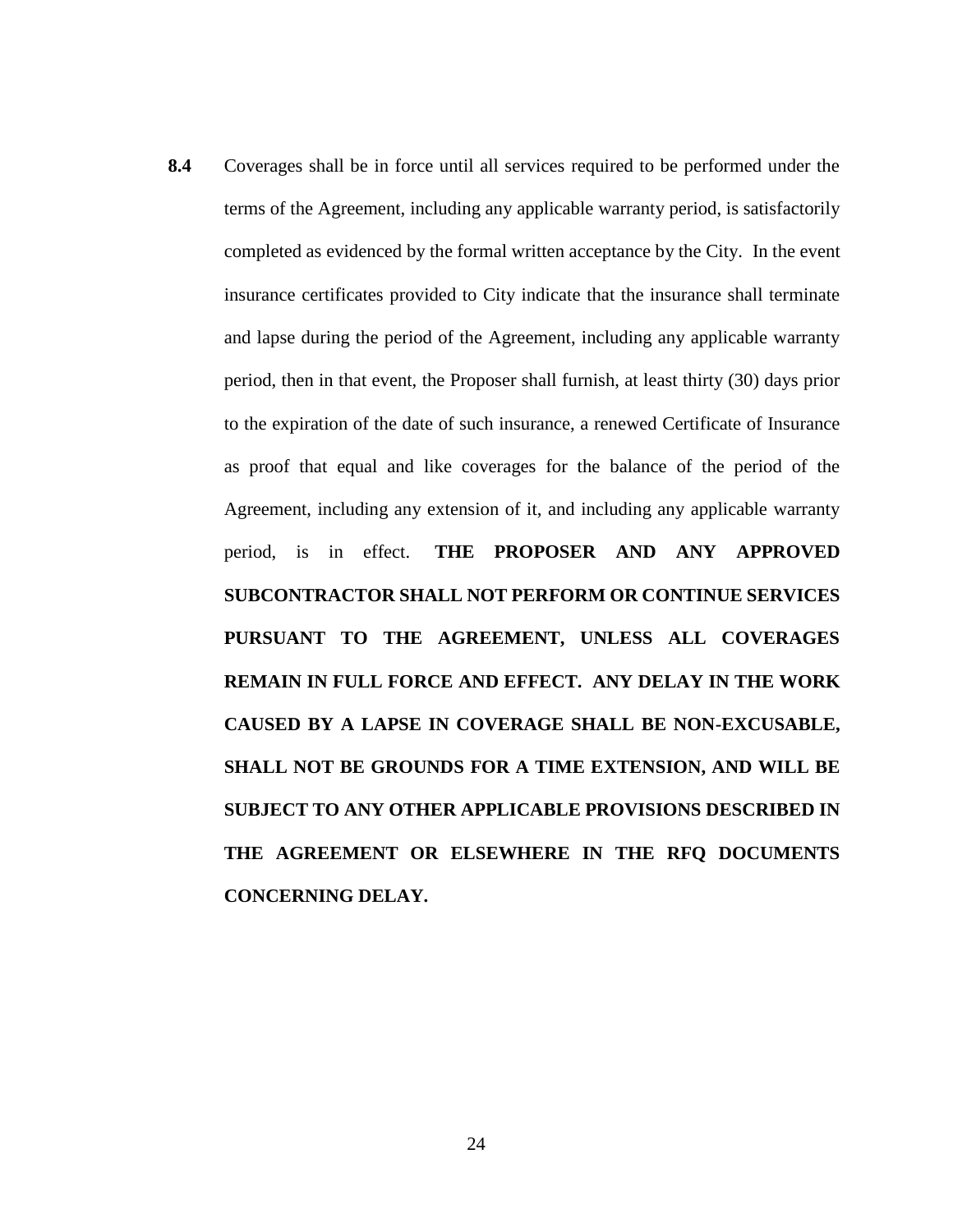#### **INSURANCE REQUIREMENTS**

**8.5** The Proposer shall secure and maintain throughout the duration of the Agreement, insurance of such types and in such amounts not less than those specified below as satisfactory to City naming the City as Additional Insured, underwritten by a firm rated A-X or better by A.M. Best and qualified to do business in the State of Florida. The insurance coverage shall be primary insurance with respect to the City, its officials, employees, agents and volunteers naming the City as additional insured. Any insurance maintained by the City shall be in excess of the Proposer's insurance and shall not contribute to the Proposer's insurance. The insurance coverages shall include at a minimum the amounts set forth in this section and may be increased by the Proposer as it deems necessary or prudent.

Commercial General Liability coverage with limits of liability of not less than a \$1,000,000.00 per Occurrence combined single limit for Bodily Injury and Property Damage. This Liability Insurance shall also include Completed Operations and Product Liability coverages and eliminate the exclusion with respect to property under the care, custody and control of Proposer. The General Aggregate Liability limit and the Products/Completed Operations Liability Aggregate limit shall be in the amount of \$2,000,000.00 each.

Workers Compensation and Employer's Liability insurance, to apply for all employees for statutory limits as required by applicable state and federal laws. The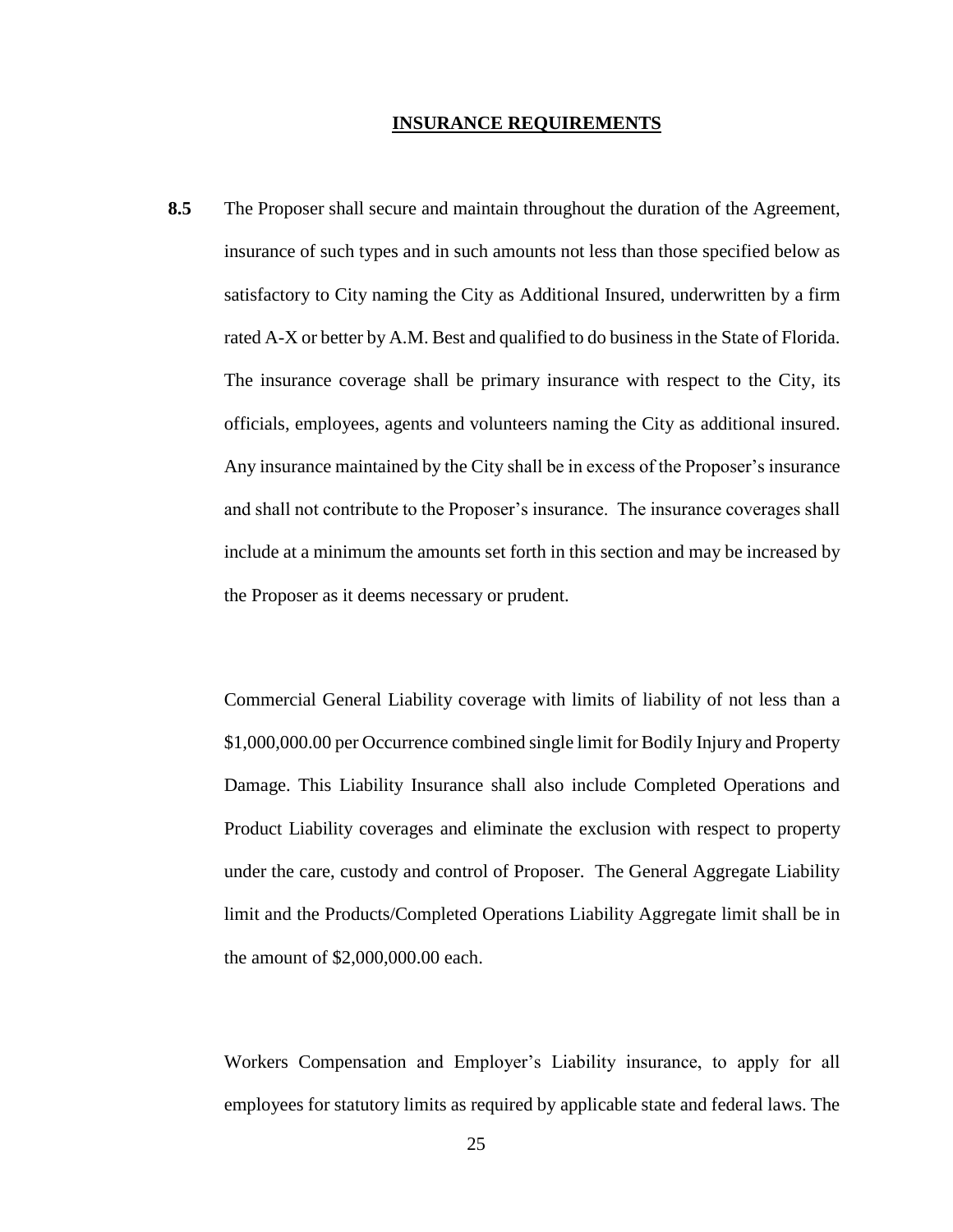policy(ies) must include Employer's Liability with minimum limits of \$1,000,000.00 each accident. No employee, subcontractor or agent of the Proposer shall be allowed to provide services pursuant to this RFQ who is not covered by Workers Compensation insurance.

Business Automobile Liability with minimum limits of \$1,000,000.00 per Occurrence, combined single limit for Bodily Injury and Property Damage. Coverage must be afforded on a form no more restrictive than the latest edition of the Business Automobile Liability policy, without restrictive endorsements, as filed by the Insurance Service Office, and must include Owned, Hired, and Non-Owned Vehicles.

Professional Liability Insurance in an amount of not less than One Million Dollars (\$1,000,000.00) per occurrence, single limit.

Coverage shall apply for a minimum of three years following completion of the services.

The above are minimum requirements for projects up to \$100,000.00. For projects over \$100,000.00, the following increased limits are required:

- General Liability: \$2,000,000.00 Per Occurrence/\$4,000,000 Aggregate
- Automobile Liability: \$2,000,000.00
- Professional Liability: \$3,000,000.00 Per Occurrence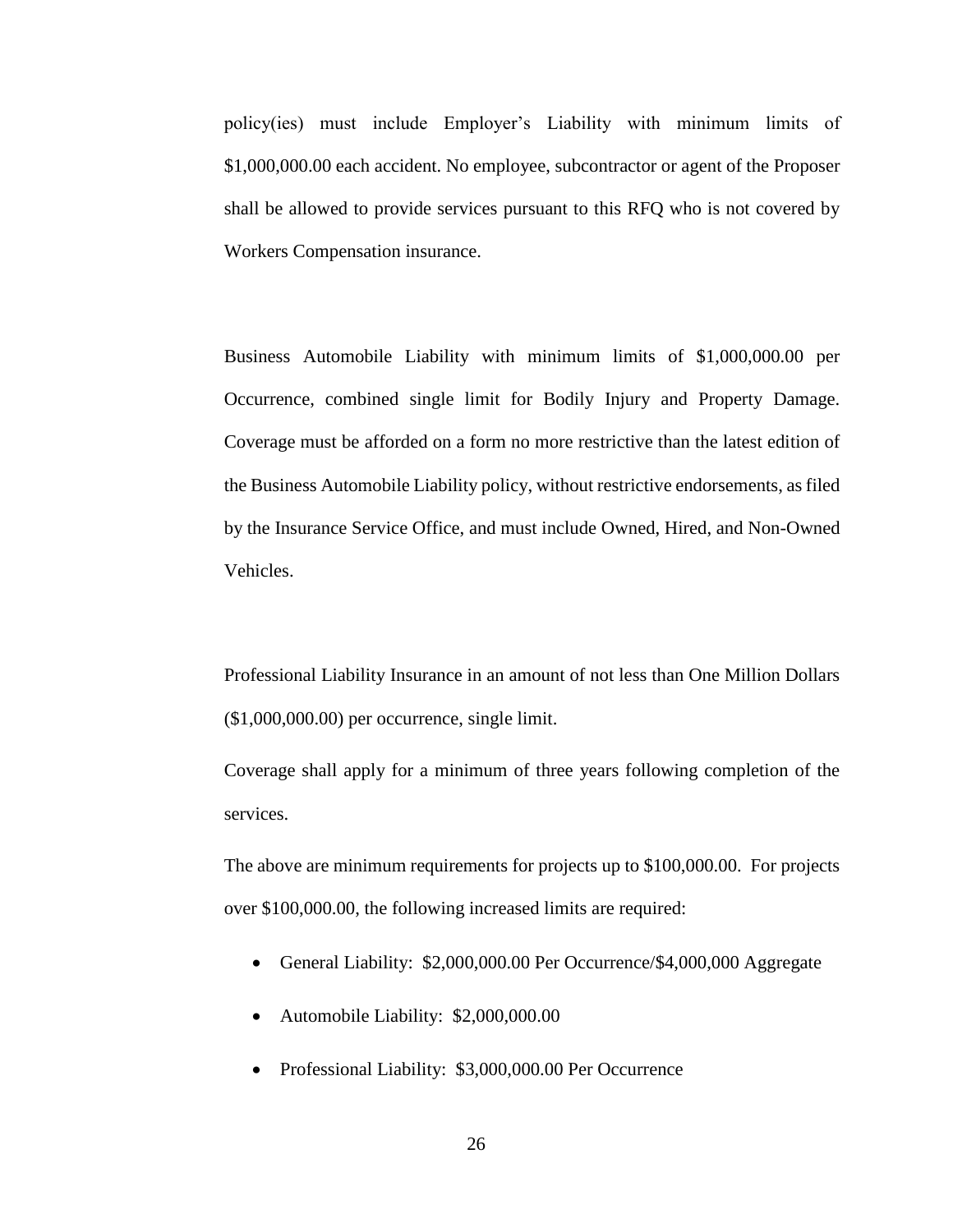#### **9. RESPONSE PROTEST PROCEDURE:**

9.1 RFQ Protest Procedure: After a Notice of Intent to Award a contract is posted, any actual or prospective Proposer in connection with the pending award of the Contract, or any element of the process leading to the award of the Contract may protest to the City Manager. A protest must be filed by 5:00 P.M. on the third  $(3<sup>rd</sup>)$  Business Day after posting of the Notice of Award (excluding the day that the Notice is posted) or any right to protest is waived. The protest must be in writing, must identify the name and address of the protester, and must include a factual summary of, and the basis for, the protest. Filing shall be considered complete when the written protest, together with an RFQ Protest w are both timely received by the City Manager's Office. No RFQ Protest shall be accepted unless it complies with the requirements of this Section.

9.2 An RFQ Protest Bond is intended to compensate the City for the expenses of administering the protest. If the protest is decided in the protester's favor, the entire deposit shall be returned to the protester. If the protest is not decided in the protester's favor, the deposit shall be retained by the City. The deposit shall be in the form of a cashier's check. The amount of the RFQ Protest Bond shall be Five Thousand Dollars (\$5,000.00).

9.3 Prior to any decision being rendered under this section with respect to a Proposal protest, the City Manager and the City Attorney, or their respective designees, shall certify whether the submission of the Proposer to the Proposal in question is responsive. The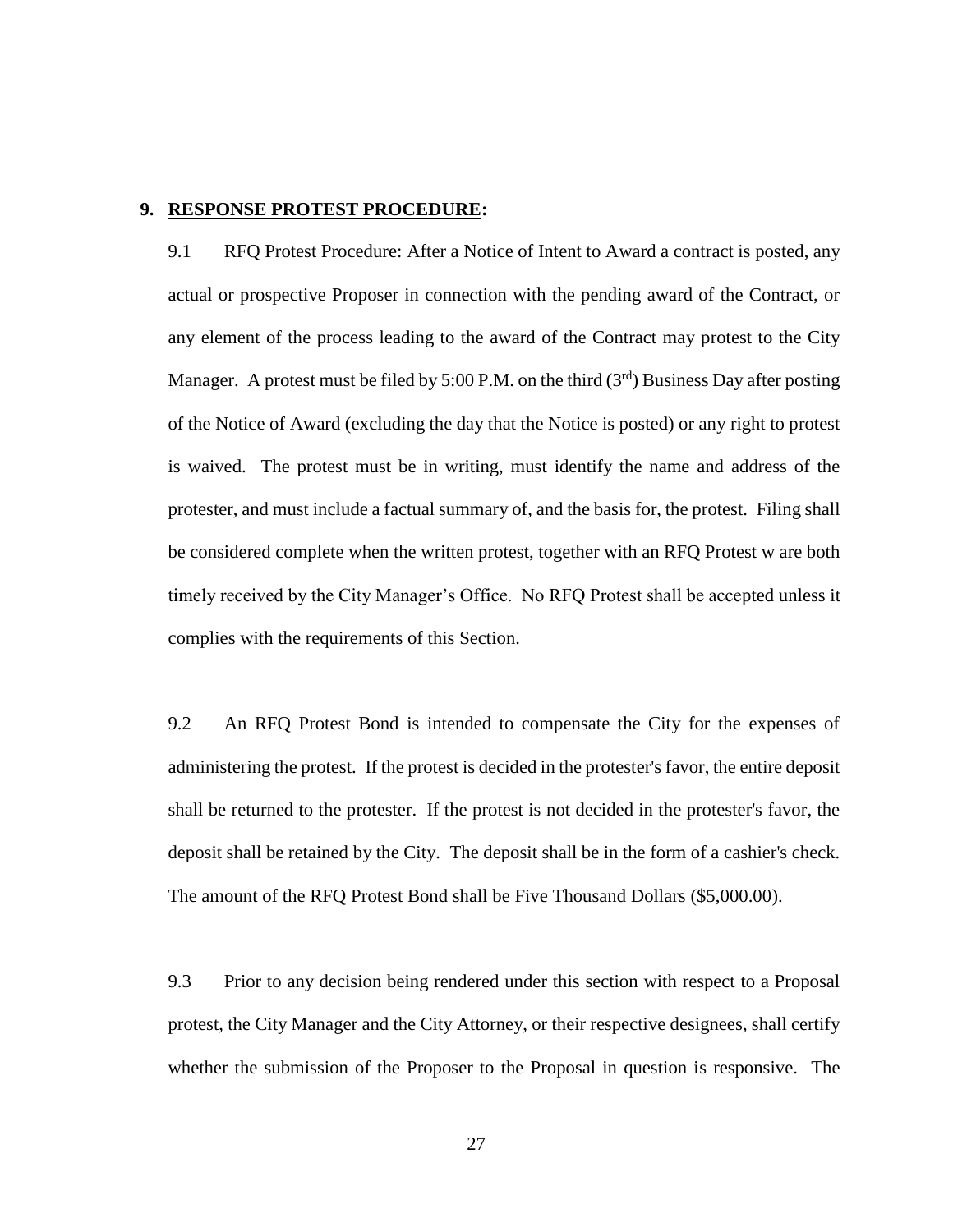parties to the protest shall be bound by the determination of the City Manager and the City Attorney with regard to the issue of responsiveness.

9.4 Protest Committee**:** The Protest Committee shall have the authority to review, settle, and resolve all protests. Members of the Protest Committee will be appointed by the City Manager. If the Protest Committee determines that the pending award of a contract or any element of the process leading to the award involved a significant violation of law, applicable rule or regulation, all steps necessary and proper to correct the violation shall be taken. If the Protest Committee determines that the protest has merit, the City Manager shall direct all appropriate steps be taken to remedy it.

9.5 The decision shall specifically state the reasons for the action taken and inform the protestor of its right to challenge the decision. Any person aggrieved by any action or decision of the Protest Committee, with regard to any decision rendered under this section may appeal the decision to the City Commission for a hearing. The City Commission will hear the appeal and render a final decision.

9.6 In the event of a timely protest, the City Manager shall stay the award of the Contract, unless after consulting with the City Attorney and a representative from the City's Department for which the services are being obtained, the City Manager then determines that the award of the contract is necessary without delay to protect the substantial interests of the City. The continuation of the award process under these circumstances shall not preempt or otherwise affect the protest.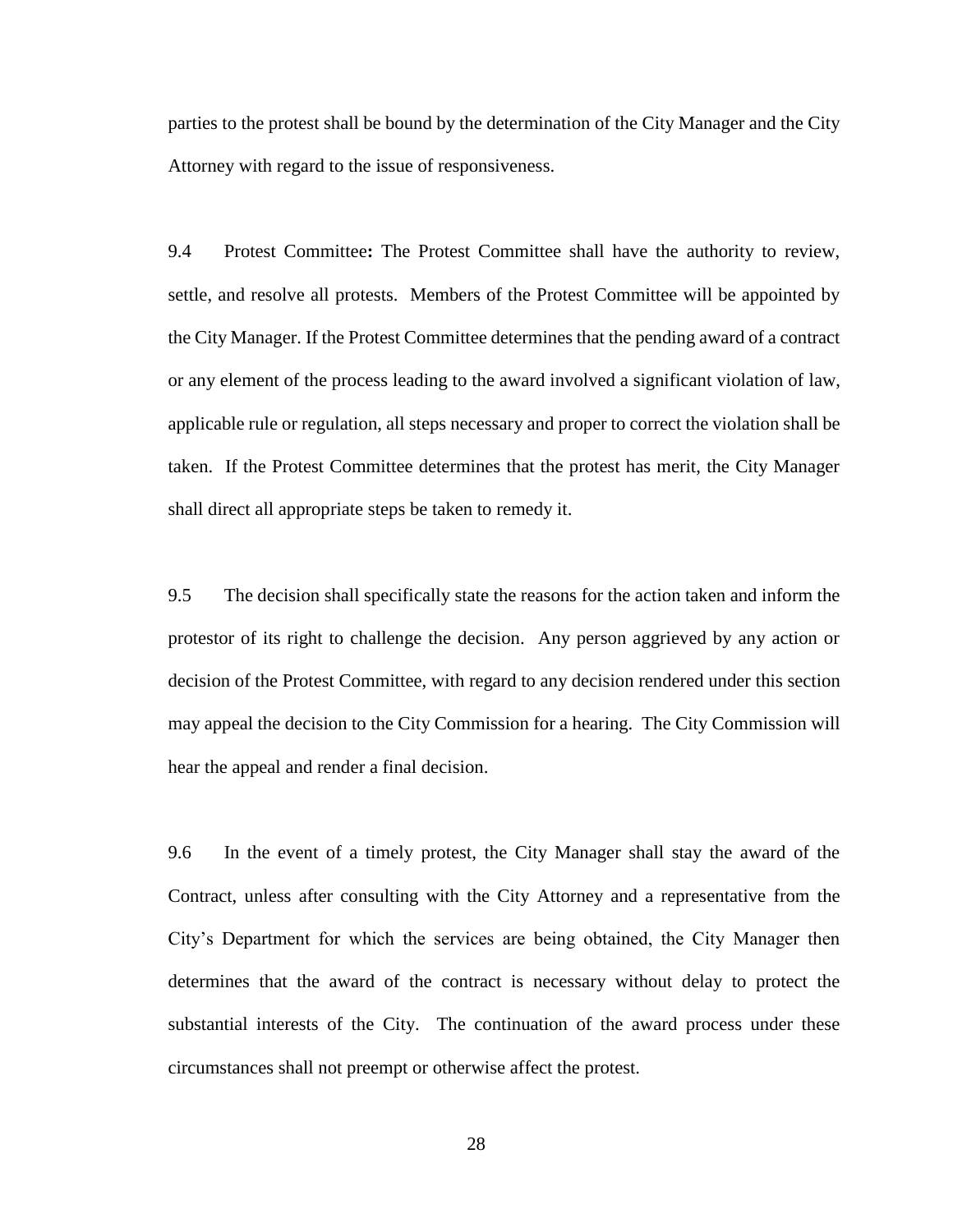9.7 The institution and filing of a protest under this provision is an administrative remedy that shall be employed prior to the institution and filing of any civil action against the City concerning the subject matter of the protest.

#### **10. CONE OF SILENCE**

Definitions: "Cone of Silence," as used in this RFQ means a prohibition on any communication between:

a potential vendor, service provider, proposer, lobbyist, or consultant, and:

a City Commission member, City's professional staff including, but not limited to, the City Manager and her staff, or any member of the City's Bid Review Committee.

Restriction; Notice: A Cone of Silence shall be imposed upon this RFQ upon the advertisement of the RFQ. At the time of imposition of the Cone of Silence, the City Manager or designee shall provide for public notice of the Cone of Silence by posting a notice at the City Hall.

Termination of Cone of Silence: The Cone of Silence shall terminate at the beginning of the City Commission (whether a regular or special meeting) at which the City Manager makes a written recommendation of award to the City Commission. However, if the City Commission refers the City Manager's recommendation back to the City Manager or staff for further review, the Cone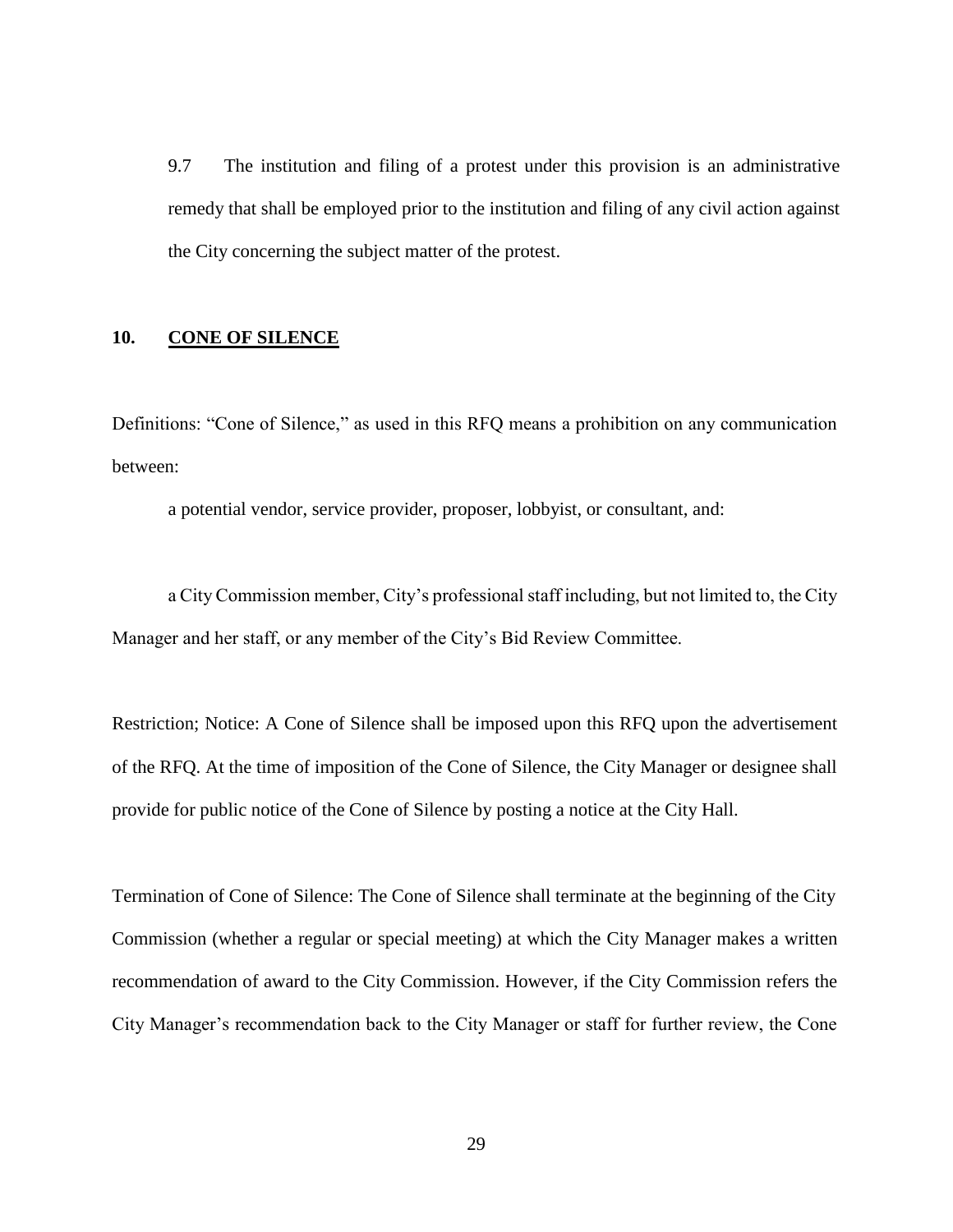of Silence shall be re-imposed until such time as the City Manager makes a subsequent written recommendation.

Exceptions to Applicability: The provisions of this section shall not apply to:

Communication with the City RFQ representative;

Oral communications at pre-proposal conferences;

Oral presentations before the Bid Review Committee;

Public presentations made to the City Commission members during any duly noticed public meeting;

Communications regarding the RFQ between a potential vendor, service provider, proposer, lobbyist or consultant and the City's Procurement Administrator or City employee designated as responsible for administering the procurement process for the RFQ, provided the communication is limited strictly to matters of process or procedure already contained in the corresponding solicitation document;

Communications with the City Attorney and his staff;

Duly noticed site visits to determine the competency of a Proposer regarding the RFQ during the time period between the opening of Proposals and the time the City Manager makes a written recommendation;

Any emergency procurement of goods or services pursuant to City Code;

Proposals to the City's request for clarification or additional information;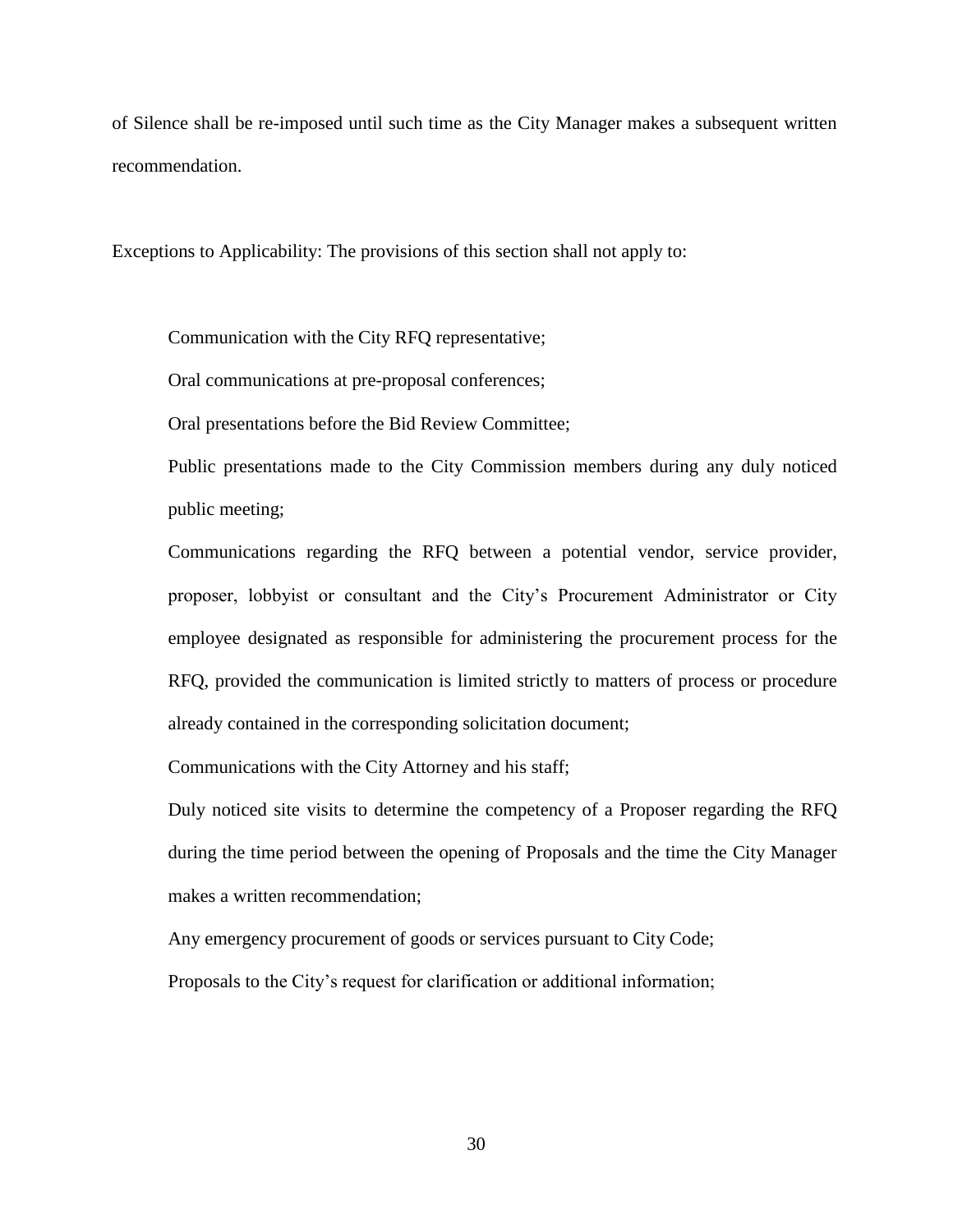Communications to enable City staff to seek and obtain industry comment or perform market research, provided all related communications between a potential vendor, service provider, proposer, lobbyist, or consultant and any member of the City's professional staff including, but not limited to, the City Manager and staff are in writing or are made at a duly noticed public meeting.

Penalties: Violation of this section by a Proposer or other listed person shall render any RFQ award or contract to the Proposer voidable by the City Commission or City Manager. Any person who violates a provision of this section may be prohibited from serving on the City Bid Review Committee. In addition to any other penalty provided in this RFQ, violation of any provision of this section by a City employee may subject the employee to disciplinary action.

Please contact the City Attorney for any questions concerning "Cone of Silence" compliance.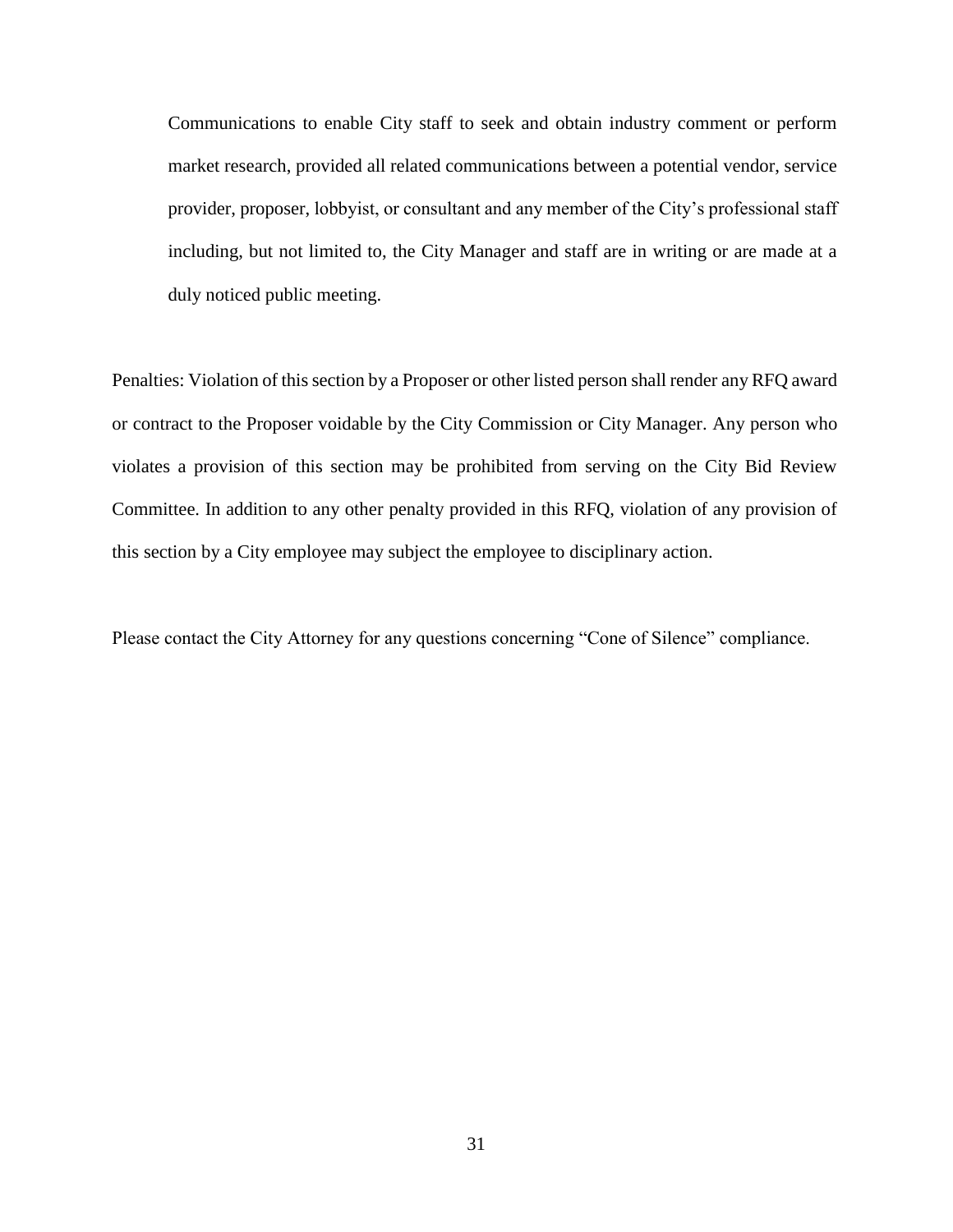## **EXHIBIT "A"**

## **REFERENCE LIST**

## **FIVE (5) MUNICIPALITIES FOR WHICH PROPOSER PERFORMED SIMILAR SERVICES WITHIN THE PAST FIVE (5) YEARS**

The following is a list of at least five (5) references from municipalities for which Proposer provided similar services to those sought in this RFQ in the past five (5) years:

| 1.               | Name of Entity for which services were performed:<br><u>Name</u> of Entity for which services were performed:                                                                                                                        |
|------------------|--------------------------------------------------------------------------------------------------------------------------------------------------------------------------------------------------------------------------------------|
|                  | Telephone Number: 1999 and 1999 and 1999 and 1999 and 1999 and 1999 and 1999 and 1999 and 1999 and 1999 and 19                                                                                                                       |
| 2.               | Name of Entity for which services were performed: _______________________________                                                                                                                                                    |
|                  |                                                                                                                                                                                                                                      |
|                  |                                                                                                                                                                                                                                      |
|                  | Telephone Number: 1988 and 1988 and 1988 and 1988 and 1988 and 1988 and 1988 and 1988 and 1988 and 1988 and 1988 and 1988 and 1988 and 1988 and 1988 and 1988 and 1988 and 1988 and 1988 and 1988 and 1988 and 1988 and 1988 a       |
|                  |                                                                                                                                                                                                                                      |
| 3.               | Name of Entity for which services were performed:<br><u>Letter and the services</u> were performed:                                                                                                                                  |
|                  |                                                                                                                                                                                                                                      |
|                  |                                                                                                                                                                                                                                      |
|                  |                                                                                                                                                                                                                                      |
|                  |                                                                                                                                                                                                                                      |
|                  | Telephone Number: <u>contract and the set of the set of the set of the set of the set of the set of the set of the set of the set of the set of the set of the set of the set of the set of the set of the set of the set of the</u> |
| $\overline{4}$ . | Name of Entity for which services were performed:<br><u>Name</u> of Entity for which services were performed:                                                                                                                        |
|                  |                                                                                                                                                                                                                                      |
|                  |                                                                                                                                                                                                                                      |
|                  | Status of Contract: New York Contract:                                                                                                                                                                                               |
|                  |                                                                                                                                                                                                                                      |
|                  | Telephone Number: New York Channels and School Channels and School Channels and School Channels and School Channels and School Channels and School Channels and School Channels and School Channels and School Channels and Sc       |
| 5.               | Name of Entity for which services were performed:<br><u>Name</u> of Entity for which services were performed:                                                                                                                        |
|                  |                                                                                                                                                                                                                                      |
|                  |                                                                                                                                                                                                                                      |
|                  |                                                                                                                                                                                                                                      |
|                  |                                                                                                                                                                                                                                      |
|                  | Telephone Number:                                                                                                                                                                                                                    |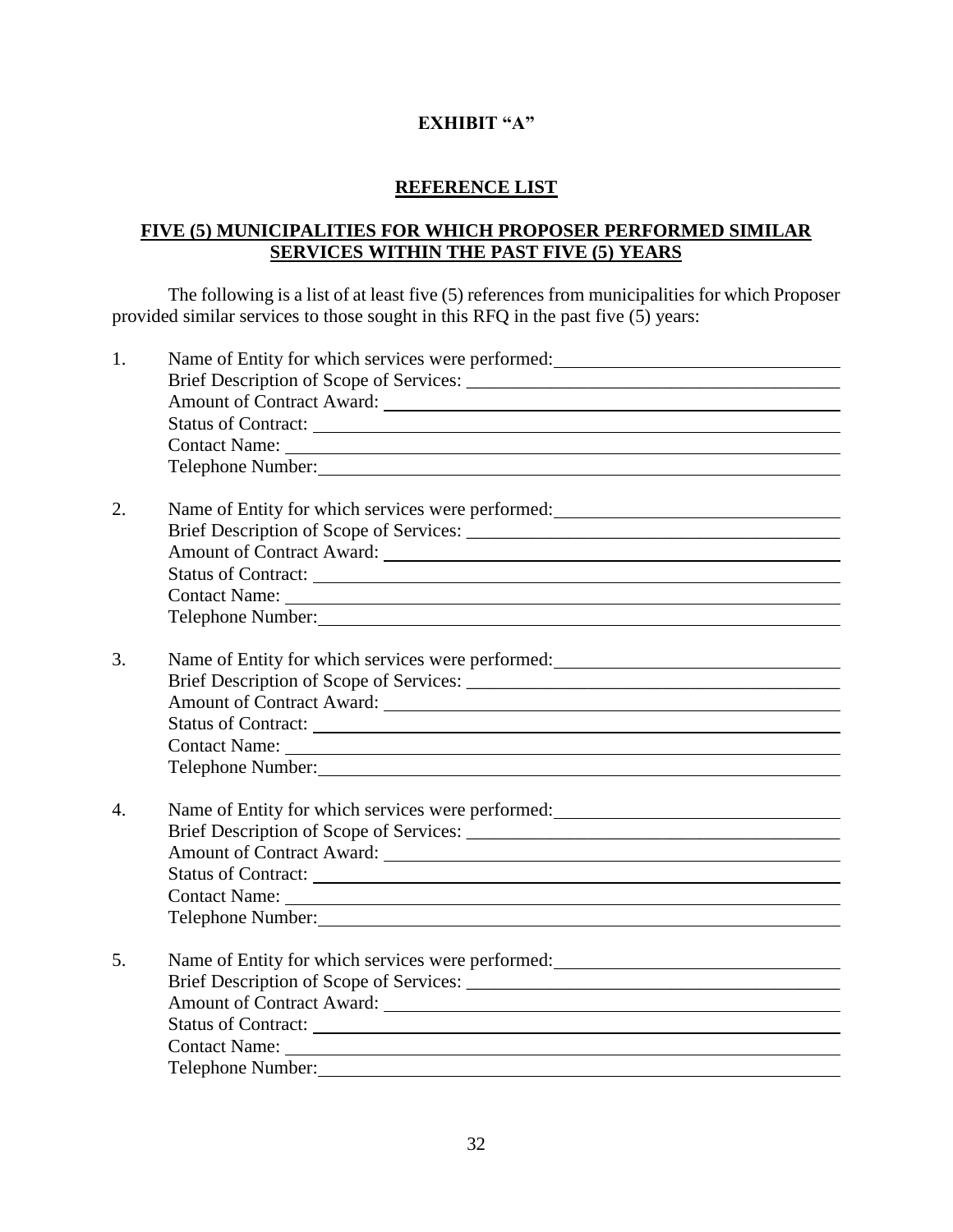#### **EXHIBIT "B"**

## **CITY OF DANIA BEACH, FLORIDA SWORN STATEMENT UNDER** §**287.133(3)(A), FLORIDA STATUTES PUBLIC ENTITY CRIMES**

(This form must be signed in the presence of a Notary Public or other officer authorized to administer oaths.)

- 1. This sworn statement is submitted with Request for Qualifications, City RFQ No. 22- 002
- 2. This sworn statement is submitted by:

(**PRINT** Name of entity submitting sworn statement)

its business address is:

Federal Identification Number (FEIN) is:

(if applicable)

Social Security Number:

(if the entity has no FEIN, include the Social Security Number of the individual signing this sworn statement)

3. My name is:

(**PRINT** Name of individual signing this document)

and my relationship to the entity is:

(President, General Partner, etc. as applicable)

- 4. I understand that a "public entity crime" as defined in §287.133(1)(g), Florida Statutes means a violation of any state or federal law by a person with respect to and directly related to the transaction of business with any public entity or with an agency or political subdivision of any other state or with the United States, including, but not limited to, any bid or contract for goods or services to be provided to any public entity or an agency or political subdivision of any other state or of the United States and involving antitrust, fraud, theft, bribery, collusion, racketeering, conspiracy, or material misrepresentation.
- 5. I understand that to be "convicted" or "conviction" as defined in §287.133(1)(b), Florida Statutes, means a finding of guilt and conviction of a public entity crime, with or without an adjudication of guilt, in any federal or state trial court of record relating to charges brought by indictment or information after July 1, 1989, as a result of a jury verdict, nonjury trial, or entry of a plea of guilty or nolo contendere (also known as a plea of "No Contest").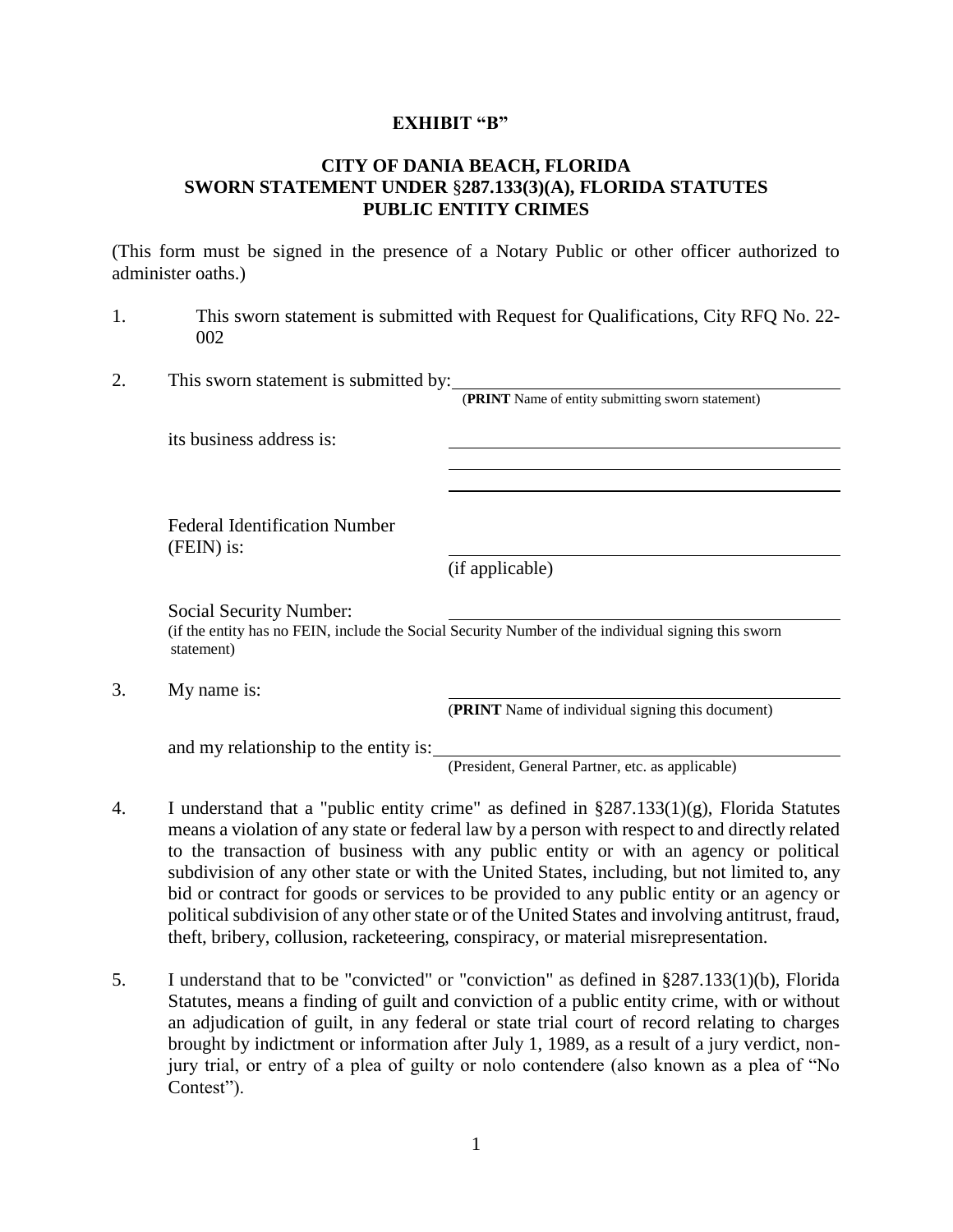- 6. I understand that an "affiliate" as defined in §287.133(1)(a), Florida Statutes means:
	- (a) A predecessor or successor of a person or a corporation convicted of a public entity crime; or
	- (b) An entity under the control of any natural person who is active in the management of the entity and which has been convicted of a public entity crime. The term "affiliate" includes those officers, directors, executives, partners, shareholders, employees, members, and agents who are active in the management of an affiliate. The ownership by one person of shares constituting a controlling interest in another person, or a pooling of equipment or income among persons when not for fair market value under an arm's length agreement, shall be a prima-facie case that one person controls another person. A person who knowingly enters into a joint venture with a person who has been convicted of a public entity crime in Florida during the preceding 36 months shall be considered an affiliate.
- 7. I understand that a "person" as defined in §287.133(1)(e), Florida Statutes, means any natural person or entity organized under the laws of any state or of the United States with the legal power to enter into a binding contract and which bids or applies to bid on contracts for the provision of goods or services let by a public entity, or which otherwise transacts or applies to transact business with a public entity. The term "person" includes those officers, directors, executives, partners, shareholders, employees, members, and agents who are active in management of an entity.
- 8. Based on information and belief, the statement that I have marked below is true in relation to the entity submitting this sworn statement. (Please indicate which statement applies)
	- 1. Neither the entity submitting the sworn statement, nor any officers, directors, executives, partners, shareholders, employees, members or agents who are active in management of the entity nor any affiliate of the entity have been charged with and convicted of a public entity crime subsequent to July 1, 1989.
	- 2. \_\_\_\_\_ The entity submitting this sworn statement, or one or more of the officers, directors, executives, partners, shareholders, employees, members or agents who are active in management of the entity or an affiliate of the entity has been charged with and convicted of a public entity crime subsequent to July 1, 1989 and (Please now indicate which additional statement below applies):

A. There has been a proceeding concerning the conviction before a hearing officer of the State of Florida, Division of Administrative Hearings. The final order entered by the hearing officer did not place the person or affiliate on the convicted vendor list. (Please attach a copy of the final order)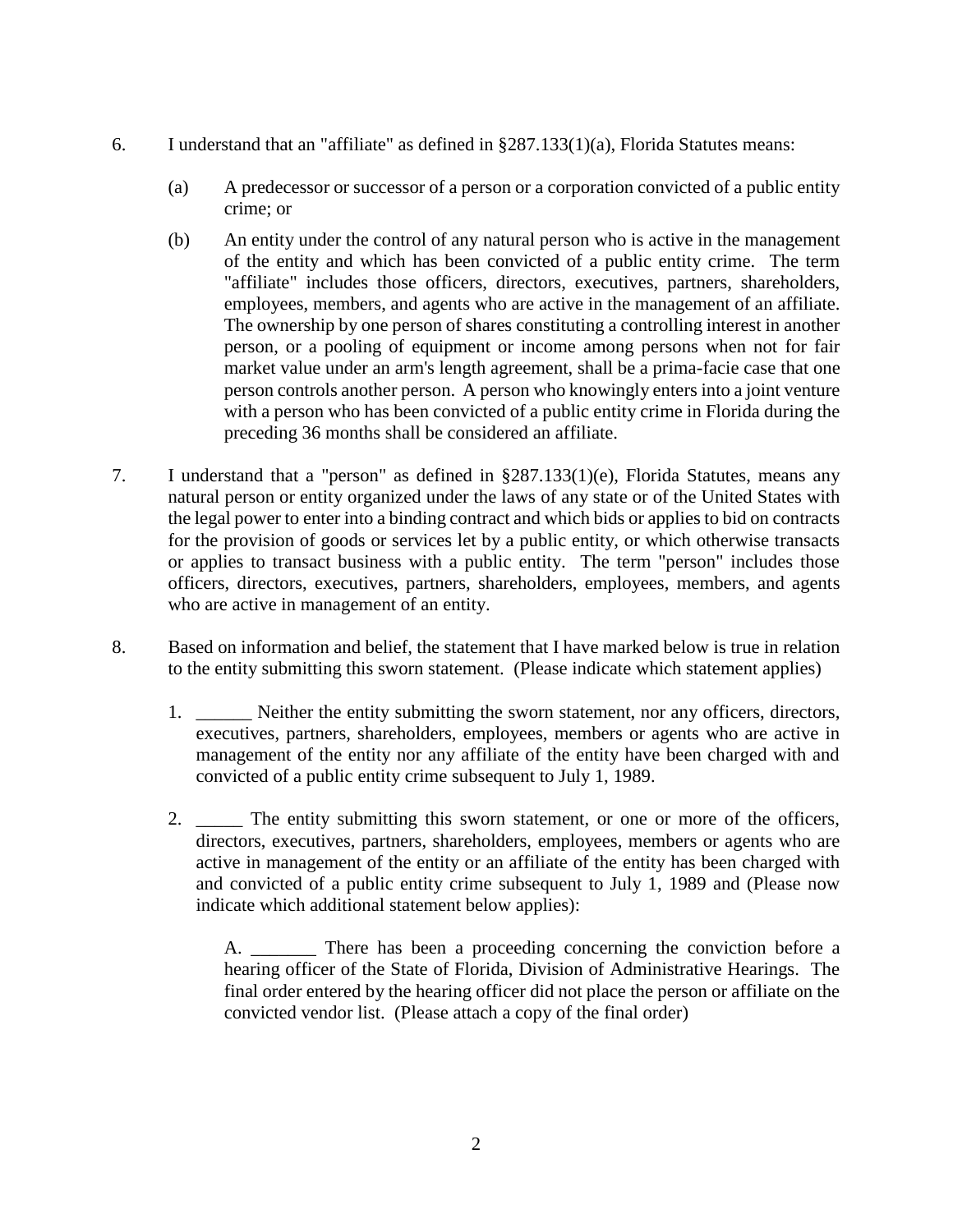B. \_\_\_\_\_\_\_ The person or affiliate was placed on the convicted list. There has been a subsequent proceeding before a hearing officer of the State of Florida, Division of Administrative Hearings. The final order entered by the hearing officer determined that it was in the public interest to remove the person or affiliate from the convicted vendor list. (Please attach a copy of the final order)

C. The person or affiliate has not been placed on the convicted vendor list. (Please describe any action taken by or pending with the Florida Department of General Services)

Signature (of person whose **Printed** Name Date first appears above)

STATE OF COUNTY OF \_\_\_\_\_\_\_\_\_\_\_\_\_\_\_\_\_\_\_

BEFORE ME, an officer duly authorized by law to administer oaths and take acknowledgments, personally appeared  $\Box$  physical presence or  $\Box$  online notarization, on  $\overline{\phantom{a}}$  as  $\overline{\phantom{a}}$  as  $\overline{\phantom{a}}$  are  $\overline{\phantom{a}}$  as  $\overline{\phantom{a}}$  as  $\overline{\phantom{a}}$  as  $\overline{\phantom{a}}$  and  $\overline{\phantom{a}}$  and  $\overline{\phantom{a}}$  and  $\overline{\phantom{a}}$  and  $\overline{\phantom{a}}$  and  $\overline{\phantom{a}}$  and  $\overline{\phantom{a}}$  and  $\overline{\phantom{a}}$  and  $\$ authorized to do business in the State of Florida, and acknowledged and executed the foregoing statement as the proper official of \_\_\_\_\_\_\_\_\_\_\_\_\_\_\_\_\_\_\_\_\_\_\_ for the use and purposes mentioned in it and affixed the official seal of the entity, and that the instrument is the act and deed of that entity. He/she is personally known to me or has produced \_\_\_\_\_\_\_\_\_\_\_\_\_\_\_\_\_\_\_\_\_\_\_\_\_\_ as identification.

IN WITNESS OF THE FOREGOING, I have set my hand and official seal at in the State and County aforesaid on this day of \_\_\_\_\_\_\_\_\_\_\_\_\_\_\_\_\_\_, 2022.

Notary Seal

Signature of Notary Public

 $\frac{1}{2}$  , and the contract of the contract of the contract of the contract of the contract of the contract of the contract of the contract of the contract of the contract of the contract of the contract of the contract

Printed Name of Notary Public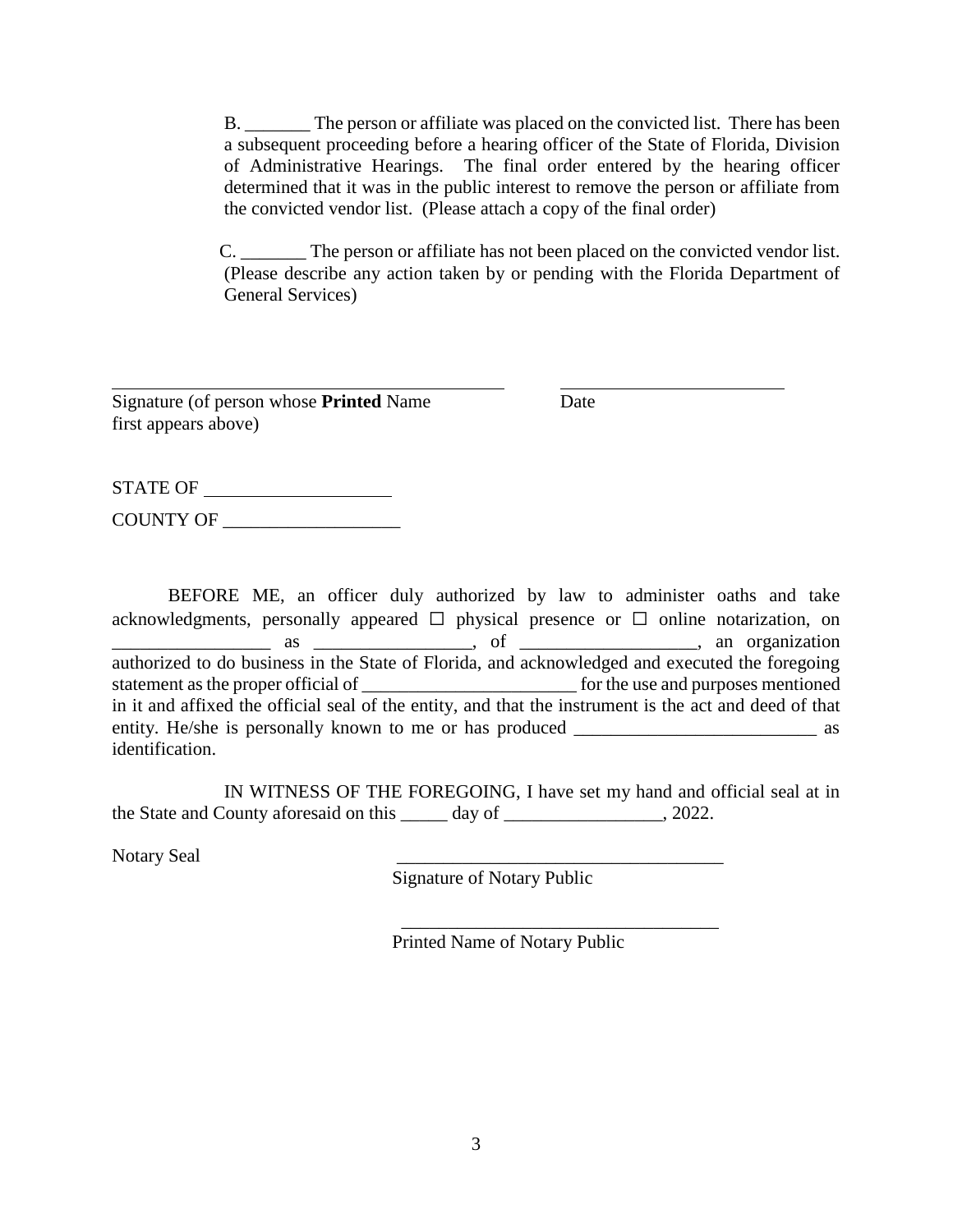#### **EXHIBIT "C"**

#### **NON-COLLUSION AFFIDAVIT**

The undersigned Proposer has not divulged, discussed or compared his/her/its Response with any other Proposer, and has not colluded with any other Proposer or party to this Request for Qualifications whatsoever.

Signature of Proposer

**PRINT** Name of Proposer

Title

 $, 2022$ 

Date

STATE OF COUNTY OF \_\_\_\_\_\_\_\_\_\_\_\_\_\_\_\_\_\_\_

BEFORE ME, an officer duly authorized by law to administer oaths and take acknowledgments, personally appeared  $\Box$  physical presence or  $\Box$  online notarization, on \_\_\_\_\_\_\_\_\_\_\_\_\_\_\_\_\_ as \_\_\_\_\_\_\_\_\_\_\_\_\_\_\_\_\_, of \_\_\_\_\_\_\_\_\_\_\_\_\_\_\_\_\_\_\_, an organization authorized to do business in the State of Florida, and acknowledged and executed the foregoing statement as the proper official of \_\_\_\_\_\_\_\_\_\_\_\_\_\_\_\_\_\_\_\_\_\_\_ for the use and purposes mentioned in it and affixed the official seal of the entity, and that the instrument is the act and deed of that entity. He/she is personally known to me or has produced \_\_\_\_\_\_\_\_\_\_\_\_\_\_\_\_\_\_\_\_\_\_\_\_\_\_ as identification.

IN WITNESS OF THE FOREGOING, I have set my hand and official seal at in the State and County aforesaid on this day of \_\_\_\_\_\_\_\_\_\_\_\_\_\_\_\_\_\_, 2022.

 $\overline{\phantom{a}}$  , and the contract of the contract of the contract of the contract of the contract of the contract of the contract of the contract of the contract of the contract of the contract of the contract of the contrac

Notary Seal

Signature of Notary Public

Printed Name of Notary Public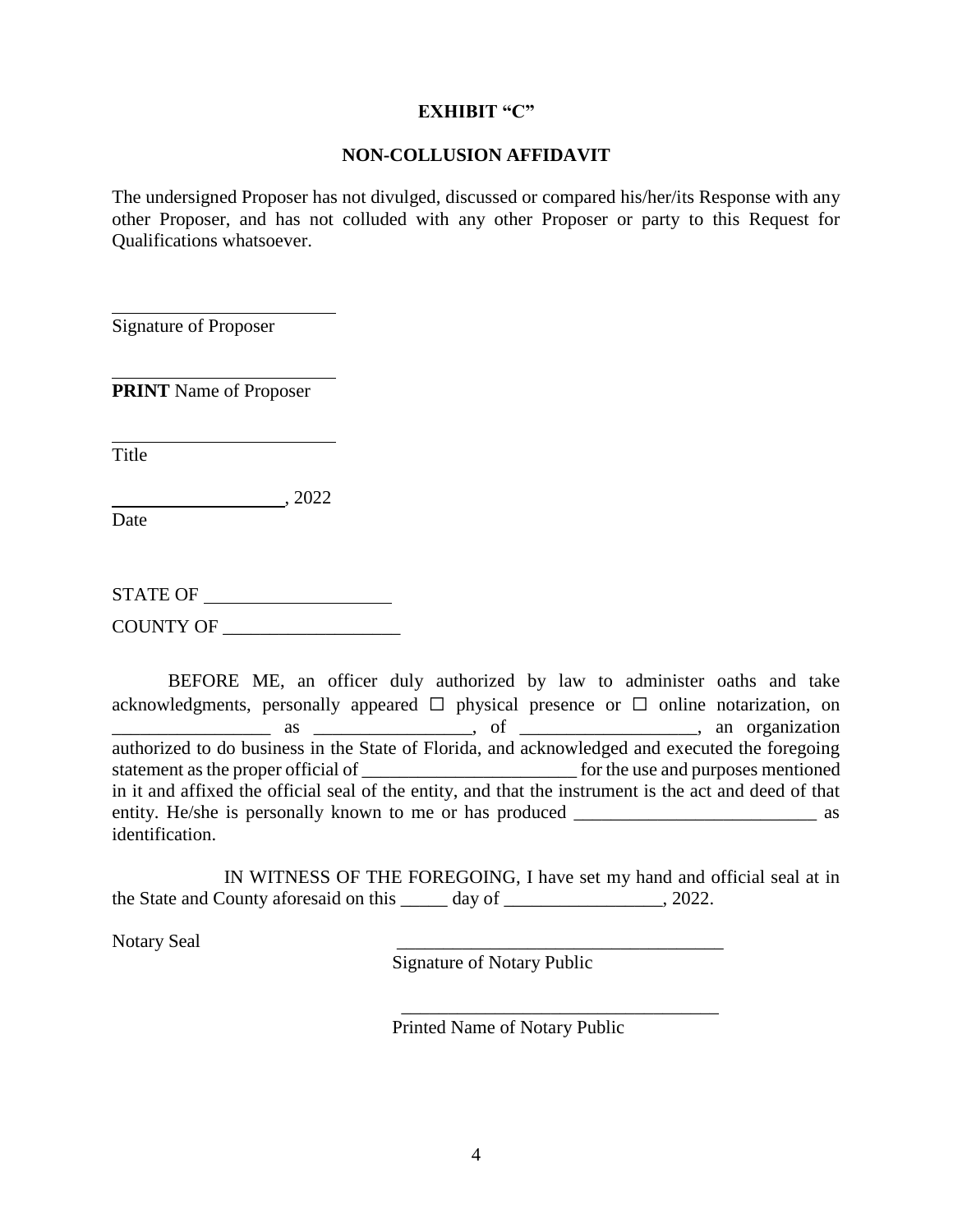## **EXHIBIT "D"**

## **PROPOSER'S QUALIFICATION STATEMENT**

The undersigned certifies under oath the truth and correctness of all statements and of all answers to questions made below:

|                  | Check One          |
|------------------|--------------------|
| Submitted By:    | $\Box$ Corporation |
| Name:            | $\Box$ Partnership |
| Address:         | Individual         |
| City, State, Zip | $\exists$ Other    |
|                  | (describe)         |
| Telephone No.    |                    |
| Fax No.          |                    |
| Email            |                    |

State the true, exact, correct and complete name of the partnership, corporation, trade or other name under which you do business and the address of the place of business.

The full legal name of the Proposer is:

The address of the principal place of business is:

1. If Proposer is a corporation, answer the following:

| Date of Incorporation: |
|------------------------|
|                        |
| President's name:      |
|                        |
| Secretary's name:      |
|                        |
|                        |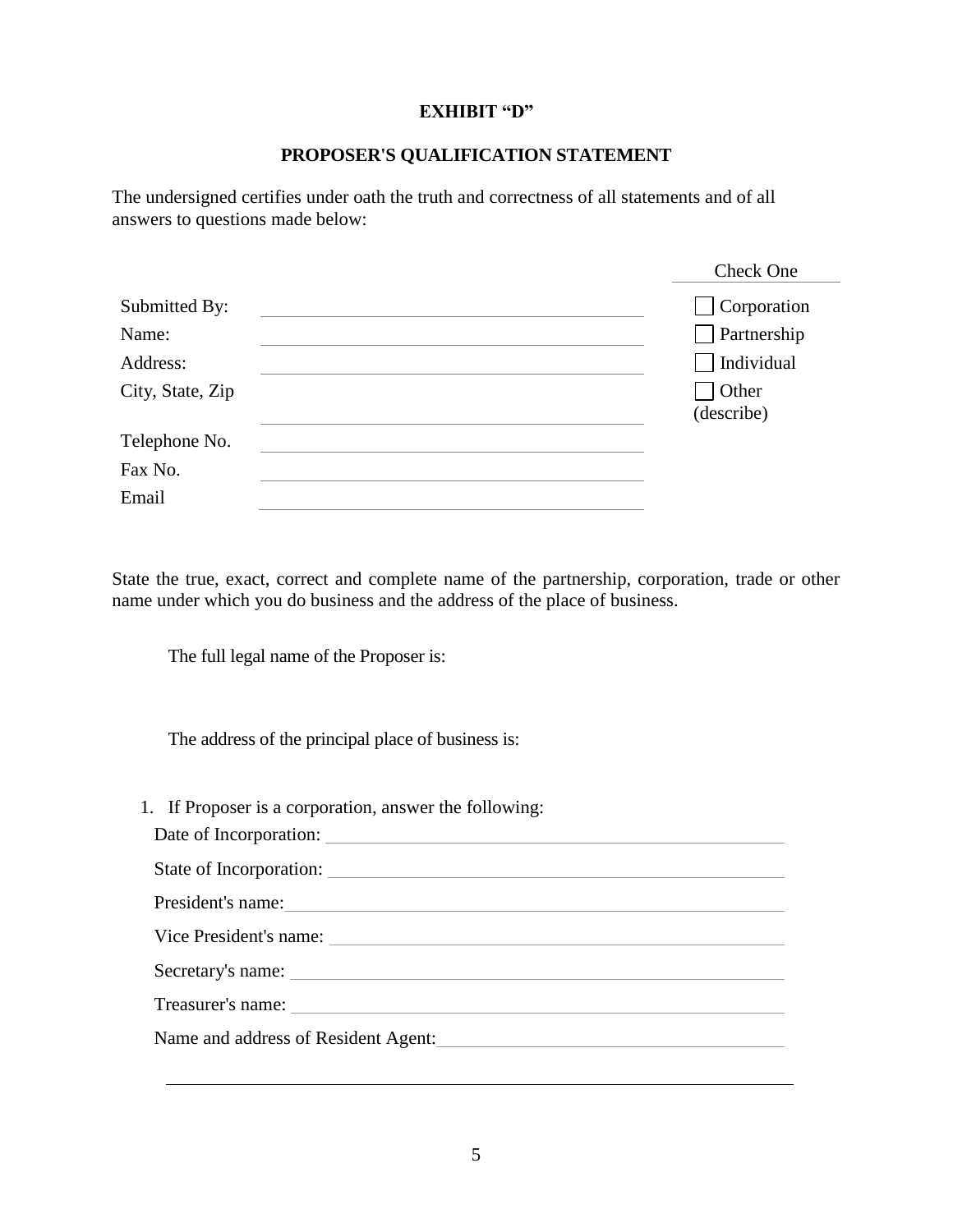- 2. If Proposer is an individual or a partnership, answer the following:
	- Date of organization:

Name, address and ownership percentage units of all partners:

State whether general or limited partnership and confirm it is registered to do business in Florida:

- 3. If Proposer is other than an individual, corporation or partnership, describe the organization and give the names and addresses of principals:
- 4. If Proposer is operating under a fictitious name, submit evidence of compliance with the Florida Fictitious Name Statute.
- 5. How many years has your organization been in business under its present business name?
	- a) Under what other former names has your organization operated?

J

- 6. Indicate registration, license numbers or certificate numbers for the businesses or professions, which are the subject of this RFQ. Please attach certificate of competency and state registration.
- 7. Have you personally reviewed the requirements for the proposed services?
	- $\Box$  YES  $\Box$  NO
- 8. Do you have a complete set of documents, including drawings and addenda?
	- $\Box$  YES  $\Box$  NO
- 9. Did you attend the Pre-Proposal Conference if any such conference was held?

|  | N/ |
|--|----|
|--|----|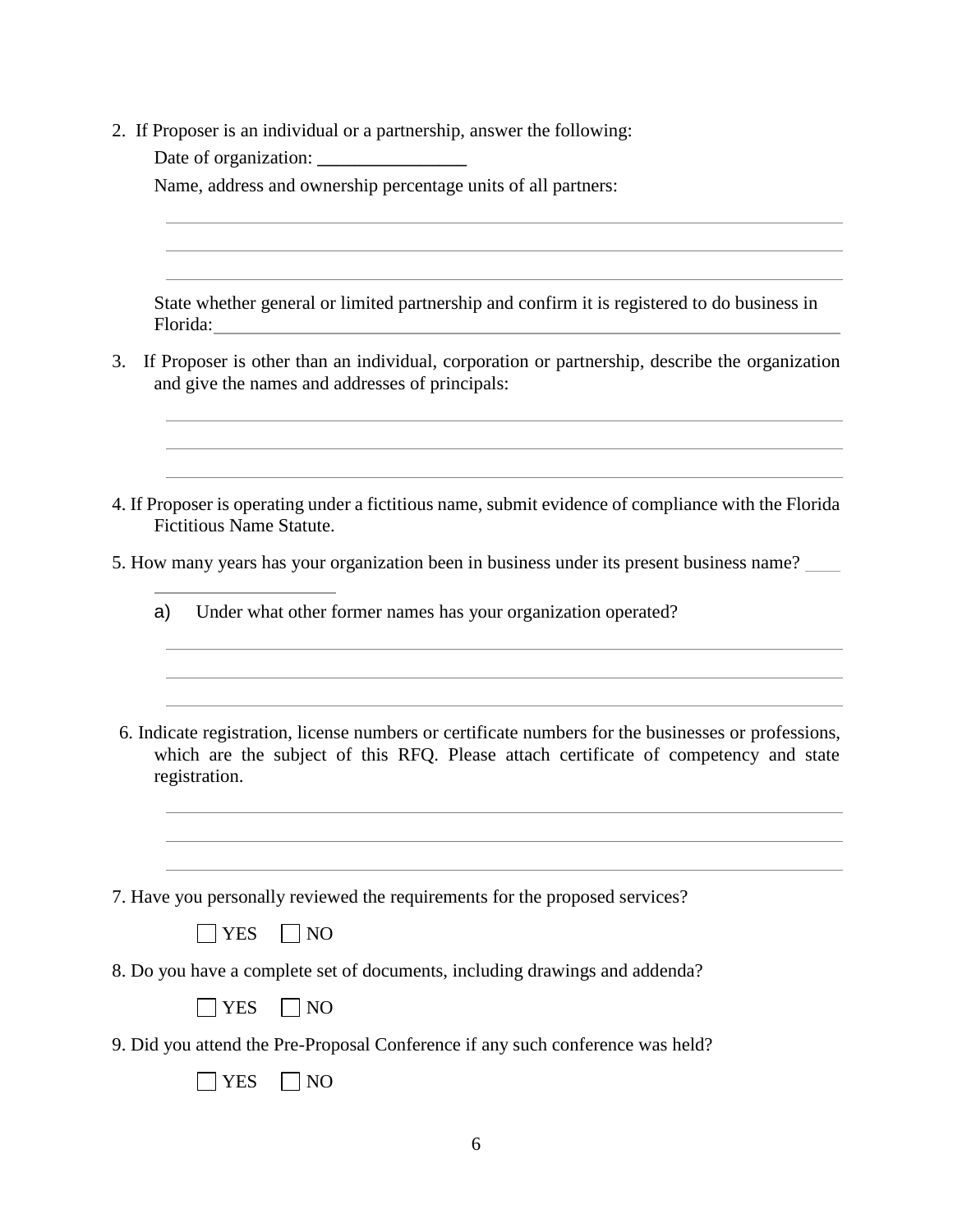10. Have you ever failed to complete any work awarded to you? If so, state when, where and why:

11. State the names, telephone numbers and last known addresses of three (3) owners, individuals or representatives of owners with the most knowledge of services which you have performed and to which you refer (government owners are preferred as references).

| <b>Name</b> | <b>Address</b> | <b>Telephone</b> |
|-------------|----------------|------------------|
|             |                |                  |
|             |                |                  |

12. List the pertinent experience of the key individuals of your organization (continue with an additional sheet, if necessary).

13. State the name and title of the individual who will have responsibility relating to the services:

- 14. State the name and address of attorney or law firm, if any, for the business of the Proposer:
- 15. State the names and addresses of all businesses and individuals who own an interest of more than five percent (5%) of the Proposer's business and indicate the percentage owned of each such business:
- 16. State the names, addresses and the type of business of all firms that are partially or wholly owned by Proposer: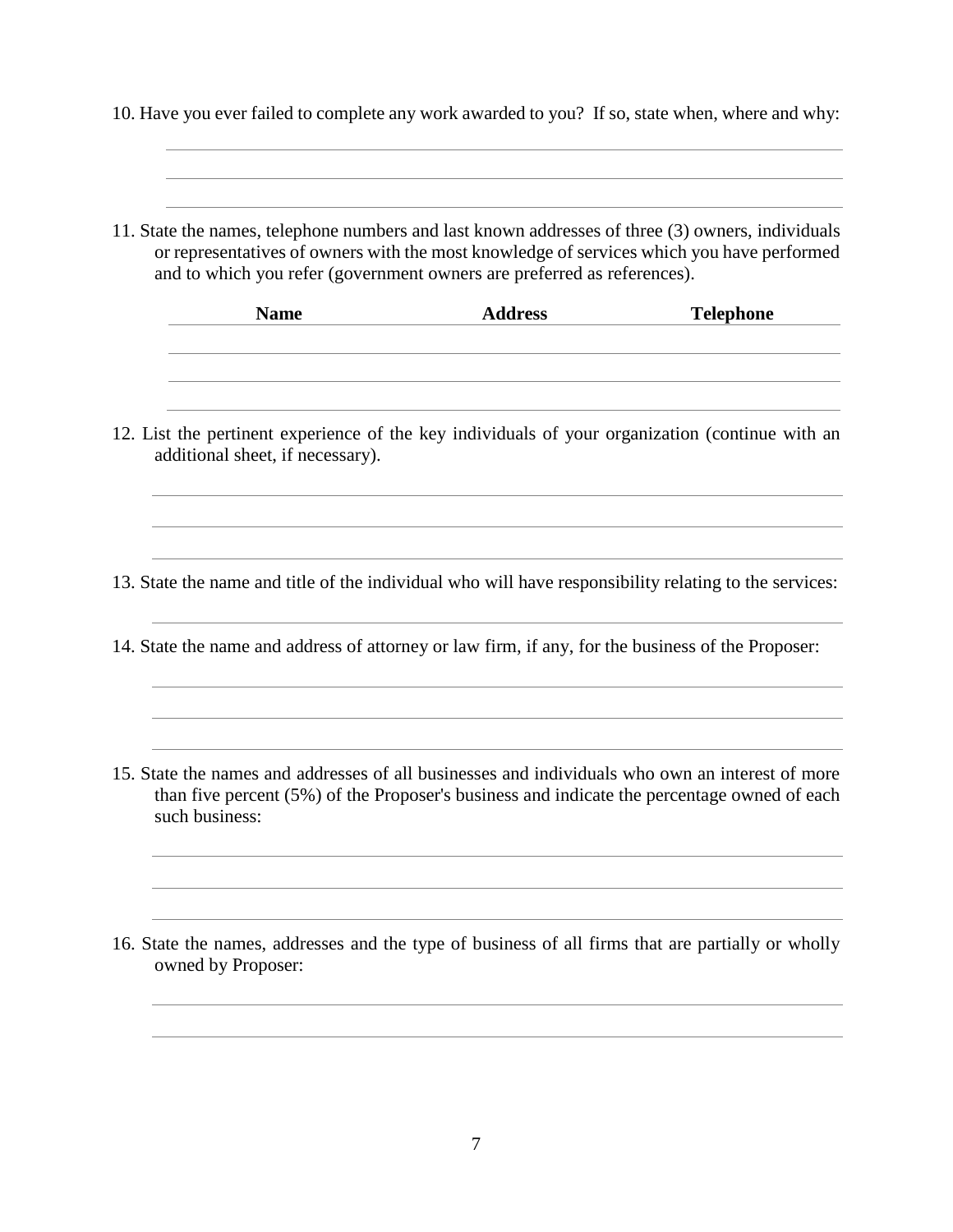17 State the name of the Surety Company which will be providing the bond, and name and address of agent:

| n in c |  |  |  |
|--------|--|--|--|

## 18. Bank References:

| <b>Bank</b> | <b>Address</b> | <b>Telephone</b> |
|-------------|----------------|------------------|
|             |                |                  |
|             |                |                  |

- 19. Attach a financial statement including Proposer's latest balance sheet and income statement showing the following items:
	- a) Current Assets (e.g., cash, joint venture accounts, accounts receivable, notes receivable, accrued income, deposits, materials, real estate, stocks and bonds, equipment, furniture and fixtures, inventory and prepaid expenses)
	- b) Net Fixed Assets
	- c) Other Assets
	- d) Current Liabilities (e.g., accounts payable, notes payable, accrued expenses, provision for income taxes, advances, accrued salaries, real estate encumbrances and accrued payroll taxes)
	- e) Other Liabilities (e.g., capital, capital stock, authorized and outstanding shares par values, earned surplus, and retained earnings).

20. State the name of the firm preparing the financial statement and its date:

21 Is this financial statement for the identical organization named on page one?

|  | N6 |
|--|----|
|--|----|

22. If not, explain the relationship and financial responsibility of the organization whose financial statement is provided (e.g., parent-subsidiary).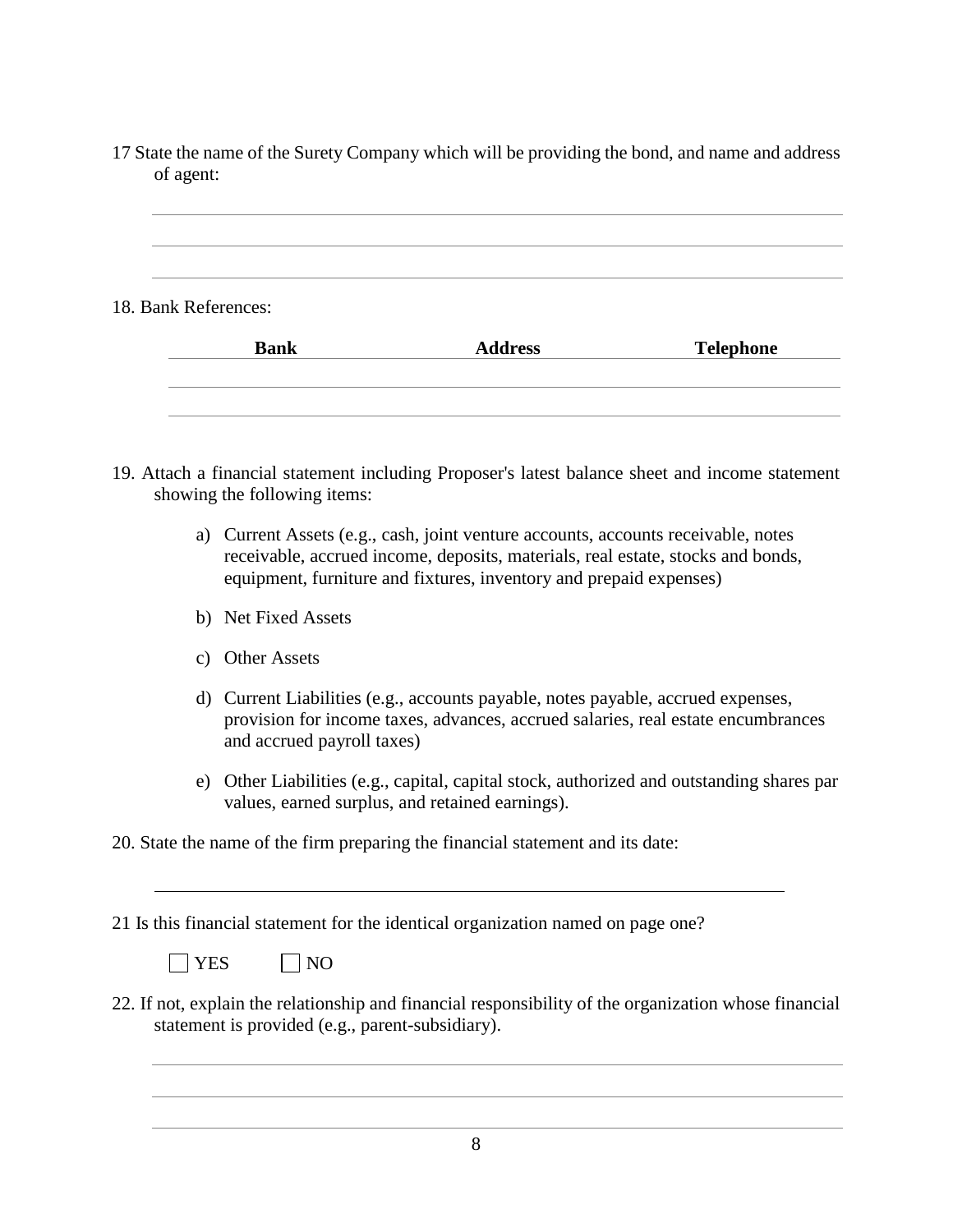The Proposer acknowledges and understands that the information contained in response to this Qualification Statement shall be relied upon by the City in awarding a contract and such information is warranted by Proposer to be true. The discovery of any omission or misstatement that materially affects the Proposer's qualifications to perform under the contract shall cause the City to reject the proposal, and if after the award, to cancel and terminate the award, contract or both.

| Signature                                                                                                                 |                                                                           |
|---------------------------------------------------------------------------------------------------------------------------|---------------------------------------------------------------------------|
| <b>Print Name</b>                                                                                                         |                                                                           |
| and the control of the control of the control of the control of the control of the control of the control of the<br>Title |                                                                           |
| and the control of the control of the control of the control of the control of the control of the control of the<br>Date  |                                                                           |
|                                                                                                                           |                                                                           |
|                                                                                                                           |                                                                           |
|                                                                                                                           | BEFORE ME, an officer duly authorized by law to administer oaths and take |
| acknowledgments, personally appeared $\square$ physical presence or $\square$ online notarization, on                     |                                                                           |
|                                                                                                                           |                                                                           |
| to do business in the State of Florida, and acknowledged and executed the foregoing Statement as the                      |                                                                           |
| proper official of <u>contract the second</u> of the use and purposes mentioned in it and affixed the                     |                                                                           |
| official seal of the entity, and that the instrument is the act and deed of that entity. He/she is personally             |                                                                           |
|                                                                                                                           |                                                                           |

IN WITNESS OF THE FOREGOING, I have set my hand and official seal at in the State and County aforesaid on this \_\_\_\_\_ day of \_\_\_\_\_\_\_\_\_\_\_\_\_\_\_, 2022.

Notary Seal

Signature of Notary Public

Printed Name of Notary Public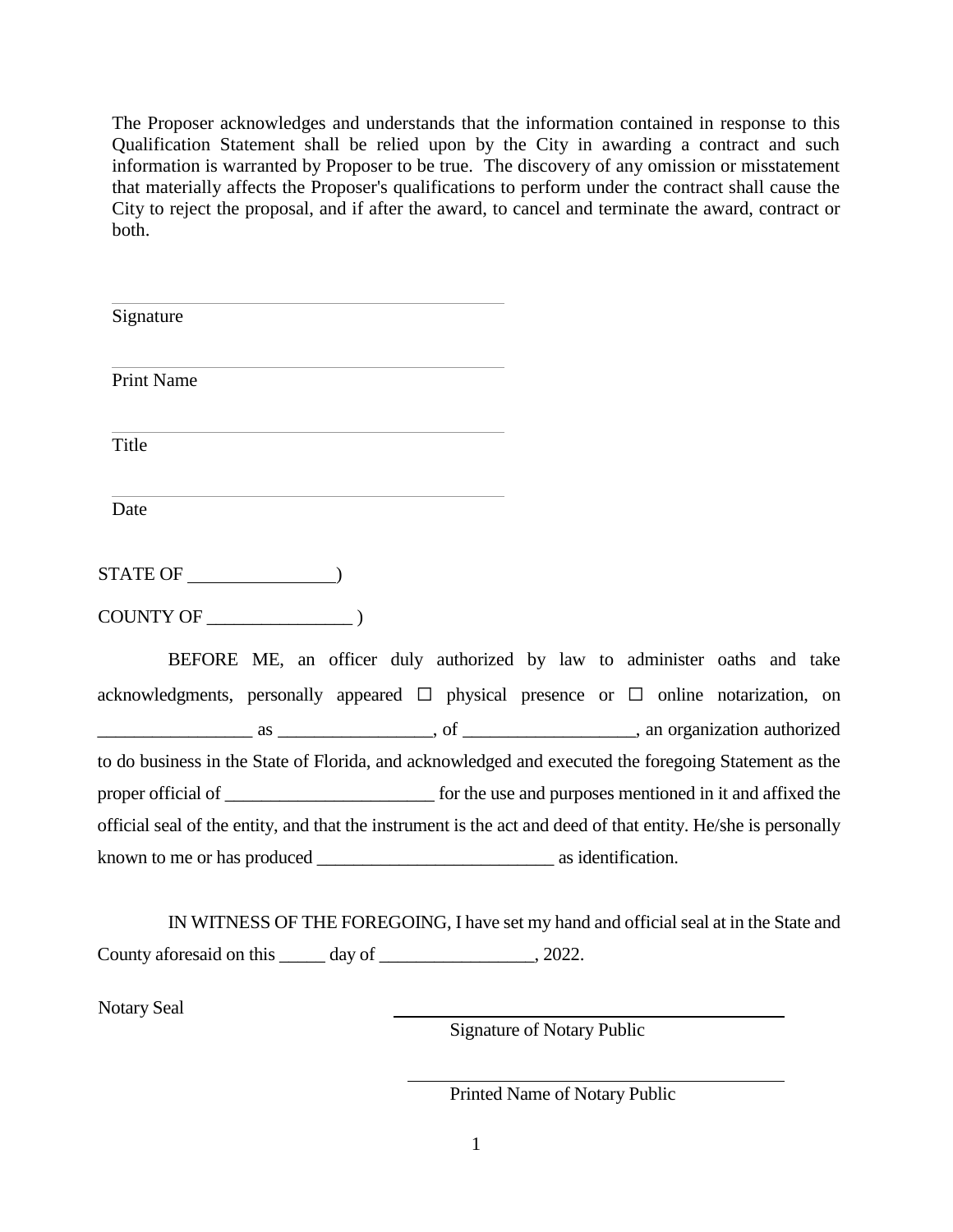## **EXHIBIT "E"**

## **QUESTIONNAIRE**

| Please print or type                                                                                                                                                                                                                                            |  |
|-----------------------------------------------------------------------------------------------------------------------------------------------------------------------------------------------------------------------------------------------------------------|--|
| Firm Name:                                                                                                                                                                                                                                                      |  |
| President or Other Principal of Proposer:                                                                                                                                                                                                                       |  |
| <b>Business Address:</b>                                                                                                                                                                                                                                        |  |
| Telephone:<br>Fax:                                                                                                                                                                                                                                              |  |
| Email:                                                                                                                                                                                                                                                          |  |
| 1. How many years has your organization been in business?                                                                                                                                                                                                       |  |
| 2. Have you ever failed to complete work awarded to you; if so, where and why?                                                                                                                                                                                  |  |
| 3. Have you personally reviewed the proposed work and do you have a complete plan for its<br>performance?                                                                                                                                                       |  |
| 4. Will you sublet any part of this work? If so, list the portions or specialties of the work that you<br>propose to subcontract.<br>a)<br><u> 1980 - Johann Barn, mars ann an t-Amhain Aonaich an t-Aonaich an t-Aonaich ann an t-Aonaich ann an t-Aonaich</u> |  |
| $\mathbf{b}$                                                                                                                                                                                                                                                    |  |

c)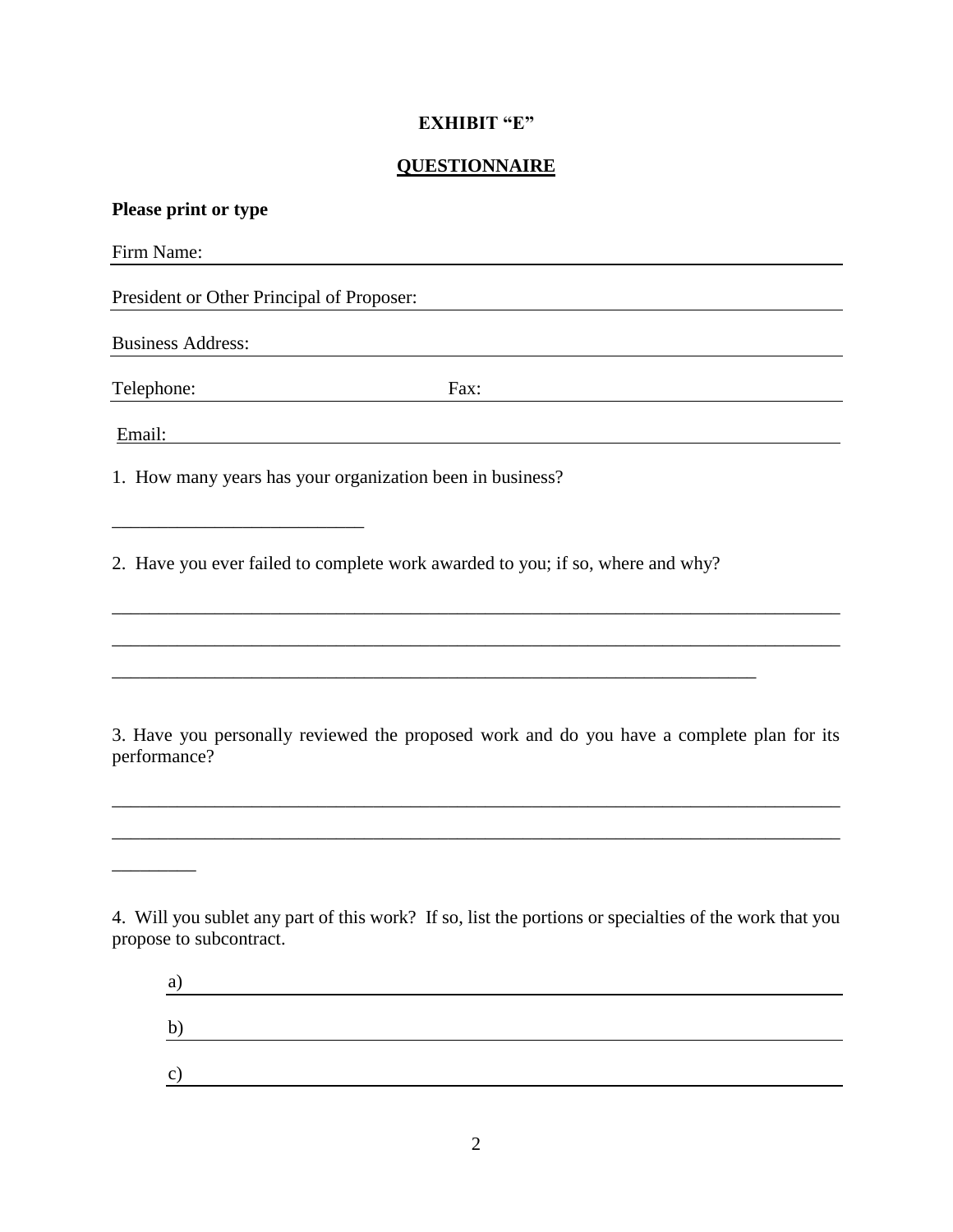d)

Licensed in: \_\_\_\_\_\_\_\_\_\_\_\_\_\_\_\_\_\_\_\_\_\_\_\_\_\_\_\_\_\_\_\_\_\_\_\_\_\_\_\_\_\_\_\_\_\_\_\_\_\_\_\_\_\_\_\_\_\_\_\_\_\_\_\_\_

(County/State)

5. Include a subcontracting plan that identifies items such as a description of percentage of work to be subcontracted. Contractor's License # \_\_\_\_\_\_\_\_\_\_\_\_\_\_\_Expiration Date: \_\_\_\_\_\_\_\_\_\_\_\_\_\_\_\_\_\_\_\_

Contractor must have proper licensing prior to submitting Proposal and must submit evidence of same.

**Remainder of this page intentionally left blank**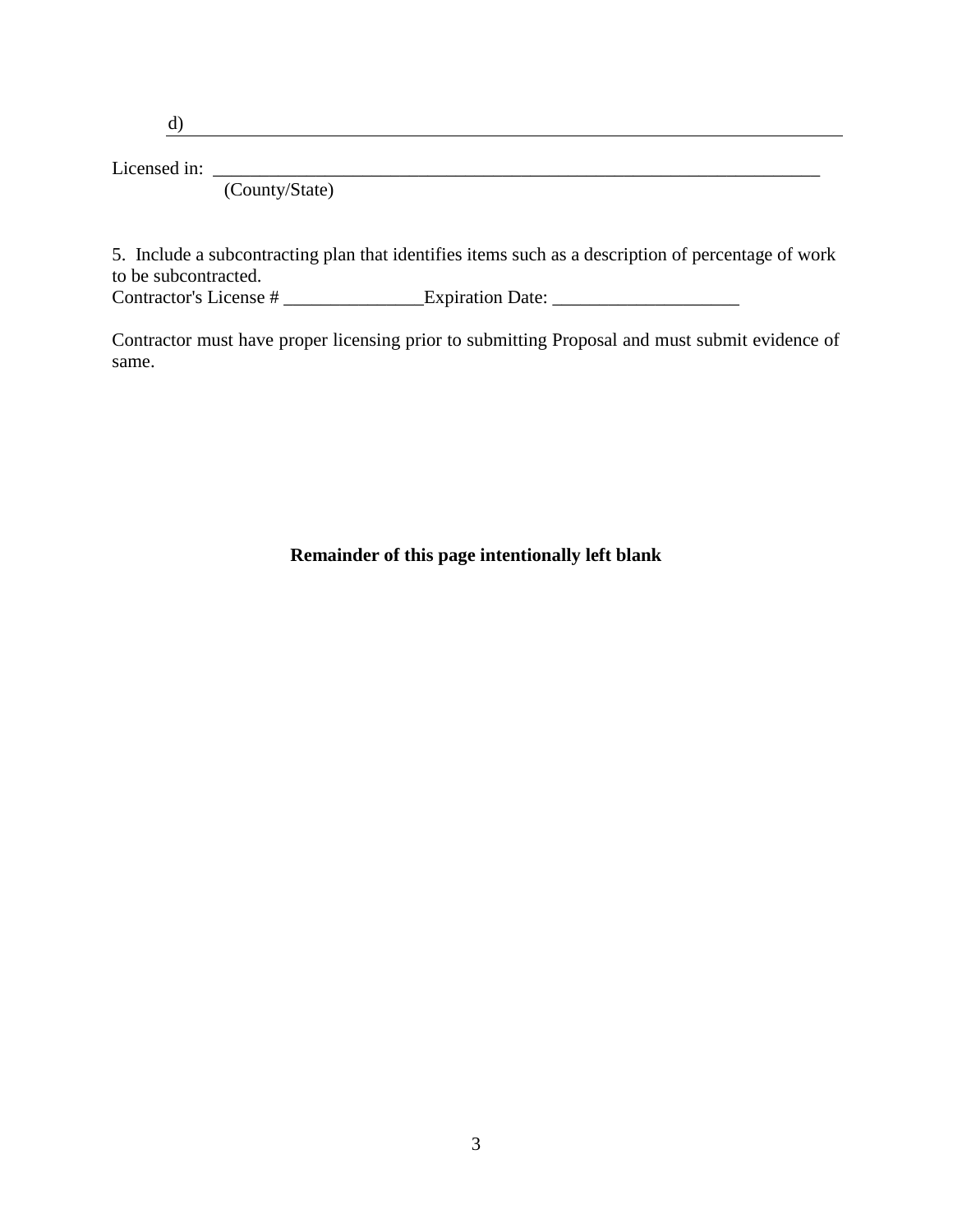## **EXHIBIT "F"**

#### **CERTIFICATION**

#### **(THIS DOCUMENT MUST BE SUBMITTED WITH THE PROPOSAL)**

We (I), the undersigned, agree to furnish the item(s)/service(s) described in the RFQ. We (I) certify that we(I) have read the entire document, including the Scope of Work, Additional Requirements, Supplemental Attachments, Instructions to Proposers, Terms and Conditions, and any addenda issued. We (I) agree to comply with all of the requirements of the entire Request for Proposals.

| Indicate which type of organization below:     |                             |                       |                     |
|------------------------------------------------|-----------------------------|-----------------------|---------------------|
| INDIVIDUAL<br><b>PARTNERSHIP</b><br>CORPORTION |                             |                       | OTHER $\Box$        |
|                                                | If "Other", Explain:        |                       |                     |
|                                                | <b>Authorized Signature</b> |                       | <b>Company Name</b> |
|                                                | Typed/Printed Name          | Address               |                     |
| Telephone                                      |                             | City, State, ZIP      |                     |
| Fax                                            |                             | Federal Tax ID Number |                     |

Email address for above person (if any)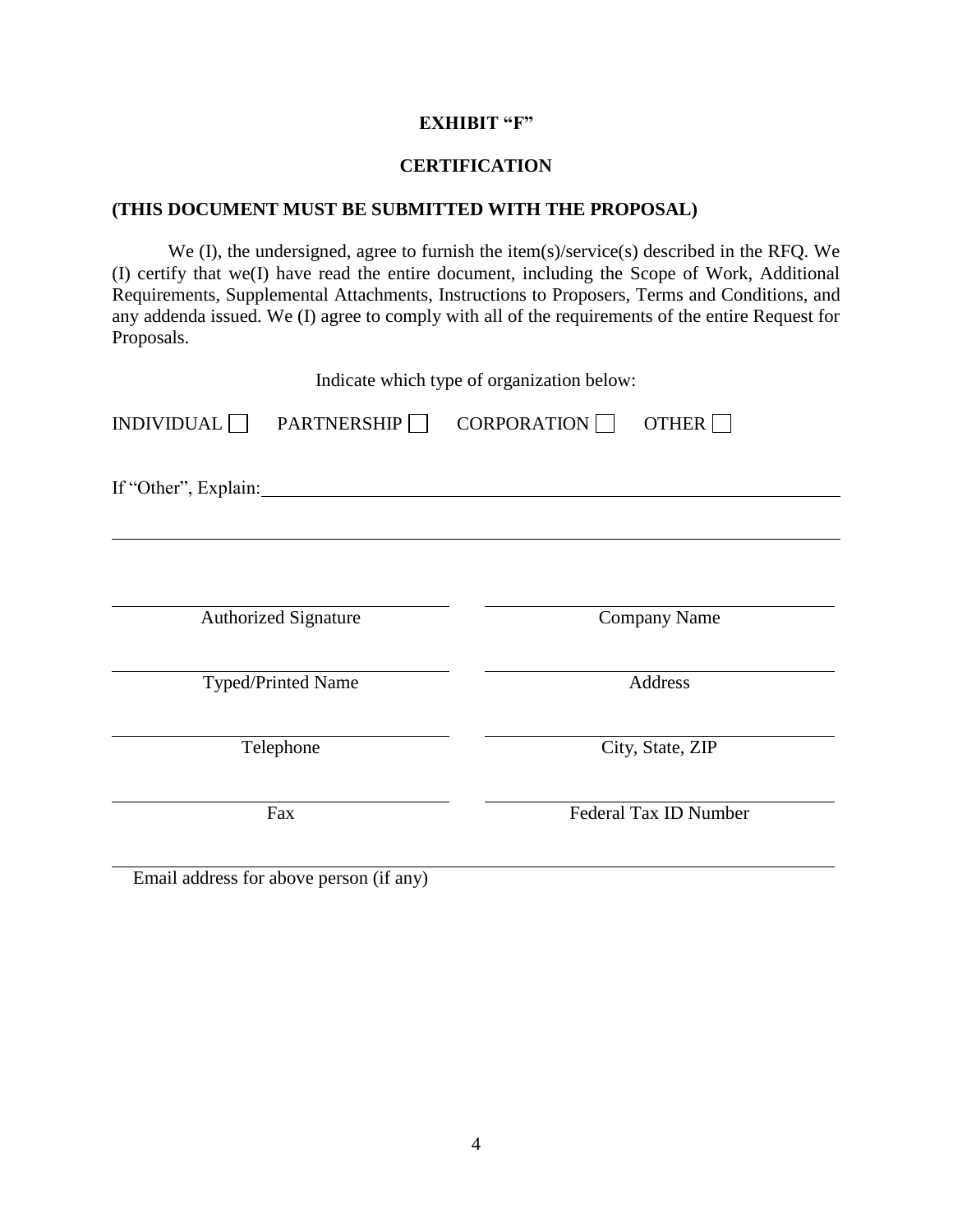## **EXHIBIT "G"**

#### **DRUG-FREE WORKPLACE CERTIFICATIONFORM**

Whenever two (2) or more bids/proposals, which are equal with respect to price, quality, and service, are received by the CITY OF DANIA BEACH for the procurement of commodities or contractual services, a bid/proposal received from a business that certifies that it has implemented a drug-free workplace program shall be given preference in the award process. In order to have a drug-free workplace program, a business shall:

- 1. Publish a statement notifying employees that the unlawful manufacture, distribution, dispensing, possession or use of controlled substances is prohibited in the workplace and specifying the actions that will be taken against employees for violations of such prohibition.
- 2. Inform employees about the dangers of drug abuse in the workplace, the business's policy of maintaining a drug-free workplace, any available drug counseling, rehabilitation, and employee assistance programs, and the penalties that may be imposed upon employees for drug abuse violations.
- 3. Give each employee engaged in providing the commodities or contractual services that are under bid a copy of the statement specified in number(1).
- 4. In the statement specified in number (1), notify the employees that as a condition for working on the commodities or contractual services that are under bid, the employee will abide by the terms of the statement and will notify the employer of any conviction on or plea of guilty or no contest to any violation of Chapter 893, Florida Statutes or of any controlled substance law of the United States or any singular state, for a violation occurring in the workplace no later than five (5) days after such conviction.
- 5. Impose a sanction on, or require the satisfactory participation in a drug abuse assistance or rehabilitation program if such is available in the employee's community by any employee who is soconvicted.
- 6. Make a good faith effort to continue to maintain a drug-free workplace through implementation of Section 287.087, Florida Statutes.

| This Certification is submitted by                                                                | the                                                                                                       |  |  |
|---------------------------------------------------------------------------------------------------|-----------------------------------------------------------------------------------------------------------|--|--|
| <b>(PRINT</b> Name of Authorized Agent)                                                           |                                                                                                           |  |  |
|                                                                                                   | οf                                                                                                        |  |  |
| (Title)                                                                                           | (Proposer Name)                                                                                           |  |  |
| who does certify that said Company has implemented a drug-free workplace program, which meets the |                                                                                                           |  |  |
|                                                                                                   | requirements of Section 287.087, Florida Statutes, which are identified in numbers (1) through (6) above. |  |  |

Date Signature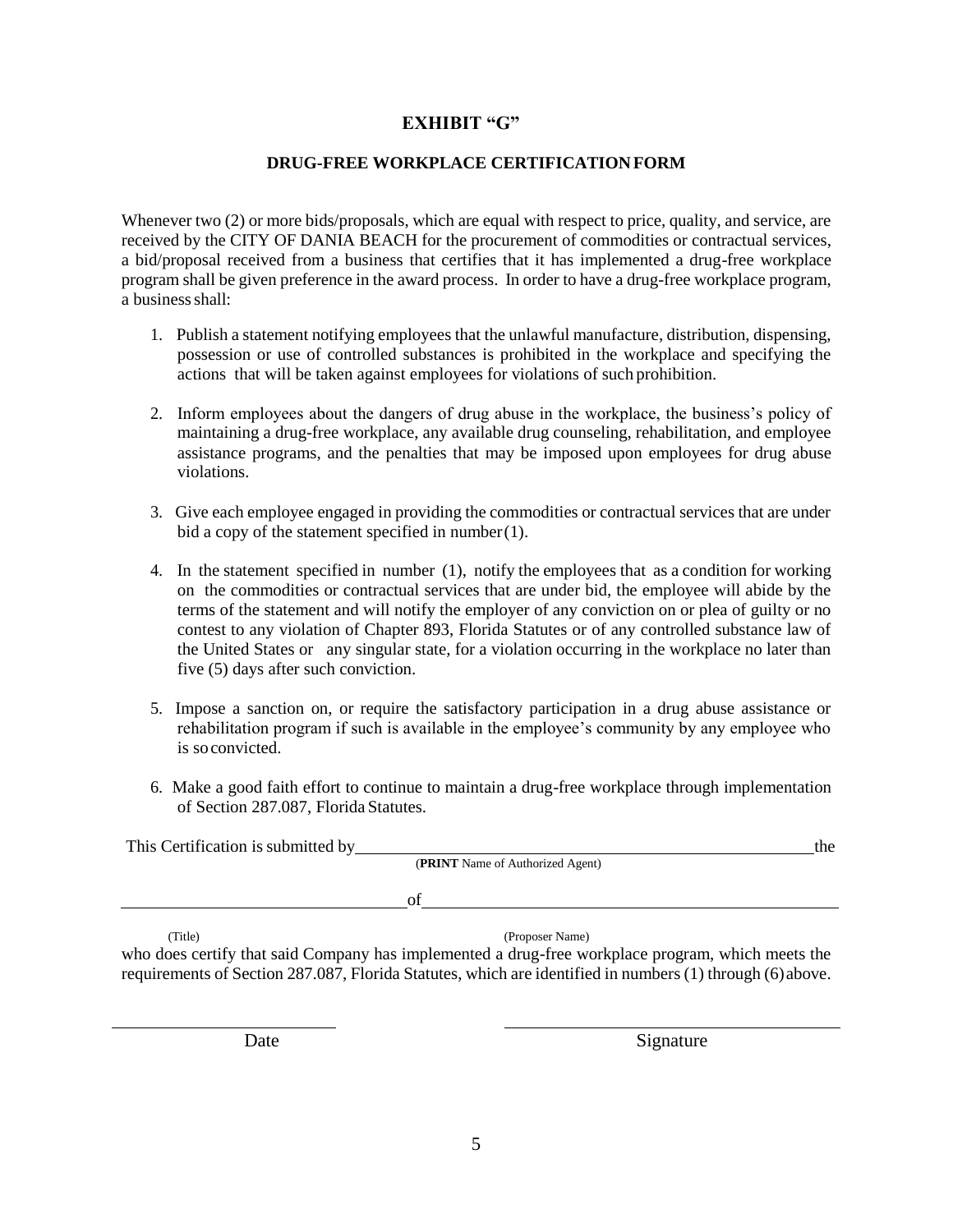## **EXHIBIT "H"**

## **ACKNOWLEDGMENT OF ADDENDA**

The Proposer acknowledges the receipt of the following addenda issued by the City and incorporated into and made part of the RFQ. In the event the Proposer fails to include any such addenda in the table below, submission of this form shall constitute acknowledgment of receipt of all addenda, whether or not received by the Proposer.

| <b>ADDENDUM</b><br><b>NUMBER</b> | <b>DATE</b><br><b>RECEIVED</b> | PRINT NAME | <b>TITLE</b> | <b>SIGNATURE</b><br>(BLUE INK ONLY) |
|----------------------------------|--------------------------------|------------|--------------|-------------------------------------|
|                                  |                                |            |              |                                     |
|                                  |                                |            |              |                                     |
|                                  |                                |            |              |                                     |
|                                  |                                |            |              |                                     |
|                                  |                                |            |              |                                     |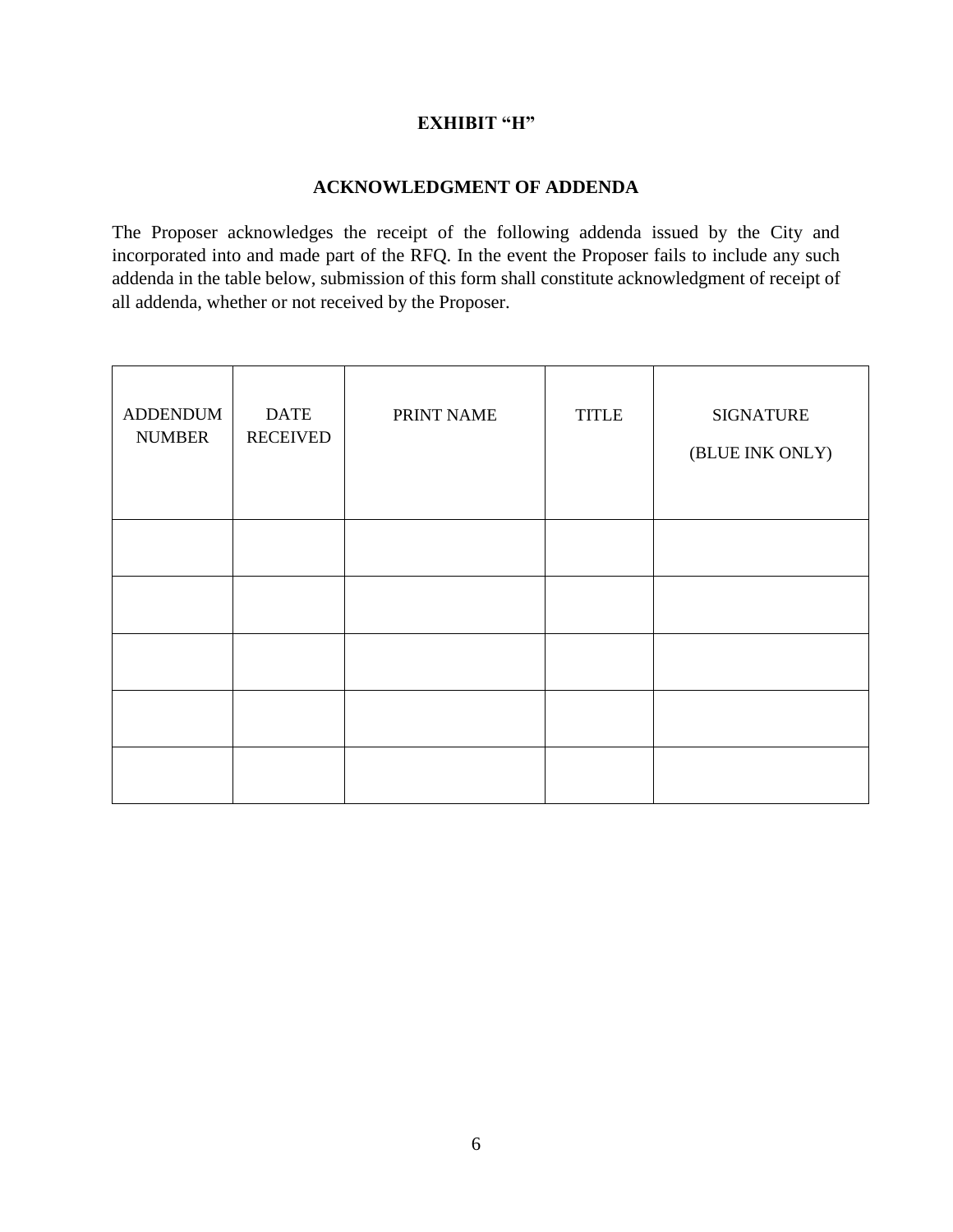## **EXHIBIT "I"**

## **CERTIFICATION TO ACCURACY OF PROPOSAL**

The Proposer, by executing this form, certifies and attests that all forms, affidavits and documents related to the document that it has enclosed in the Proposal in support of its Proposal are true and accurate. Failure by the Proposer to attest to the truth and accuracy of such forms, affidavits and documents shall result in the Proposal being deemed non-responsive and such Proposal will not be considered.

By submitting a response to do the work, the Proposer certifies that a careful review of the RFQ has taken place and that the Proposer is fully informed and understands the requirements of the RFQ and the expected Agreement and the quality and quantity of services to be performed.

The undersigned individual, being duly sworn, deposes and says that:

- A. He/She is of \_\_\_\_\_\_\_\_\_\_\_\_\_\_\_\_\_\_\_\_\_\_\_\_\_\_\_\_\_, the Proposer that has submitted the attached Proposal;
- B. He/She is fully informed respecting the preparation and contents of the attached Proposal and of all forms, affidavits and documents submitted in support of such Proposal;
- C. All forms, affidavits and documents submitted in support of this Proposal and included in this Proposal are true and accurate;
- D. No information that should have been included in such forms, affidavits and documents has been omitted; and
- E. No information that is included in such forms, affidavits or documents is false or misleading.